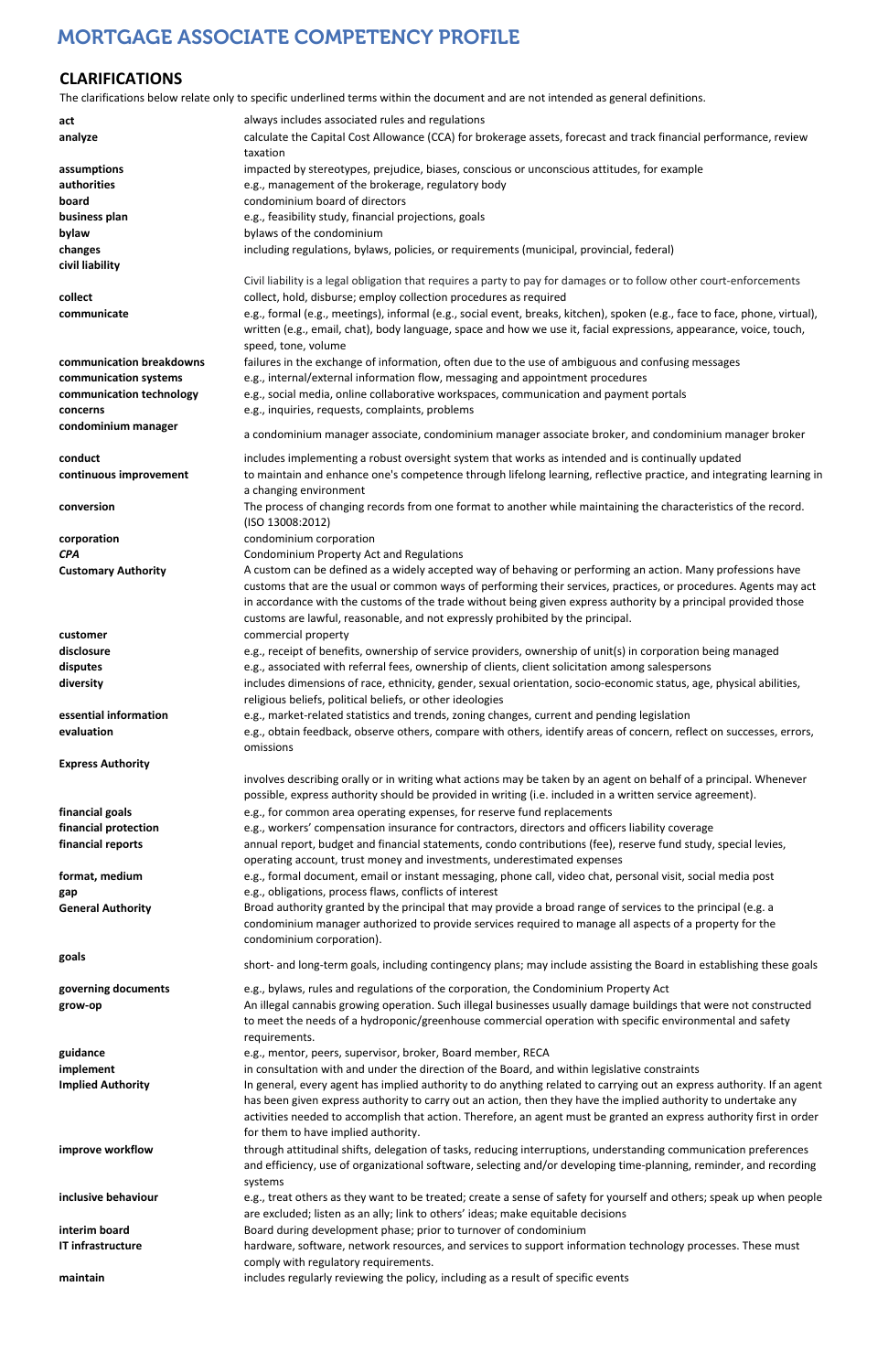| manage meetings                     | arrange, attend, assist with facilitation, address challenging situations at regular, annual general, and/or special<br>Board meetings                                                               |
|-------------------------------------|------------------------------------------------------------------------------------------------------------------------------------------------------------------------------------------------------|
| manage potential conflict<br>market | includes resolve, accommodate, communicate about, report if appropriate, seek support as needed<br>e.g., establish marketing, public relations, advertising, and promotional plans; evaluate efforts |
| minimum housing standards           | Alberta's Minimum Housing and Health Standards are rules that landlords must follow regarding the maintenance,                                                                                       |
|                                     | condition, supplied utilities, use, and occupancy of their rental properties. It establishes minimum conditions that                                                                                 |
|                                     | are essential to safe, sanitary, and fit for human habitation. https://open.alberta.ca/publications/minimum-housing-                                                                                 |
|                                     | and-health-standards                                                                                                                                                                                 |
| mitigation strategies               | e.g., securing insurance, addressing flood risks, engaging qualified experts, conducting reserve fund studies                                                                                        |
| monitor                             | in accordance with provincial legislation, FINTRAC, insurance program                                                                                                                                |
| negotiating style                   | e.g., competing, co-operative, avoiding, compromise, accommodating, facilitating                                                                                                                     |
| obligations                         | includes instructing staff                                                                                                                                                                           |
| OH&S                                | Occupational, Health and Safety Act                                                                                                                                                                  |
| <b>OIPC</b>                         | Office of Information Privacy Commissioner                                                                                                                                                           |
| online content                      | e.g., text, links, images, video, and tags                                                                                                                                                           |
| others                              | anyone with whom the manager interacts, including Board members, owners, the public, colleagues, superiors,                                                                                          |
|                                     | third parties, employees, contractors, suppliers, project managers.                                                                                                                                  |
| owners                              | condominium unit owners                                                                                                                                                                              |
| ownership type                      | e.g., sole proprietorship, partnership, corporation                                                                                                                                                  |
| participate                         | assist Board in identifying suitable auditor/reviewer, prepare required documents and data, respond to questions                                                                                     |
|                                     | during audit/review                                                                                                                                                                                  |
| personal influence                  | includes Board members and anyone employed by the brokerage                                                                                                                                          |
| personnel                           | e.g., manager, broker designate, administrative staff                                                                                                                                                |
| perspectives                        | e.g., based on opinions, cultures, language, preference, ability, age, gender, roles, experiences, beliefs, friends,                                                                                 |
|                                     | affinity groups                                                                                                                                                                                      |
| <b>PIPA</b>                         | Privacy Information Protection Act                                                                                                                                                                   |
| productivity and collaboration      | e.g., those used for word-processing; spreadsheets; portable document format; electronic signatures;                                                                                                 |
| applications                        | presentations; email, calendaring, and task management; file hosting, sharing, and management; surveys;                                                                                              |
|                                     | notetaking; collaboration; project management; database management; videoconferencing                                                                                                                |
| <b>Purchase Protection Program</b>  | programs in place to protect the purchaser if the condominium is covered by any such program                                                                                                         |
| quality                             | clean, legible, free of errors, uses correct punctuation and spelling                                                                                                                                |
| <b>REA</b>                          | Real Estate Act                                                                                                                                                                                      |
| <b>RECA Board</b>                   | Real Estate Council of Alberta Board of Directors                                                                                                                                                    |
| reasoning and interpersonal skills  | e.g., show genuine interest, use supportive and encouraging language, think logically, ask insightful questions,                                                                                     |
|                                     | acknowledge opposing points of view, use concrete examples to make a point, present data, alternatives, and                                                                                          |
|                                     | solutions                                                                                                                                                                                            |
| recruit                             | attract, select, sign agreements, provide orientation                                                                                                                                                |
| Registrar                           | RECA's Registrar                                                                                                                                                                                     |
| regulatory requirements             | e.g., registration and renewal, terminations and transfers, team requirements                                                                                                                        |
| relevant                            | including provincial, municipal, and regulatory                                                                                                                                                      |
| resources                           | e.g., advice from lawyers, accountants, insurance agents, engineers                                                                                                                                  |
| <b>Risks</b>                        | e.g., related to the operation of a physical building, the corporation's annual plan                                                                                                                 |
| <b>Rules</b>                        | The Rules made pursuant to the Real Estate Act                                                                                                                                                       |
| <b>Specific Authority</b>           | Limited authority granted by the principal that may provide one specific service or a limited range of specific                                                                                      |
|                                     | services to the principal (e.g. a condominium manager authorized to enter into a maintenance agreement on behalf                                                                                     |
|                                     | of the corporation).                                                                                                                                                                                 |
| speech                              | including tone, inflection, enunciation, volume, and speed                                                                                                                                           |
| standards and requirements          | e.g., legal and ethical requirements, brand standards, privacy expectations                                                                                                                          |
| service agreement                   | A service contract between a condominium corporation and a condominium manager brokerage                                                                                                             |
| strategies                          | e.g., informal learning opportunities, mentorship, workshops, conferences, webinars, advanced education                                                                                              |
| techniques                          | e.g., questioning, rephrasing, visual support, gestures to enhance understanding as appropriate                                                                                                      |
| training                            | e.g., train administrative personnel to monitor trade processing and trust accounts, remuneration,                                                                                                   |
|                                     | advertising/legislative compliance                                                                                                                                                                   |
| use of technology                   | in accordance with legislation; for client relationship management, job tracking, client interactions, and emergency<br>response                                                                     |
| workplace legislation               | e.g., employment standards, human rights code, accessibility acts, occupational health, and safety act                                                                                               |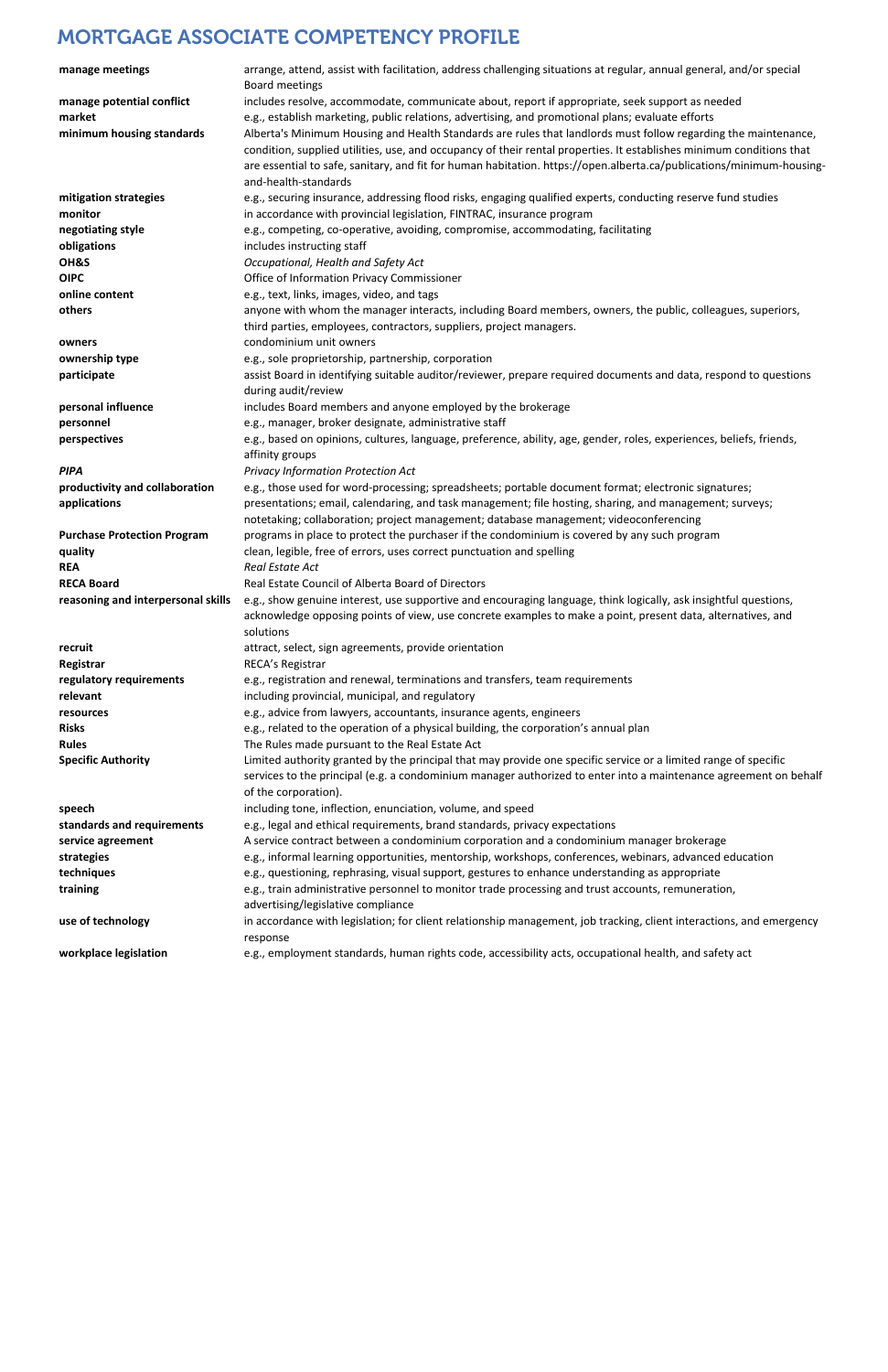|                                                                   |     |                                                                              |       |                                                                                                                              | <b>SUBLO</b>   |         |                                                                                                                                                                                                                                                                                                                                                                                                                                                                           | <b>SLO</b>     |
|-------------------------------------------------------------------|-----|------------------------------------------------------------------------------|-------|------------------------------------------------------------------------------------------------------------------------------|----------------|---------|---------------------------------------------------------------------------------------------------------------------------------------------------------------------------------------------------------------------------------------------------------------------------------------------------------------------------------------------------------------------------------------------------------------------------------------------------------------------------|----------------|
| <b>COMPETENCY TITLE</b>                                           |     | <b>PERFORMANCE CRITERIA</b>                                                  |       | <b>SUBJECT LEARNING OUTCOME</b>                                                                                              | <b>BLOOM'S</b> |         | <b>SPECIFIC LEARNING OUTCOME</b>                                                                                                                                                                                                                                                                                                                                                                                                                                          | <b>BLOOM'S</b> |
|                                                                   |     |                                                                              |       |                                                                                                                              | <b>LEVEL</b>   |         |                                                                                                                                                                                                                                                                                                                                                                                                                                                                           | <b>LEVEL</b>   |
| <b>COMMUNICATE EFFECTIVELY</b><br><b>Competency Weight: 13.8%</b> | 1.1 | Meet the regulatory English language proficiency<br>requirements.            | 1.1.1 | <b>Check that English language</b><br>proficiency requirements have been<br>met.                                             | Evaluate       | 1.1.1.1 | Justify the need for English language proficiency<br>requirements from a regulatory standpoint.                                                                                                                                                                                                                                                                                                                                                                           | Evaluate       |
|                                                                   | 1.2 | Use format, medium, and techniques suited to<br>purpose and audience.        | 1.2.1 | Assess communication techniques.                                                                                             | Evaluate       | 1.2.1.1 | Determine the best communication methods for<br>diverse mortgage brokering situations.                                                                                                                                                                                                                                                                                                                                                                                    | Evaluate       |
|                                                                   | 1.3 | Consider how context affects meaning and<br>messaging.                       | 1.3.1 | Determine which communication<br>techniques and communication<br>methods are best for diverse mortgage<br>industry purposes. | Evaluate       | 1.3.1.1 | Use appropriate communication techniques and<br>methods in set mortgage brokeraging situations.                                                                                                                                                                                                                                                                                                                                                                           | Apply          |
|                                                                   | 1.4 | Use precise language and terminology that is<br>consistent with legislation. | 1.4.1 | Compare and contrast commonly used<br>mortgage industry terminology with<br>the terms used in the associated<br>legislation. | Evaluate       | 1.4.1.1 | Describe strategies that licensees may employ to<br>ensure clear and precise communication.                                                                                                                                                                                                                                                                                                                                                                               | Understand     |
|                                                                   |     |                                                                              |       |                                                                                                                              |                | 1.4.1.2 | Use real estate and mortgage related terms, including Apply<br>the following (list is not exhaustive):<br>Building classifications (residential, recreational,<br>commercial, industrial, retail, institutional,<br>agricultural)<br>Real estate sectors (residential, commercial, rural,<br>property management)<br>Residential<br>New residential<br>Recreational property<br>Mobile home<br>Investment real estate<br>- CMHC and high ratio, default mortgage insurers |                |
|                                                                   |     |                                                                              |       |                                                                                                                              |                | 1.4.1.3 | Outline strategies that licensees may employ to<br>promote the use and understanding of legislatively<br>consistent language.                                                                                                                                                                                                                                                                                                                                             | Analyse        |
|                                                                   | 1.5 | Supply information that is accurate, concise, and<br>complete.               | 1.5.1 | <b>Outline processes that ensure</b><br>information is accurate, concise, and<br>complete.                                   | Evaluate       | 1.5.1.1 | Employ appropriate processes that ensure<br>information is accurate, concise, and complete.                                                                                                                                                                                                                                                                                                                                                                               | Apply          |
|                                                                   | 1.6 | Check quality of written text.                                               | 1.6.1 | <b>Create a communication quality</b><br>assurance process.                                                                  | Create         | 1.6.1.1 | Check quality of written communication using a<br>communication quality assurance process.                                                                                                                                                                                                                                                                                                                                                                                | Evaluate       |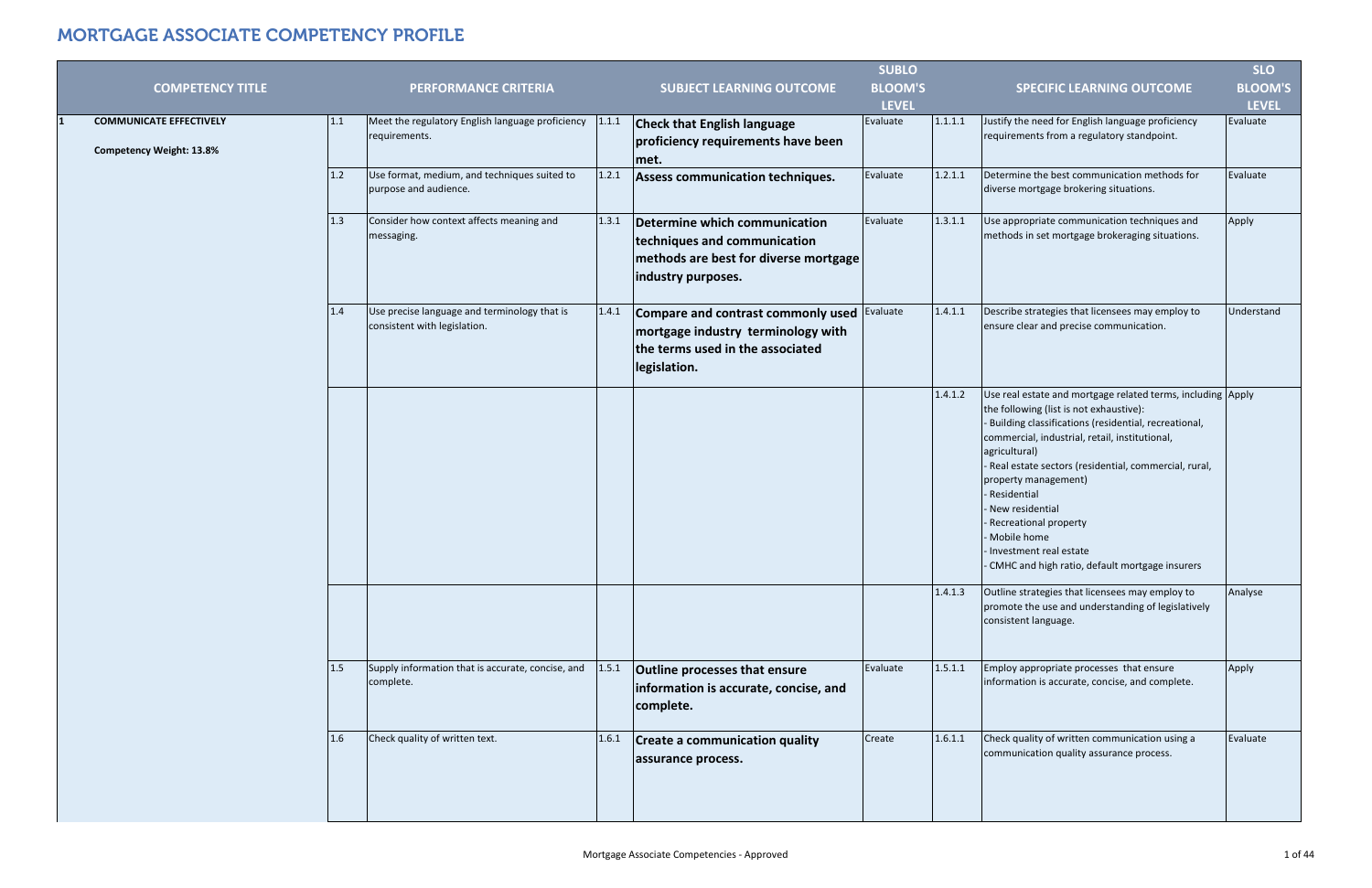|                                                                                         |                                               |       |                                                                                           | <b>SUBLO</b>   |          |                                                                                                                                                                                                                                    | <b>SLO</b>     |
|-----------------------------------------------------------------------------------------|-----------------------------------------------|-------|-------------------------------------------------------------------------------------------|----------------|----------|------------------------------------------------------------------------------------------------------------------------------------------------------------------------------------------------------------------------------------|----------------|
| <b>COMPETENCY TITLE</b>                                                                 | <b>PERFORMANCE CRITERIA</b>                   |       | <b>SUBJECT LEARNING OUTCOME</b>                                                           | <b>BLOOM'S</b> |          | <b>SPECIFIC LEARNING OUTCOME</b>                                                                                                                                                                                                   | <b>BLOOM'S</b> |
|                                                                                         |                                               |       |                                                                                           | <b>LEVEL</b>   |          |                                                                                                                                                                                                                                    | <b>LEVEL</b>   |
| <b>COMMUNICATE EFFECTIVELY</b><br>1.7<br><b>Competency Weight: 13.8%</b><br>(continued) | Adjust speech according to intent of message. | 1.7.1 | Assess speech requirements based on<br>the intended audience and content<br>communicated. | Evaluate       | 1.7.1.1  | Explain how the intended audience determines<br>language requirements.                                                                                                                                                             | Understand     |
|                                                                                         |                                               |       |                                                                                           |                | 1.7.1.2  | Describe communication logic when dealing with<br>complaints or adversarial situations.                                                                                                                                            | Understand     |
|                                                                                         |                                               |       |                                                                                           |                | 1.7.1.3  | Determine appropriate communication styles for<br>diverse audiences.                                                                                                                                                               | Analyse        |
| 1.8                                                                                     | Use active listening.                         | 1.8.1 | Assess active listening principles.                                                       | Evaluate       | 1.8.1.1  | Describe active listening techniques.                                                                                                                                                                                              | Understand     |
|                                                                                         |                                               |       |                                                                                           |                | 1.8.1.2  | Determine the listening technique(s) required for<br>different mortgage brokering situations.                                                                                                                                      | Evaluate       |
| 1.9                                                                                     | Repair communication breakdowns.              | 1.9.1 | Outline the principles commonly used<br>to repair communication breakdowns.               | Analyse        | 1.9.1.1  | Describe the most common reasons why<br>communication breaks down.                                                                                                                                                                 | Understand     |
|                                                                                         |                                               |       |                                                                                           |                | 1.9.1.2  | Describe communication techniques that may be<br>used in confrontations or communication<br>breakdowns.                                                                                                                            | Understand     |
|                                                                                         |                                               |       |                                                                                           |                | 1.9.1.3  | Describe relationship termination best practices.<br>(This could be a Practice SLO - how do mortgage<br>brokers terminate a service agreement including<br>factors to consider such as if it does potential harm to<br>the client) | Understand     |
| 1.10                                                                                    | Work with interpreters as needed.             |       | $1.10.1$ Assess circumstances that may require<br>the use of an interpreter.              | Evaluate       | 1.10.1.1 | Determine situations that require an interpreter.                                                                                                                                                                                  | Analyse        |
|                                                                                         |                                               |       |                                                                                           |                |          | Describe processes licensees may employ to ensure<br>the legitimacy of the interpreter and that they are not<br>unduly impacting the transaction or manipulating a<br>"straw buyer" scheme.                                        | Analyse        |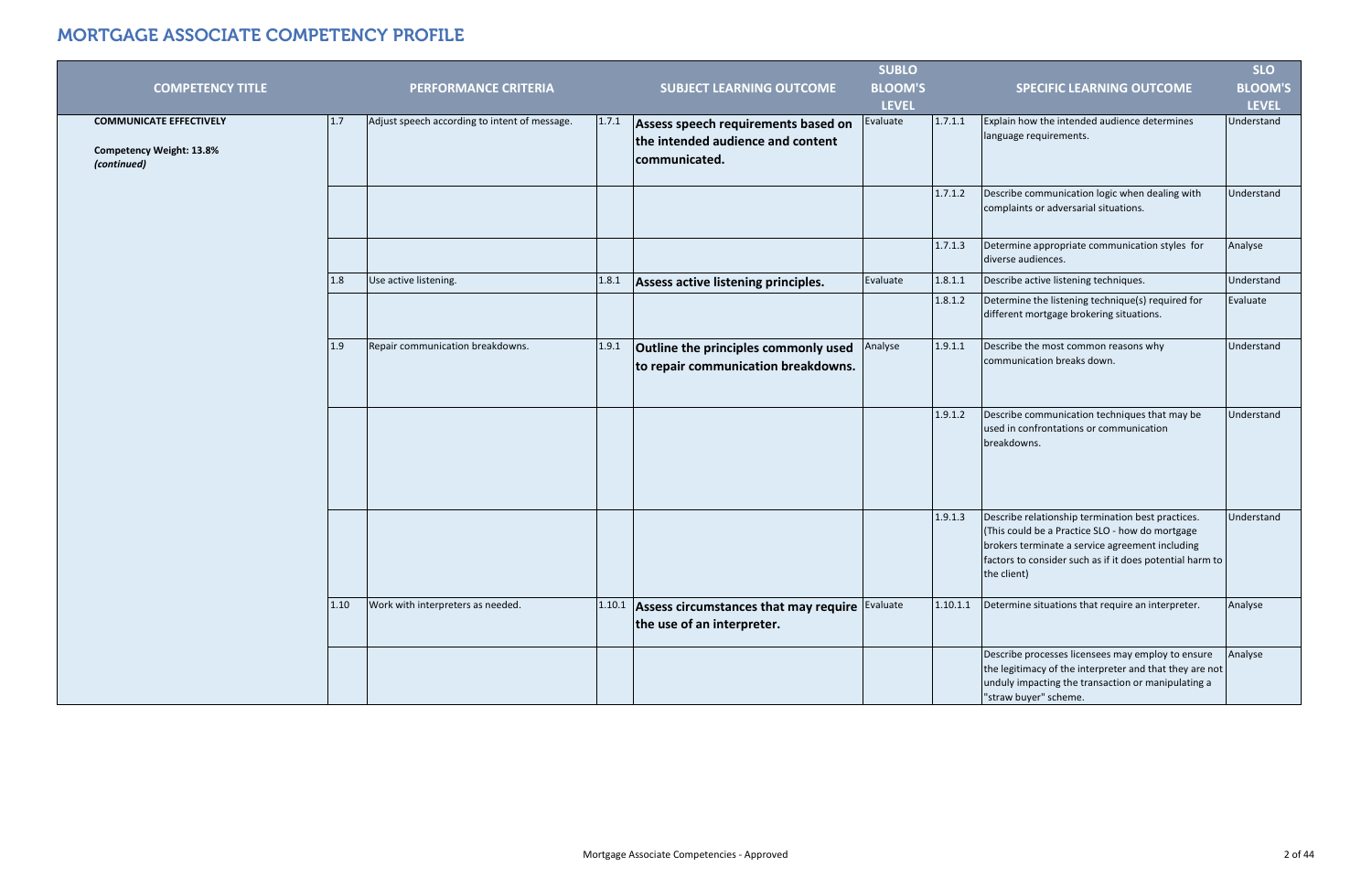|                                           |                                                               |       |                                                                                                                  | <b>SUBLO</b>   |          |                                                                                                                                      | <b>SLO</b>     |
|-------------------------------------------|---------------------------------------------------------------|-------|------------------------------------------------------------------------------------------------------------------|----------------|----------|--------------------------------------------------------------------------------------------------------------------------------------|----------------|
| <b>COMPETENCY TITLE</b>                   | <b>PERFORMANCE CRITERIA</b>                                   |       | <b>SUBJECT LEARNING OUTCOME</b>                                                                                  | <b>BLOOM'S</b> |          | <b>SPECIFIC LEARNING OUTCOME</b>                                                                                                     | <b>BLOOM'S</b> |
|                                           |                                                               |       |                                                                                                                  | <b>LEVEL</b>   |          |                                                                                                                                      | <b>LEVEL</b>   |
| KNOW THE MORTGAGE BROKERAGE FRAMEWORK 2.1 | Understand the foundational concepts related to<br>mortgages. | 2.1.1 | Outline mortgage fundamentals.                                                                                   | Analyse        | 2.1.1.1  | Define the term mortgage.                                                                                                            | Remember       |
|                                           |                                                               |       |                                                                                                                  |                | 2.1.1.2  | Define mortgage industry terms.                                                                                                      | Remember       |
| <b>Competency Weight: 26.4%</b>           |                                                               |       |                                                                                                                  |                | 2.1.1.3  | Describe characteristics of land.                                                                                                    | Understand     |
|                                           |                                                               |       |                                                                                                                  |                | 2.1.1.4  | Summarize the purpose of mortgaging.                                                                                                 | Understand     |
|                                           |                                                               |       |                                                                                                                  |                | 2.1.1.5  | Summarize the historical development of mortgages<br>in Canada.                                                                      | Understand     |
|                                           |                                                               |       |                                                                                                                  |                | 2.1.1.6  | Summarize the historical development of mortgages<br>in Alberta.                                                                     | Understand     |
|                                           |                                                               |       |                                                                                                                  |                | 2.1.1.7  | Summarize the 5 Cs of borrower credit analysis.                                                                                      | Understand     |
|                                           |                                                               |       |                                                                                                                  |                | 2.1.1.8  | Identify common prospective client needs, wants, and Understand<br>concerns.                                                         |                |
|                                           |                                                               |       |                                                                                                                  |                | 2.1.1.9  | Assess the economic impact of real estate.                                                                                           | Analyse        |
|                                           |                                                               |       |                                                                                                                  |                | 2.1.1.10 | Assess the social impact of real estate.                                                                                             | Analyse        |
|                                           |                                                               |       |                                                                                                                  |                | 2.1.1.11 | Outline the benefits of using a mortgage broker to<br>help meet client needs, wants, and concerns.                                   | Analyse        |
|                                           |                                                               | 2.1.2 | Compare and contrast the stakeholder<br>organizations and professions within<br>the mortgage brokerage industry. | Analyse        | 2.1.2.1  | Outline the roles and responsibilities of regulators,<br>and trade associations in relation to the mortgage<br>brokerage.            | Analyse        |
|                                           |                                                               |       |                                                                                                                  |                | 2.1.2.2  | Compare and contrast the federal and provincial<br>government's roles and responsibilities in relation to<br>the mortgage brokerage. | Analyse        |
|                                           |                                                               |       |                                                                                                                  |                | 2.1.2.3  | Compare and contrast the roles and responsibilities of Analyse<br>mortgage lenders and mortgage insurers.                            |                |
|                                           |                                                               |       |                                                                                                                  |                | 2.1.2.4  | Distinguish the role of real estate professionals in a<br>mortgage practice.                                                         | Analyse        |
|                                           |                                                               |       |                                                                                                                  |                | 2.1.2.5  | Distinguish the role of lenders in a mortgage practice. Analyse                                                                      |                |
|                                           |                                                               |       |                                                                                                                  |                | 2.1.2.6  | Distinguish the role of appraisers in a mortgage<br>practice.                                                                        | Analyse        |
|                                           |                                                               |       |                                                                                                                  |                | 2.1.2.7  | Distinguish the role of appraisal management<br>companies in a mortgage practice.                                                    | Analyse        |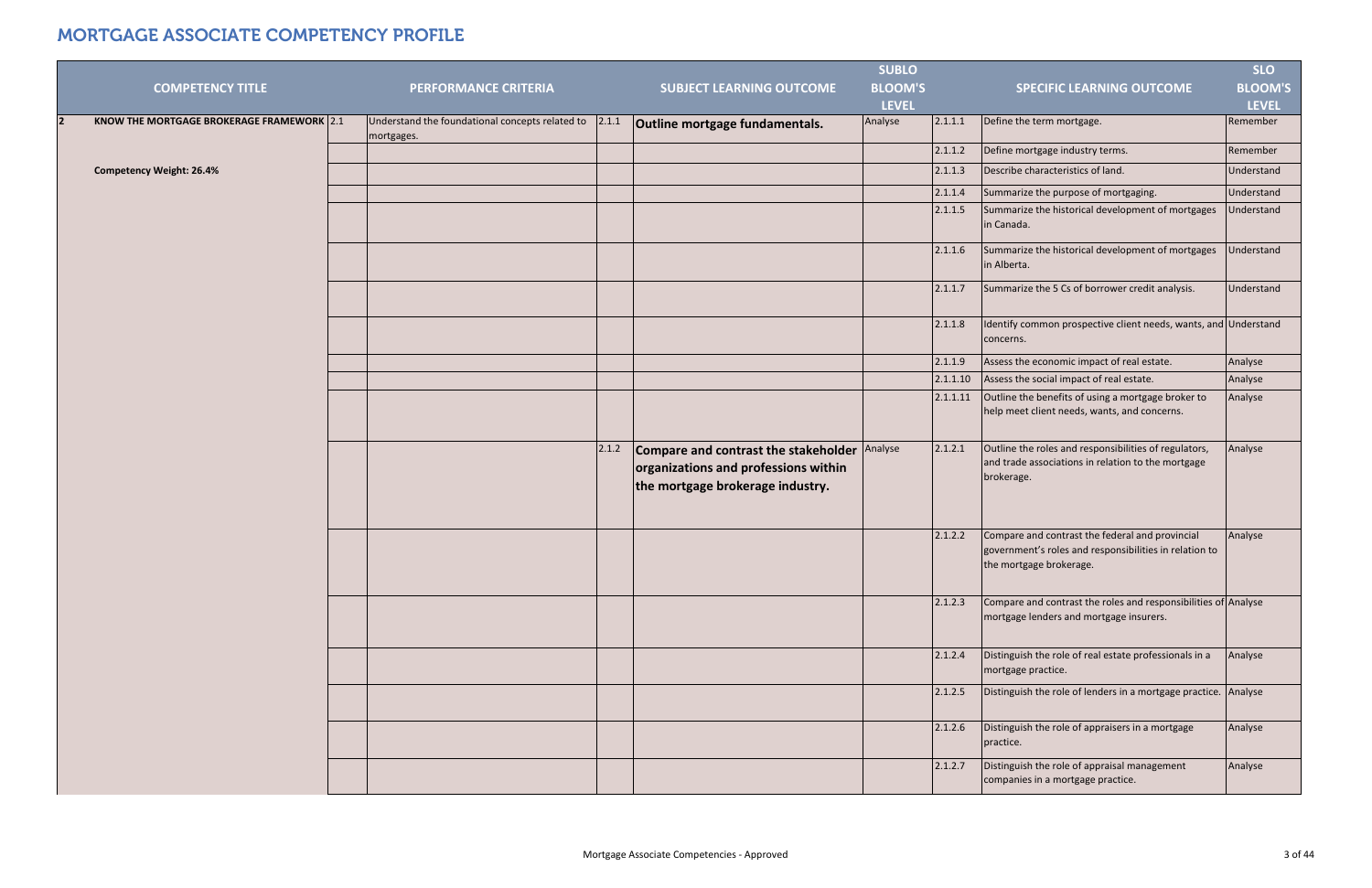|                                                 |                             |                                                                                                                                         | <b>SUBLO</b>        |                                                                                                                                                                    | <b>SLO</b>     |
|-------------------------------------------------|-----------------------------|-----------------------------------------------------------------------------------------------------------------------------------------|---------------------|--------------------------------------------------------------------------------------------------------------------------------------------------------------------|----------------|
| <b>COMPETENCY TITLE</b>                         | <b>PERFORMANCE CRITERIA</b> | <b>SUBJECT LEARNING OUTCOME</b>                                                                                                         | <b>BLOOM'S</b>      | <b>SPECIFIC LEARNING OUTCOME</b>                                                                                                                                   | <b>BLOOM'S</b> |
|                                                 |                             |                                                                                                                                         | <b>LEVEL</b>        |                                                                                                                                                                    | <b>LEVEL</b>   |
| KNOW THE MORTGAGE BROKERAGE FRAMEWORK           |                             |                                                                                                                                         | 2.1.2.8             | Distinguish the role of high ratio mortgage insurers in Analyse<br>a mortgage practice.                                                                            |                |
| <b>Competency Weight: 26.4%</b><br>(contineued) |                             |                                                                                                                                         | 2.1.2.9             | Distinguish the role of closing services companies in a Analyse<br>mortgage practice.                                                                              |                |
|                                                 |                             |                                                                                                                                         | 2.1.2.10            | Distinguish the role of underwriters in a mortgage<br>practice.                                                                                                    | Analyse        |
|                                                 |                             |                                                                                                                                         | 2.1.2.11            | Distinguish the role of lawyers in a mortgage practice. Analyse                                                                                                    |                |
|                                                 |                             |                                                                                                                                         | 2.1.2.12            | Distinguish the role of trade associations in a<br>mortgage practice.                                                                                              | Analyse        |
|                                                 |                             |                                                                                                                                         | 2.1.2.13            | Distinguish the role of financial planners in a<br>mortgage practice.                                                                                              | Analyse        |
|                                                 |                             |                                                                                                                                         | 2.1.2.14            | Distinguish the role of other relevant professionals in Analyse<br>a mortgage practice.                                                                            |                |
|                                                 |                             |                                                                                                                                         | 2.1.2.15            | Compare and contrast the roles and responsibilities of Analyse<br>real property assessors and real property inspectors<br>in the mortgage industry.                |                |
|                                                 |                             |                                                                                                                                         | 2.1.2.16            | Compare and contrast the roles and responsibilities of Analyse<br>condominium document reviewers, land surveyors,<br>and title surveyors in the mortgage industry. |                |
|                                                 |                             | 2.1.3<br>Assess the different types of<br>mortgages available, their attributes,<br>and the circumstances in which they<br>may be used. | Evaluate<br>2.1.3.1 | Explain key mortgage financing attributes (including<br>mortgage portability FTHBI, RRSP FTHB withdrawal).                                                         | Understand     |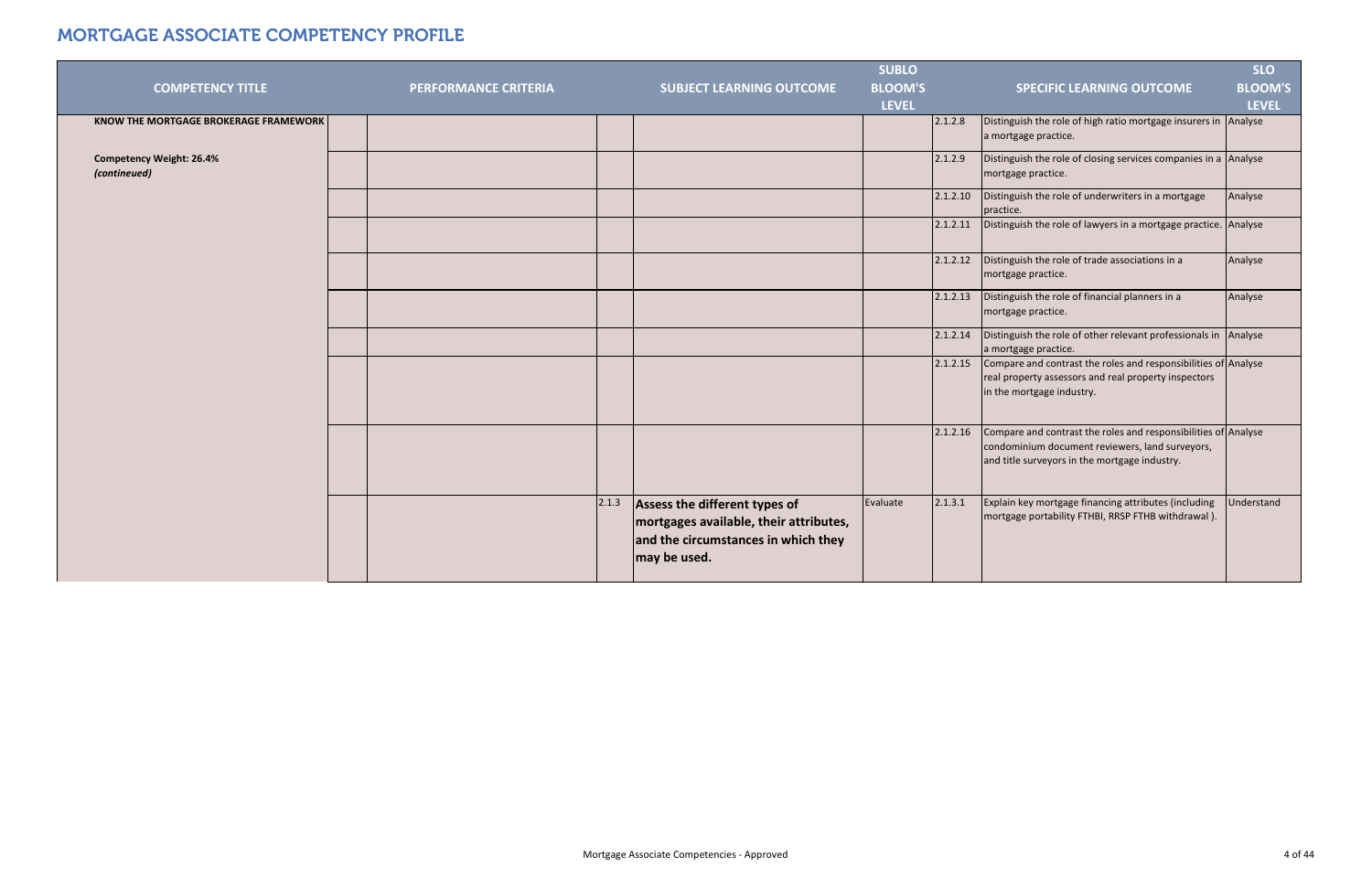|                                       |                             |                                 | <b>SUBLO</b>   |                                                      | <b>SLO</b>     |
|---------------------------------------|-----------------------------|---------------------------------|----------------|------------------------------------------------------|----------------|
| <b>COMPETENCY TITLE</b>               | <b>PERFORMANCE CRITERIA</b> | <b>SUBJECT LEARNING OUTCOME</b> | <b>BLOOM'S</b> | <b>SPECIFIC LEARNING OUTCOME</b>                     | <b>BLOOM'S</b> |
|                                       |                             |                                 | <b>LEVEL</b>   |                                                      | <b>LEVEL</b>   |
| KNOW THE MORTGAGE BROKERAGE FRAMEWORK |                             |                                 | 2.1.3.2        | Compare and contrast the different types of          | Analyse        |
|                                       |                             |                                 |                | mortgages:                                           |                |
| <b>Competency Weight: 26.4%</b>       |                             |                                 |                | - Conventional                                       |                |
| (contineued)                          |                             |                                 |                | - Insured                                            |                |
|                                       |                             |                                 |                | - Equity-take out                                    |                |
|                                       |                             |                                 |                | - Wraparound                                         |                |
|                                       |                             |                                 |                | - Blanket                                            |                |
|                                       |                             |                                 |                | - Draw                                               |                |
|                                       |                             |                                 |                | - Participating                                      |                |
|                                       |                             |                                 |                | - Discount / Bonus                                   |                |
|                                       |                             |                                 |                | - With improvements                                  |                |
|                                       |                             |                                 |                | - Reverse                                            |                |
|                                       |                             |                                 |                | Collateral                                           |                |
|                                       |                             |                                 |                | - Switch                                             |                |
|                                       |                             |                                 |                | - Existing                                           |                |
|                                       |                             |                                 |                | - Vendor take back                                   |                |
|                                       |                             |                                 |                | - Equity take out                                    |                |
|                                       |                             |                                 |                | - Interim financing                                  |                |
|                                       |                             |                                 |                | - Any others currently available in Canada           |                |
|                                       |                             |                                 | 2.1.3.3        | Compare and contrast the circumstances in which      | Analyse        |
|                                       |                             |                                 |                | each of the different mortgage types may be used:    |                |
|                                       |                             |                                 |                | - Conventional, high ratio                           |                |
|                                       |                             |                                 |                | -Insured, unisurable, insurable                      |                |
|                                       |                             |                                 |                | - Equity-take out                                    |                |
|                                       |                             |                                 |                | -Wraparound / Blanket                                |                |
|                                       |                             |                                 |                | - Draw / Competion                                   |                |
|                                       |                             |                                 |                | -Participating                                       |                |
|                                       |                             |                                 |                | - Discount/Bonus                                     |                |
|                                       |                             |                                 |                | - With Improvements                                  |                |
|                                       |                             |                                 |                | - plus rental                                        |                |
|                                       |                             |                                 |                | - Reverse                                            |                |
|                                       |                             |                                 |                | - Collateral<br>- Switch                             |                |
|                                       |                             |                                 |                | - Existing                                           |                |
|                                       |                             |                                 |                | - Vendor Takeback                                    |                |
|                                       |                             |                                 |                | -Interim financing                                   |                |
|                                       |                             |                                 |                | - Any others currently available in Canada           |                |
|                                       |                             |                                 |                |                                                      |                |
|                                       |                             |                                 | 2.1.3.4        | Compare and contrast how lenders and borrowers       | Analyse        |
|                                       |                             |                                 |                | view mortgage products. (tool vs. investment)        |                |
|                                       |                             |                                 |                |                                                      |                |
|                                       |                             |                                 |                |                                                      |                |
|                                       |                             |                                 | 2.1.3.5        | Determine appropriate client and situation specific  | Evaluate       |
|                                       |                             |                                 |                | mortgage product alternatives using a mortgage       |                |
|                                       |                             |                                 |                | insurance product sheet, a lender product sheet, and |                |
|                                       |                             |                                 |                | a creditor insurance product sheet.                  |                |
|                                       |                             |                                 |                |                                                      |                |
|                                       |                             |                                 |                |                                                      |                |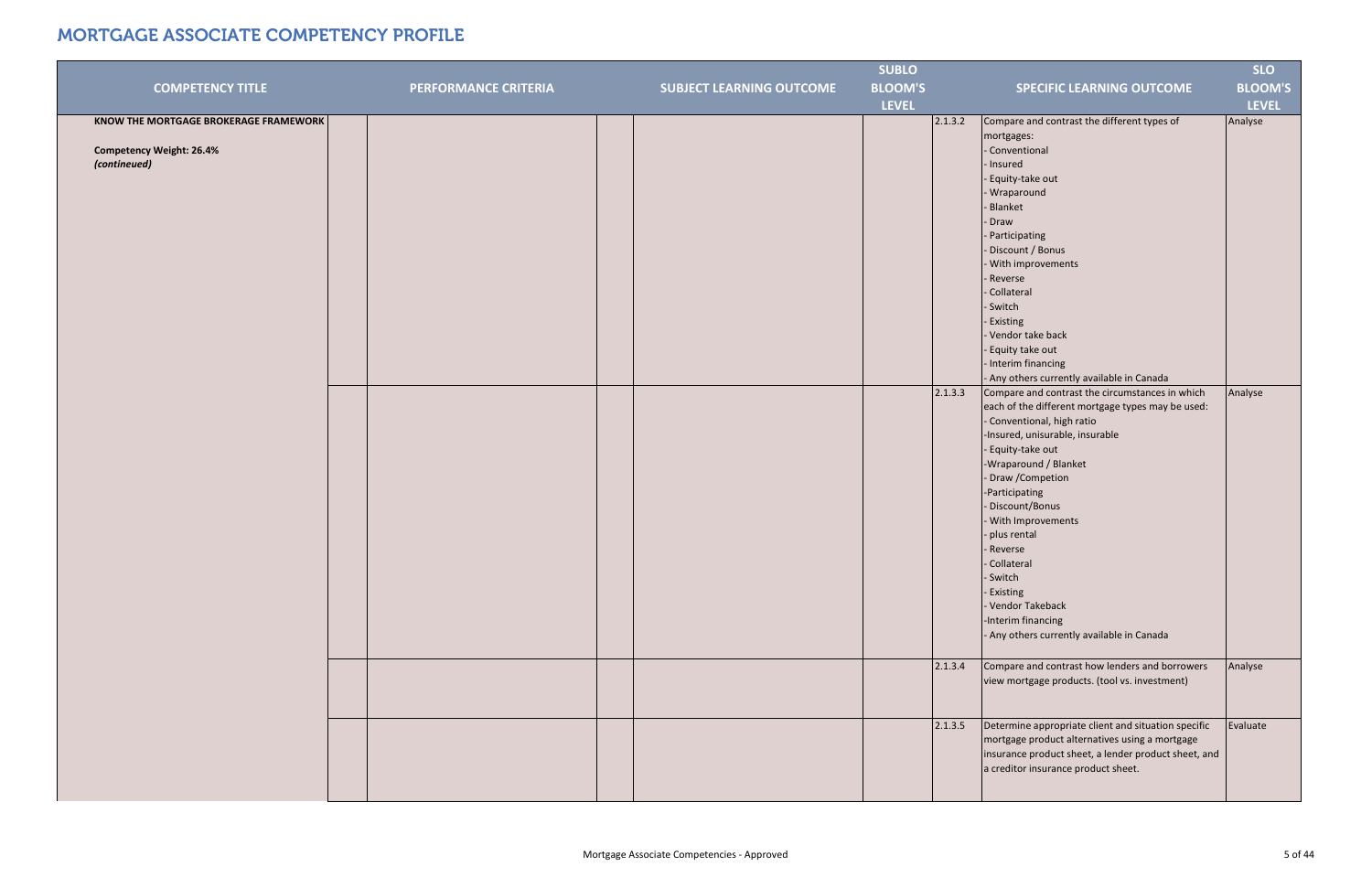| <b>COMPETENCY TITLE</b>                                                                 | <b>PERFORMANCE CRITERIA</b> |       | <b>SUBJECT LEARNING OUTCOME</b>                              | <b>SUBLO</b><br><b>BLOOM'S</b> |          | <b>SPECIFIC LEARNING OUTCOME</b>                                                                                                                                                                                        | <b>SLO</b><br><b>BLOOM'S</b> |
|-----------------------------------------------------------------------------------------|-----------------------------|-------|--------------------------------------------------------------|--------------------------------|----------|-------------------------------------------------------------------------------------------------------------------------------------------------------------------------------------------------------------------------|------------------------------|
|                                                                                         |                             |       |                                                              | <b>LEVEL</b>                   |          |                                                                                                                                                                                                                         | <b>LEVEL</b>                 |
| KNOW THE MORTGAGE BROKERAGE FRAMEWORK<br><b>Competency Weight: 26.4%</b><br>(continued) |                             | 2.1.4 | Assess commercial mortgage services,<br>and client profiles. | Evaluate                       | 2.1.4.1  | Compare and contrast major types of commercial<br>clients (new businesses, small businesses,<br>experienced investors, partnerships, joint ventures,<br>corporations, REITs, REOCs, and high net worth<br>individuals). | Analyse                      |
|                                                                                         |                             |       |                                                              |                                | 2.1.4.2  | Explain risk as it relates to a commercial mortgage<br>client's investment/ownership objectives.                                                                                                                        | Analyse                      |
|                                                                                         |                             |       |                                                              |                                | 2.1.4.3  | Outline the 4 levels of risk (asset, enterprise/entity,<br>non-systematic, and systematic).                                                                                                                             | Analyse                      |
|                                                                                         |                             |       |                                                              |                                | 2.1.4.4  | Assess client investment/ownership objectives.                                                                                                                                                                          | Evaluate                     |
|                                                                                         |                             | 2.1.5 | Assess lender and borrower security.                         | Evaluate                       | 2.1.5.1  | Define mortgage default insurance.                                                                                                                                                                                      | Remember                     |
|                                                                                         |                             |       |                                                              |                                | 2.1.5.2  | List the main providers of mortgage default insurance. Remember                                                                                                                                                         |                              |
|                                                                                         |                             |       |                                                              |                                | 2.1.5.3  | Describe the two types of title insurance that are<br>relevant to mortgage transactions.                                                                                                                                | Understand                   |
|                                                                                         |                             |       |                                                              |                                | 2.1.5.4  | Explain two reasons why a lender might require title<br>insurance on a deal.                                                                                                                                            | Understand                   |
|                                                                                         |                             |       |                                                              |                                | 2.1.5.5  | Explain the purpose of a mortgage insurance product<br>sheet as it relates to lender and borrower security.                                                                                                             | Understand                   |
|                                                                                         |                             |       |                                                              |                                | 2.1.5.6  | Explain the purpose of a lender product sheet as it<br>relates to lender and borrower security.                                                                                                                         | Understand                   |
|                                                                                         |                             |       |                                                              |                                | 2.1.5.7  | Explain the purpose of a creditor insurance product<br>sheet as it relates to lender and borrower security.                                                                                                             | Understand                   |
|                                                                                         |                             |       |                                                              |                                | 2.1.5.8  | Outline automated risk evaluation as it relates to the<br>application process.                                                                                                                                          | Analyse                      |
|                                                                                         |                             |       |                                                              |                                | 2.1.5.9  | Differentiate between mortgage default insurance,<br>mortgage life insurance, term life insurance, and<br>other types of creditor insurance (e.g. life, critical<br>illness, and disability).                           | Analyse                      |
|                                                                                         |                             |       |                                                              |                                |          | 2.1.5.10 Distinguish between offering and selling insurance.                                                                                                                                                            | Analyse                      |
|                                                                                         |                             |       |                                                              |                                | 2.1.5.11 | Outline the purpose and coverage of homeowner's<br>insurance.                                                                                                                                                           | Analyse                      |
|                                                                                         |                             |       |                                                              |                                | 2.1.5.12 | Determine the purpose of homeowner's insurance.                                                                                                                                                                         | Evaluate                     |
|                                                                                         |                             |       |                                                              |                                | 2.1.5.13 | Assess the value and purpose of a new home<br>warranty certificate.                                                                                                                                                     | Evaluate                     |
|                                                                                         |                             |       |                                                              |                                | 2.1.5.14 | Explain the benefits of mortgage default insurance.                                                                                                                                                                     | Analyze                      |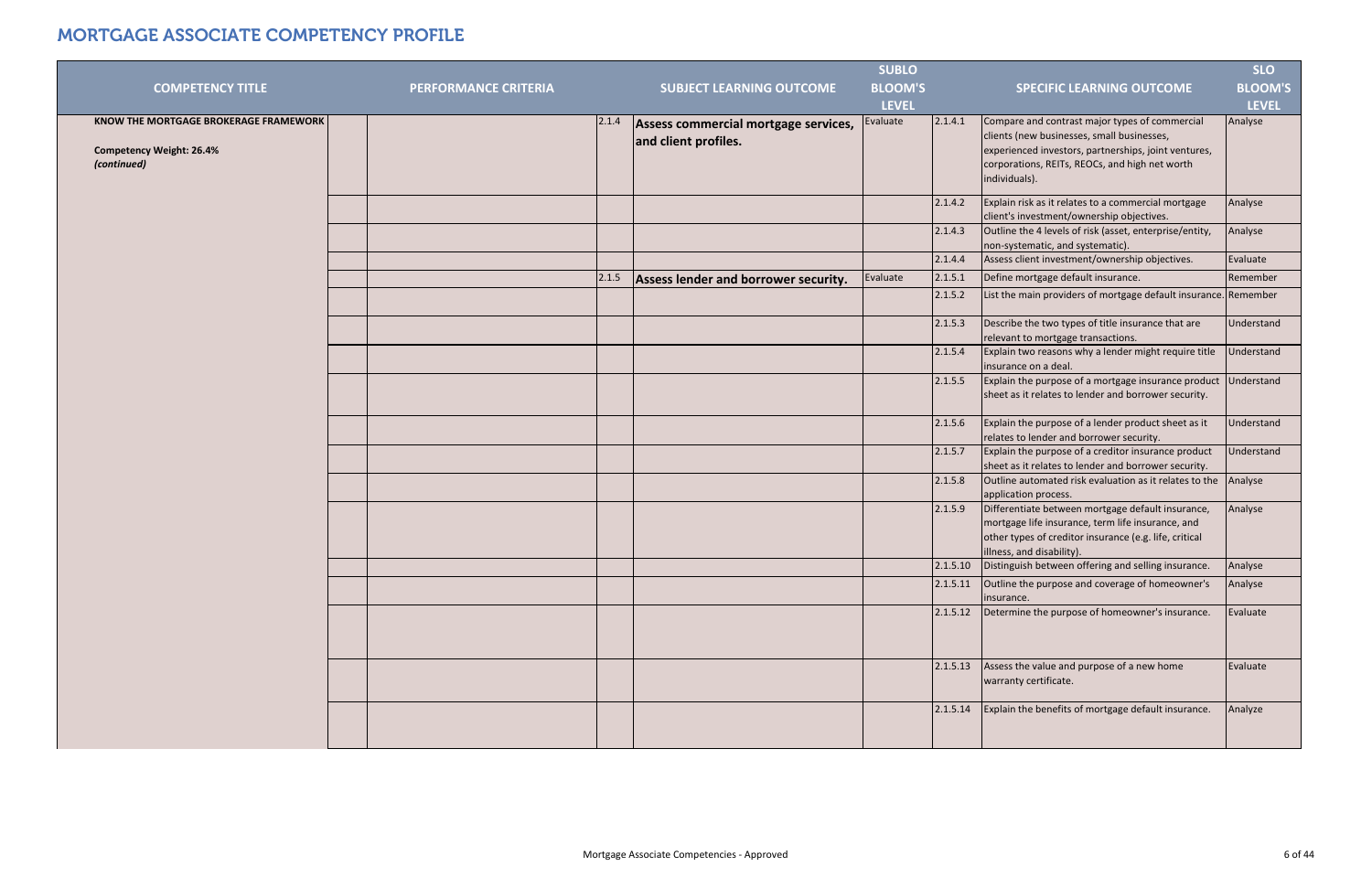|                                                                                                |                             |       |                                                                    | <b>SUBLO</b>   |          |                                                                                                                                                                                                   | <b>SLO</b>     |
|------------------------------------------------------------------------------------------------|-----------------------------|-------|--------------------------------------------------------------------|----------------|----------|---------------------------------------------------------------------------------------------------------------------------------------------------------------------------------------------------|----------------|
| <b>COMPETENCY TITLE</b>                                                                        | <b>PERFORMANCE CRITERIA</b> |       | <b>SUBJECT LEARNING OUTCOME</b>                                    | <b>BLOOM'S</b> |          | <b>SPECIFIC LEARNING OUTCOME</b>                                                                                                                                                                  | <b>BLOOM'S</b> |
|                                                                                                |                             |       |                                                                    | <b>LEVEL</b>   |          |                                                                                                                                                                                                   | <b>LEVEL</b>   |
| <b>KNOW THE MORTGAGE BROKERAGE FRAMEWORK</b><br><b>Competency Weight: 26.4%</b><br>(continued) |                             | 2.1.6 | Determine the use of mortgage<br>interest calculations.            | Evaluate       | 2.1.6.1  | Outline the seven variables from which mortgage<br>loans are created (credit score, home location, home<br>price and loan amount, down payment, loan term,<br>interest rate type, and loan type). | Analyse        |
|                                                                                                |                             |       |                                                                    |                | 2.1.6.2  | Calculate simple interest.                                                                                                                                                                        | Analyse        |
|                                                                                                |                             |       |                                                                    |                | 2.1.6.3  | Calculate compound interest.                                                                                                                                                                      | Analyse        |
|                                                                                                |                             |       |                                                                    |                | 2.1.6.4  | Compare and contrast nominal interest rate and<br>effective annual interest rate.                                                                                                                 | Analyse        |
|                                                                                                |                             |       |                                                                    |                | 2.1.6.5  | Outline how to calculate payment streams (interest<br>and principal).                                                                                                                             | Analyse        |
|                                                                                                |                             |       |                                                                    |                | 2.1.6.6  | Calculate payment streams (interest and principal) in<br>a given scenario.                                                                                                                        | Analyse        |
|                                                                                                |                             |       |                                                                    |                | 2.1.6.7  | Outline the impact of loan variables on a mortgage.                                                                                                                                               | Analyse        |
|                                                                                                |                             |       |                                                                    |                | 2.1.6.8  | Determine the effects of compounding frequency on<br>interest rate.                                                                                                                               | Evaluate       |
|                                                                                                |                             | 2.1.7 | Assess interest concepts and loan<br>variables.                    | Evaluate       | 2.1.7.1  | Describe factors that affect interest rates.                                                                                                                                                      | Understand     |
|                                                                                                |                             |       |                                                                    |                | 2.1.7.2  | Calculate interim financing interest.                                                                                                                                                             | Apply          |
|                                                                                                |                             |       |                                                                    |                | 2.1.7.3  | Outline three effects of compounding on interest.                                                                                                                                                 | Analyse        |
|                                                                                                |                             |       |                                                                    |                | 2.1.7.4  | Outline how monthly blended payments work.                                                                                                                                                        | Analyse        |
|                                                                                                |                             |       |                                                                    |                | 2.1.7.5  | Outline the use of an amortization schedule.                                                                                                                                                      | Analyse        |
|                                                                                                |                             |       |                                                                    |                | 2.1.7.6  | Outline common payment frequency options and<br>potential benefits to borrowers.                                                                                                                  | Analyse        |
|                                                                                                |                             |       |                                                                    |                | 2.1.7.7  | Outline situations where prepayment penalities may<br>apply (partial and full prepayment).                                                                                                        | Analyse        |
|                                                                                                |                             |       |                                                                    |                | 2.1.7.8  | Outline three effects of increasing the size of the<br>down payment.                                                                                                                              | Analyse        |
|                                                                                                |                             |       |                                                                    |                | 2.1.7.9  | Outline the effect of manipulating loan variables.                                                                                                                                                | Analyse        |
|                                                                                                |                             |       |                                                                    |                | 2.1.7.10 | Outline interim financing requirements.                                                                                                                                                           | Analyse        |
|                                                                                                |                             |       |                                                                    |                | 2.1.7.11 | Determine the effects of changing the length of the<br>amortization period.                                                                                                                       | Evaluate       |
|                                                                                                |                             |       |                                                                    |                | 2.1.7.12 | Determine the overall effects of making prepayments Evaluate<br>on amortization and interest costs.                                                                                               |                |
|                                                                                                |                             |       |                                                                    |                | 2.1.7.13 | Compare and contrast options related to assumed<br>and second mortgages.                                                                                                                          | Evaluate       |
|                                                                                                |                             |       |                                                                    |                | 2.1.7.14 | Compare and contrast taking equity out of a property Evaluate<br>by refinancing and by obtaining a second mortgage.                                                                               |                |
|                                                                                                |                             |       |                                                                    |                | 2.1.7.15 | Determine alternative strategies to achieve goals in<br>various borrowing scenarios.                                                                                                              | Evaluate       |
|                                                                                                |                             | 2.1.8 | Assess renewal, switch, and refinance<br>transaction calculations. | Evaluate       | 2.1.8.1  | Perform interest combining calculations.                                                                                                                                                          | Apply          |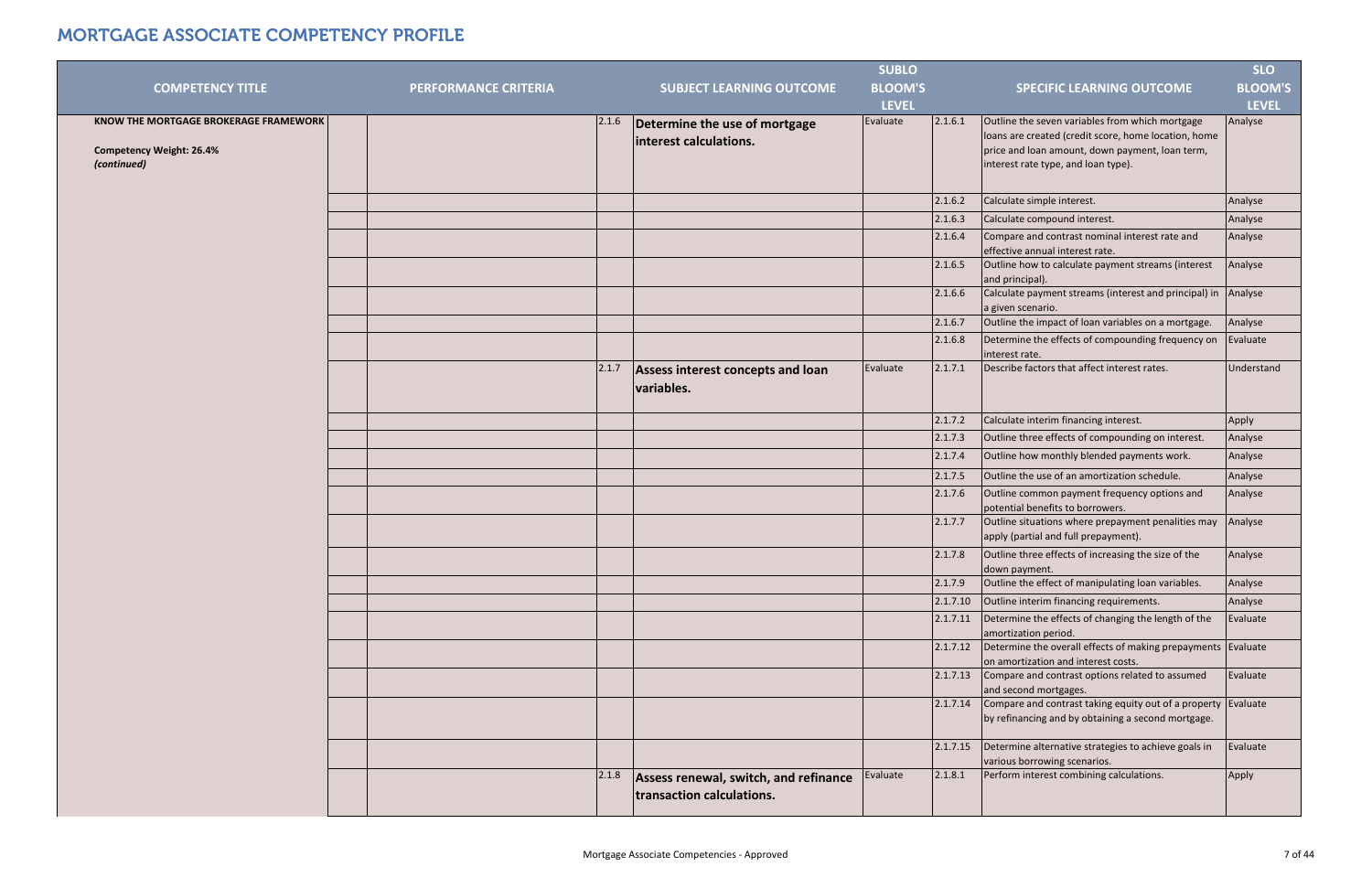|                                                |                             |        |                                                                                           | <b>SUBLO</b>   |          |                                                                                                                                                             | <b>SLO</b>     |
|------------------------------------------------|-----------------------------|--------|-------------------------------------------------------------------------------------------|----------------|----------|-------------------------------------------------------------------------------------------------------------------------------------------------------------|----------------|
| <b>COMPETENCY TITLE</b>                        | <b>PERFORMANCE CRITERIA</b> |        | <b>SUBJECT LEARNING OUTCOME</b>                                                           | <b>BLOOM'S</b> |          | <b>SPECIFIC LEARNING OUTCOME</b>                                                                                                                            | <b>BLOOM'S</b> |
|                                                |                             |        |                                                                                           | <b>LEVEL</b>   |          |                                                                                                                                                             | <b>LEVEL</b>   |
| <b>KNOW THE MORTGAGE BROKERAGE FRAMEWORK</b>   |                             |        |                                                                                           |                | 2.1.8.2  | Determine (approximate) outstanding balances.                                                                                                               | Evaluate       |
|                                                |                             |        |                                                                                           |                | 2.1.8.3  | Determine total principal and interest paid.                                                                                                                | Evaluate       |
| <b>Competency Weight: 26.4%</b><br>(continued) |                             |        |                                                                                           |                | 2.1.8.4  | Determine payout and claw back penalties.                                                                                                                   | Evaluate       |
|                                                |                             |        |                                                                                           |                | 2.1.8.5  | Determine mortgage payments on renewals and<br>refinances.                                                                                                  | Evaluate       |
|                                                |                             |        |                                                                                           |                | 2.1.8.6  | Determine the effect of different payment<br>frequencies and amounts.                                                                                       | Evaluate       |
|                                                |                             |        |                                                                                           |                | 2.1.8.7  | Determine which prepayment options produce the<br>best borrower outcomes.                                                                                   | Evaluate       |
|                                                |                             |        |                                                                                           |                | 2.1.8.8  | Determine options for refinancing at a lower interest<br>rate.                                                                                              | Evaluate       |
|                                                |                             | 2.1.9  | Compare and contrast the different<br>types of lenders.                                   | Analyse        | 2.1.9.1  | Compare and contrast the following mortgage<br>funding sources and when each may be used:<br>- Financial institutions                                       | Analyse        |
|                                                |                             |        |                                                                                           |                |          | - Government<br>- Mortgage investment corporations (MICs)<br>- Mortgage Finance Companies<br>- Private Lenders<br>- Syndicated Mortgages<br>- Other Sources |                |
|                                                |                             |        |                                                                                           |                | 2.1.9.2  | Compare and contrast commercial and residential<br>mortgages.                                                                                               | Analyse        |
|                                                |                             |        |                                                                                           |                | 2.1.9.3  | Compare and contrast prime mortgage lending and<br>alternate mortgage lending.                                                                              | Analyse        |
|                                                |                             |        |                                                                                           |                | 2.1.9.4  | Outline the role of MICs, syndicated mortgages, and<br>private lenders in relation to mortgage lending.                                                     | Analyse        |
|                                                |                             | 2.1.10 | Assess trends and forces that influence Evaluate<br>the real estate and mortgage markets. |                | 2.1.10.1 | Outline the main characteristics of the real estate<br>market.                                                                                              | Analyse        |
|                                                |                             |        |                                                                                           |                | 2.1.10.2 | Explain how trends and broader economic factors<br>impact real estate market economics and the<br>mortgage brokerage industry.                              | Analyse        |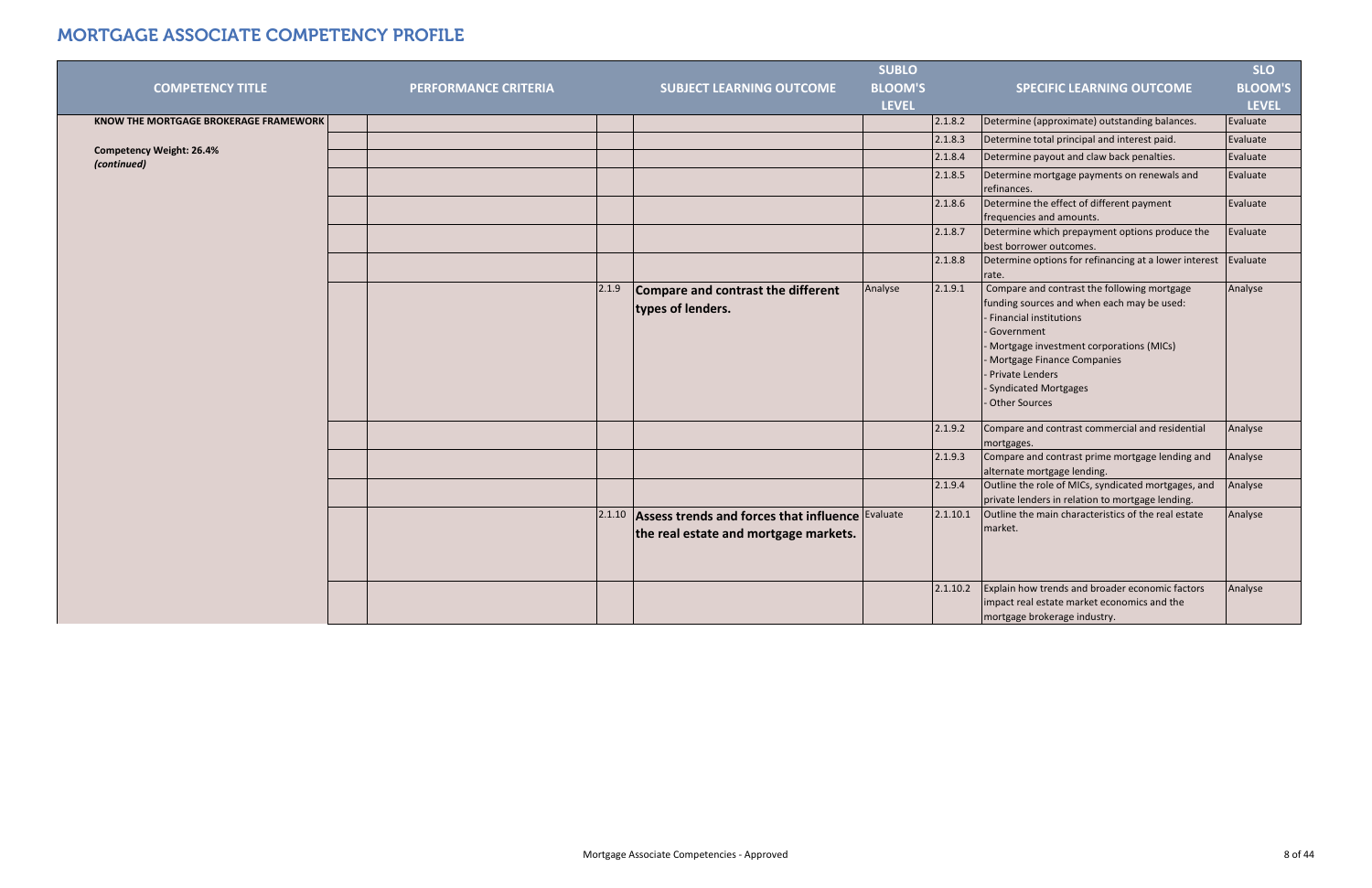|                                              |                             |                                          | <b>SUBLO</b>   |          |                                                                                               | <b>SLO</b>     |
|----------------------------------------------|-----------------------------|------------------------------------------|----------------|----------|-----------------------------------------------------------------------------------------------|----------------|
| <b>COMPETENCY TITLE</b>                      | <b>PERFORMANCE CRITERIA</b> | <b>SUBJECT LEARNING OUTCOME</b>          | <b>BLOOM'S</b> |          | <b>SPECIFIC LEARNING OUTCOME</b>                                                              | <b>BLOOM'S</b> |
|                                              |                             |                                          | <b>LEVEL</b>   |          |                                                                                               | <b>LEVEL</b>   |
| <b>KNOW THE MORTGAGE BROKERAGE FRAMEWORK</b> |                             |                                          |                | 2.1.10.3 | Compare and contrast economic factors and social                                              | Analyse        |
|                                              |                             |                                          |                |          | influences that impact the real estate market,                                                |                |
| <b>Competency Weight: 26.4%</b>              |                             |                                          |                |          | including:                                                                                    |                |
| (continued)                                  |                             |                                          |                |          | -Inflation                                                                                    |                |
|                                              |                             |                                          |                |          | - Employment                                                                                  |                |
|                                              |                             |                                          |                |          | - Family composition                                                                          |                |
|                                              |                             |                                          |                |          | - Population growth                                                                           |                |
|                                              |                             |                                          |                |          | - Consumer habits                                                                             |                |
|                                              |                             |                                          |                |          | - Investor confidence                                                                         |                |
|                                              |                             |                                          |                |          | - Building activity                                                                           |                |
|                                              |                             |                                          |                |          | - Business cycles (expansion, prosperity, peak,<br>contractions, recession, trough, recovery) |                |
|                                              |                             |                                          |                |          | - Market bubble                                                                               |                |
|                                              |                             |                                          |                |          | - Market corrections                                                                          |                |
|                                              |                             |                                          |                |          |                                                                                               |                |
|                                              |                             |                                          |                | 2.1.10.4 | Outline how supply and demand economics affects:                                              | Analyse        |
|                                              |                             |                                          |                |          | - Real estate financing                                                                       |                |
|                                              |                             |                                          |                |          | - Prime interest rates                                                                        |                |
|                                              |                             |                                          |                |          | - Mortgage rates                                                                              |                |
|                                              |                             |                                          |                |          |                                                                                               |                |
|                                              |                             |                                          |                | 2.1.10.5 | Explain the impact of government influences on the<br>real estate market.                     | Analyse        |
|                                              |                             |                                          |                | 2.1.10.6 | Outline the different types of real estate markets                                            | Analyse        |
|                                              |                             |                                          |                |          | (balanced, buyers', and sellers').                                                            |                |
|                                              |                             |                                          |                | 2.1.10.7 | Outline the relationship between "mortgage volume", Analyse                                   |                |
|                                              |                             |                                          |                |          | real estate, and mortgage markets.                                                            |                |
|                                              |                             | $2.1.11$ Assess the concepts of property | Evaluate       | 2.1.11.1 | Define return as it relates to commercial mortgages.                                          | Remember       |
|                                              |                             | valuation and market influences.         |                |          |                                                                                               |                |
|                                              |                             |                                          |                |          |                                                                                               |                |
|                                              |                             |                                          |                | 2.1.11.2 | Define supply as it relates to commercial real estate.                                        | Remember       |
|                                              |                             |                                          |                | 2.1.11.3 | Define demand as it relates to commercial real estate. Remember                               |                |
|                                              |                             |                                          |                | 2.1.11.4 | Define vacancy rate as it relates to commercial real<br>estate.                               | Remember       |
|                                              |                             |                                          |                | 2.1.11.5 | Describe two useful market trend indicators.                                                  | Understand     |
|                                              |                             |                                          |                | 2.1.11.6 | Describe characteristics of real property as a product.                                       | Understand     |
|                                              |                             |                                          |                | 2.1.11.7 | Describe data collection and appraisal methods.                                               | Understand     |
|                                              |                             |                                          |                | 2.1.11.8 | Describe the commercial property subtypes:                                                    | Understand     |
|                                              |                             |                                          |                |          | - Office: Class, location                                                                     |                |
|                                              |                             |                                          |                |          | - Retail: ICSC shopping centre type                                                           |                |
|                                              |                             |                                          |                |          | - Multi-family: high rise, low rise; Industrial:                                              |                |
|                                              |                             |                                          |                |          | Warehouse, Office Warehouse<br>- Special Purpose: Hotels, Restaurants, Recreational           |                |
|                                              |                             |                                          |                |          | Facilities, Storage, etc.                                                                     |                |
|                                              |                             |                                          |                |          |                                                                                               |                |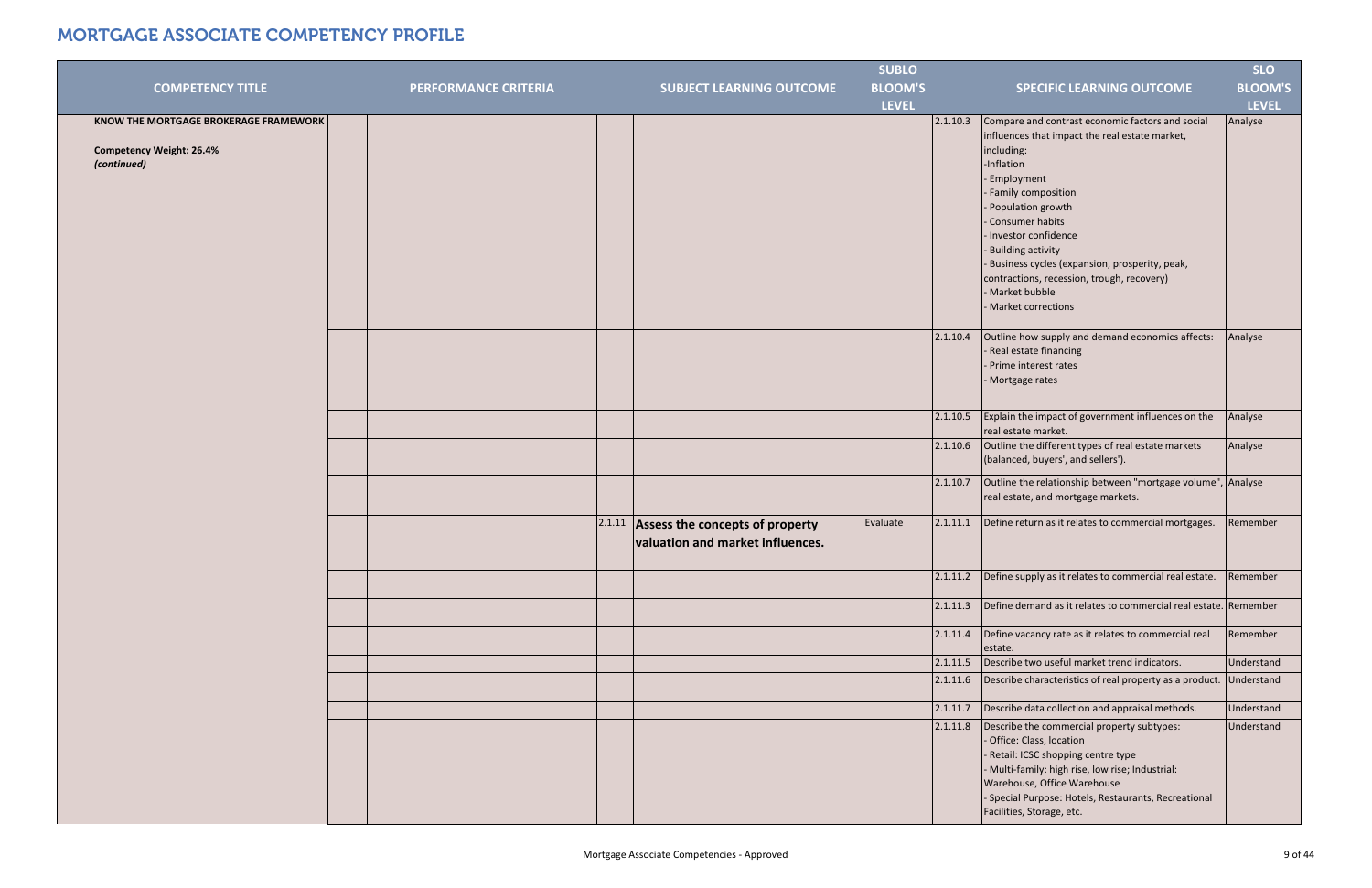|                                       |                             |                                 | <b>SUBLO</b>   |                                                                                                                                                            | <b>SLO</b>     |
|---------------------------------------|-----------------------------|---------------------------------|----------------|------------------------------------------------------------------------------------------------------------------------------------------------------------|----------------|
| <b>COMPETENCY TITLE</b>               | <b>PERFORMANCE CRITERIA</b> | <b>SUBJECT LEARNING OUTCOME</b> | <b>BLOOM'S</b> | <b>SPECIFIC LEARNING OUTCOME</b>                                                                                                                           | <b>BLOOM'S</b> |
|                                       |                             |                                 | <b>LEVEL</b>   |                                                                                                                                                            | <b>LEVEL</b>   |
| KNOW THE MORTGAGE BROKERAGE FRAMEWORK |                             |                                 |                | Describe external factors related to commercial<br>2.1.11.9                                                                                                | Understand     |
|                                       |                             |                                 |                | property.                                                                                                                                                  |                |
| <b>Competency Weight: 26.4%</b>       |                             |                                 |                | 2.1.11.10 Describe the inelastic supply of commercial                                                                                                      | Understand     |
| (continued)                           |                             |                                 |                | properties.                                                                                                                                                |                |
|                                       |                             |                                 |                | 2.1.11.11 Explain market identification and delineation as they<br>relate to commercial real estate.                                                       | Understand     |
|                                       |                             |                                 |                | 2.1.11.12 Explain the principle of substitution.                                                                                                           | Understand     |
|                                       |                             |                                 |                | 2.1.11.13 Choose a licensed real estate appraiser/AMC based<br>on lender requirements and professional designation.                                        | Apply          |
|                                       |                             |                                 |                | 2.1.11.14 Outline market influences.                                                                                                                       | Analyse        |
|                                       |                             |                                 |                | $2.1.11.15$ Explain the concept of property value as it relates to<br>mortgage brokering.                                                                  | Analyse        |
|                                       |                             |                                 |                | 2.1.11.16 Compare and contrast property valuation and market Analyse<br>value.                                                                             |                |
|                                       |                             |                                 |                | 2.1.11.17 Compare and contrast objective and subjective value. Analyse                                                                                     |                |
|                                       |                             |                                 |                | 2.1.11.18 Outline the four basic principles of property<br>valuation:<br>- Demand<br>- Utility<br>- Scarcity<br>- Transferability                          | Analyse        |
|                                       |                             |                                 |                | 2.1.11.19 Outline the appraisal process and requirements.                                                                                                  | Analyse        |
|                                       |                             |                                 |                | 2.1.11.20 Distinguish types and elements of an appraisal report<br>(types include: desk review, drive by, full appraisal,<br>and modified full appraisal). | Analyse        |
|                                       |                             |                                 |                | 2.1.11.21 Differentiate between real estate appraisers and<br>assessors.                                                                                   | Analyse        |
|                                       |                             |                                 |                | 2.1.11.22 Compare and contrast the cost approach, income<br>approach and direct comparison approach to value.                                              | Analyse        |
|                                       |                             |                                 |                | 2.1.11.23 Differentiate between price, cost, and value.                                                                                                    | Analyse        |
|                                       |                             |                                 |                | 2.1.11.24 Distinguish between market value, assessed value,<br>and appraised value.                                                                        | Analyse        |
|                                       |                             |                                 |                | 2.1.11.25 Outline strategies to mitigate property qualification<br>issues.                                                                                 | Analyse        |
|                                       |                             |                                 |                | 2.1.11.26 Explain how return is measured in commercial real<br>estate (periodic income, capital appreciation, and<br>capital depreciation).                | Analyse        |
|                                       |                             |                                 |                | 2.1.11.27 Compare and contrast the different types of<br>commercial properties.                                                                            | Analyse        |
|                                       |                             |                                 |                | $2.1.11.28$ Compare and contrast the different uses of<br>commercial properties.                                                                           | Analyse        |
|                                       |                             |                                 |                | 2.1.11.29 Compare and contrast movements and shifts in<br>demand.                                                                                          | Analyse        |
|                                       |                             |                                 |                | 2.1.11.30 Outline the relationship between supply and demand. Analyse                                                                                      |                |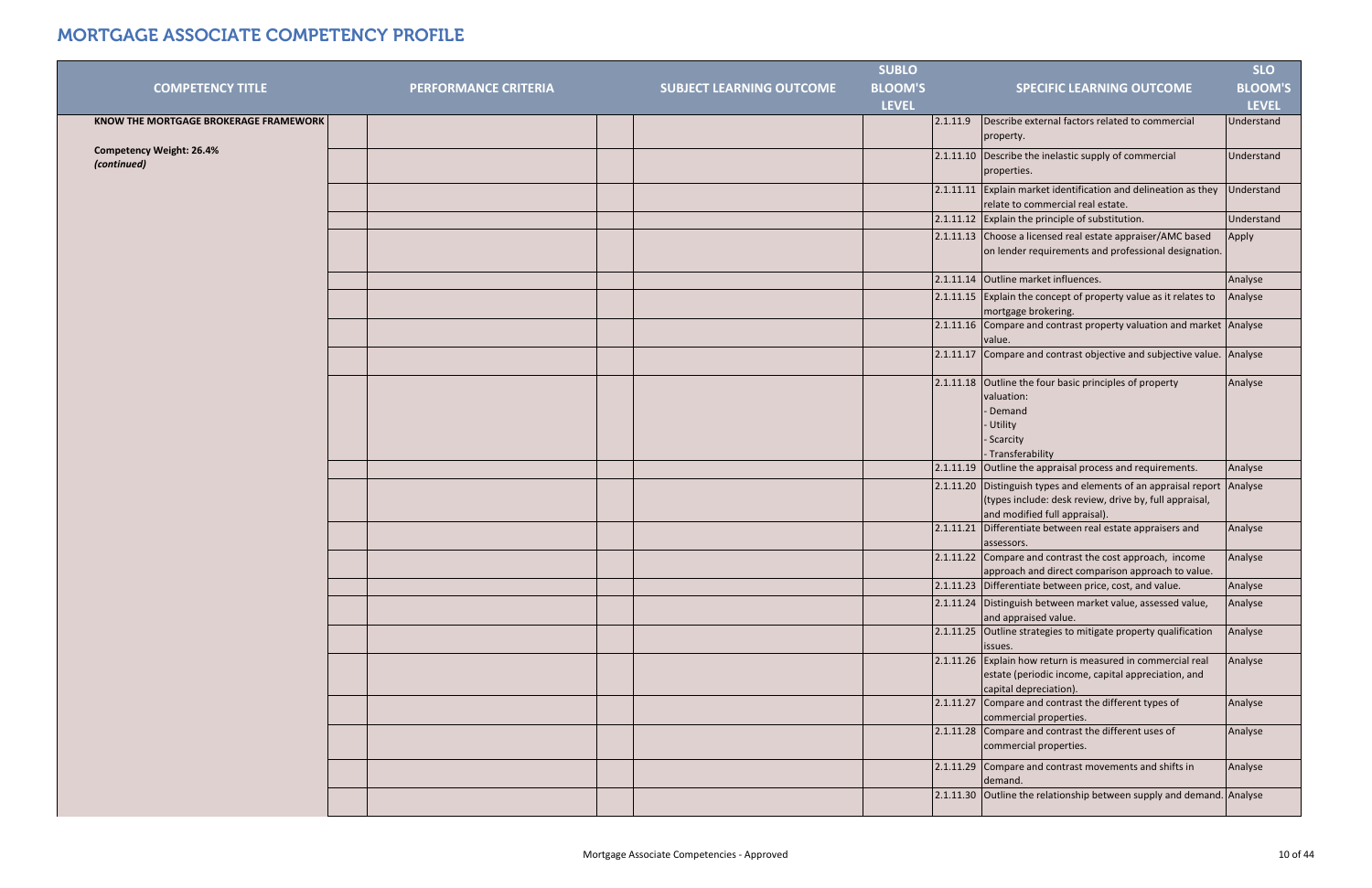|                                                |                             |                                              | <b>SUBLO</b>   |          |                                                                                                                                                                   | <b>SLO</b>     |
|------------------------------------------------|-----------------------------|----------------------------------------------|----------------|----------|-------------------------------------------------------------------------------------------------------------------------------------------------------------------|----------------|
| <b>COMPETENCY TITLE</b>                        | <b>PERFORMANCE CRITERIA</b> | <b>SUBJECT LEARNING OUTCOME</b>              | <b>BLOOM'S</b> |          | <b>SPECIFIC LEARNING OUTCOME</b>                                                                                                                                  | <b>BLOOM'S</b> |
|                                                |                             |                                              | <b>LEVEL</b>   |          |                                                                                                                                                                   | <b>LEVEL</b>   |
| KNOW THE MORTGAGE BROKERAGE FRAMEWORK          |                             |                                              |                |          | 2.1.11.31 Differentiate market equilibrium, surplus, and<br>shortage.                                                                                             | Analyse        |
| <b>Competency Weight: 26.4%</b><br>(continued) |                             |                                              |                |          | 2.1.11.32 Outline the commercial real estate market cycle and<br>the 4 phases of this cycle.                                                                      | Analyse        |
|                                                |                             |                                              |                |          | 2.1.11.33 Outline the macro-economic factors that impact                                                                                                          | Analyse        |
|                                                |                             |                                              |                |          | commercial properties and mortgages (GDP,<br>unemployment rate, employment data, population<br>growth, capital market conditions, and basic industry<br>markets). |                |
|                                                |                             |                                              |                |          | 2.1.11.34 Outline the micro-economic factors that impact<br>commercial properties and mortgages.                                                                  | Analyse        |
|                                                |                             |                                              |                |          | 2.1.11.35 Compare and contrast market inventory and new<br>supply as they relate to commercial real estate.                                                       | Analyse        |
|                                                |                             |                                              |                |          | 2.1.11.36 Outline the factors and related processes that cause<br>commercial vacancy rates to increase or decrease.                                               | Analyse        |
|                                                |                             |                                              |                |          | 2.1.11.37 Outline the impact of commercial real estate vacancy Analyse<br>rates on commercial mortgages.                                                          |                |
|                                                |                             |                                              |                |          | 2.1.11.38 Compare and contrast the known terms of recent<br>commercial lease transactions.                                                                        | Analyse        |
|                                                |                             |                                              |                |          | 2.1.11.39 Determine the relationship between supply, demand, Evaluate<br>and value.                                                                               |                |
|                                                |                             |                                              |                |          | 2.1.11.40 Determine reasons for an appraisal to occur.                                                                                                            | Evaluate       |
|                                                |                             |                                              |                |          | 2.1.11.41 Determine a property's loan security using property<br>documents and appraisal information.                                                             | Evaluate       |
|                                                |                             |                                              |                |          | 2.1.11.42 Assess the quality of an appraisal report.                                                                                                              | Evaluate       |
|                                                |                             |                                              |                |          | 2.1.11.43 Assess an appraisal report for red flags.                                                                                                               | Evaluate       |
|                                                |                             |                                              |                |          | 2.1.11.44 Determine property condition.                                                                                                                           | Evaluate       |
|                                                |                             |                                              |                |          | 2.1.11.45 Determine property-related factors that may<br>discourage lenders.                                                                                      | Evaluate       |
|                                                |                             |                                              |                |          | 2.1.11.46 Determine whether a commercial vacancy rate is high Evaluate<br>or low.                                                                                 |                |
|                                                |                             | 2.1.12 Assess market value of an enterprise. | Evaluate       | 2.1.12.1 | Explain the purpose of a proforma analysis.                                                                                                                       | Understand     |
|                                                |                             |                                              |                | 2.1.12.2 | Outline the information and calculations required to<br>assess the market value of an enterprise.                                                                 | Analyse        |
|                                                |                             |                                              |                | 2.1.12.3 | Outline the relationship between the market value of Analyse<br>an enterprise and a commercial mortgage.                                                          |                |
|                                                |                             |                                              |                | 2.1.12.4 | Differentiate between gross and net leases.                                                                                                                       | Analyse        |
|                                                |                             |                                              |                | 2.1.12.5 | Compare and contrast net operating income, adjusted Analyse<br>net operating income, and stabilized net operating<br>income.                                      |                |
|                                                |                             |                                              |                | 2.1.12.6 | Assess a pro forma analysis.                                                                                                                                      | Evaluate       |
|                                                |                             |                                              |                | 2.1.12.7 | Calculate potential gross income.                                                                                                                                 | Evaluate       |
|                                                |                             |                                              |                |          |                                                                                                                                                                   |                |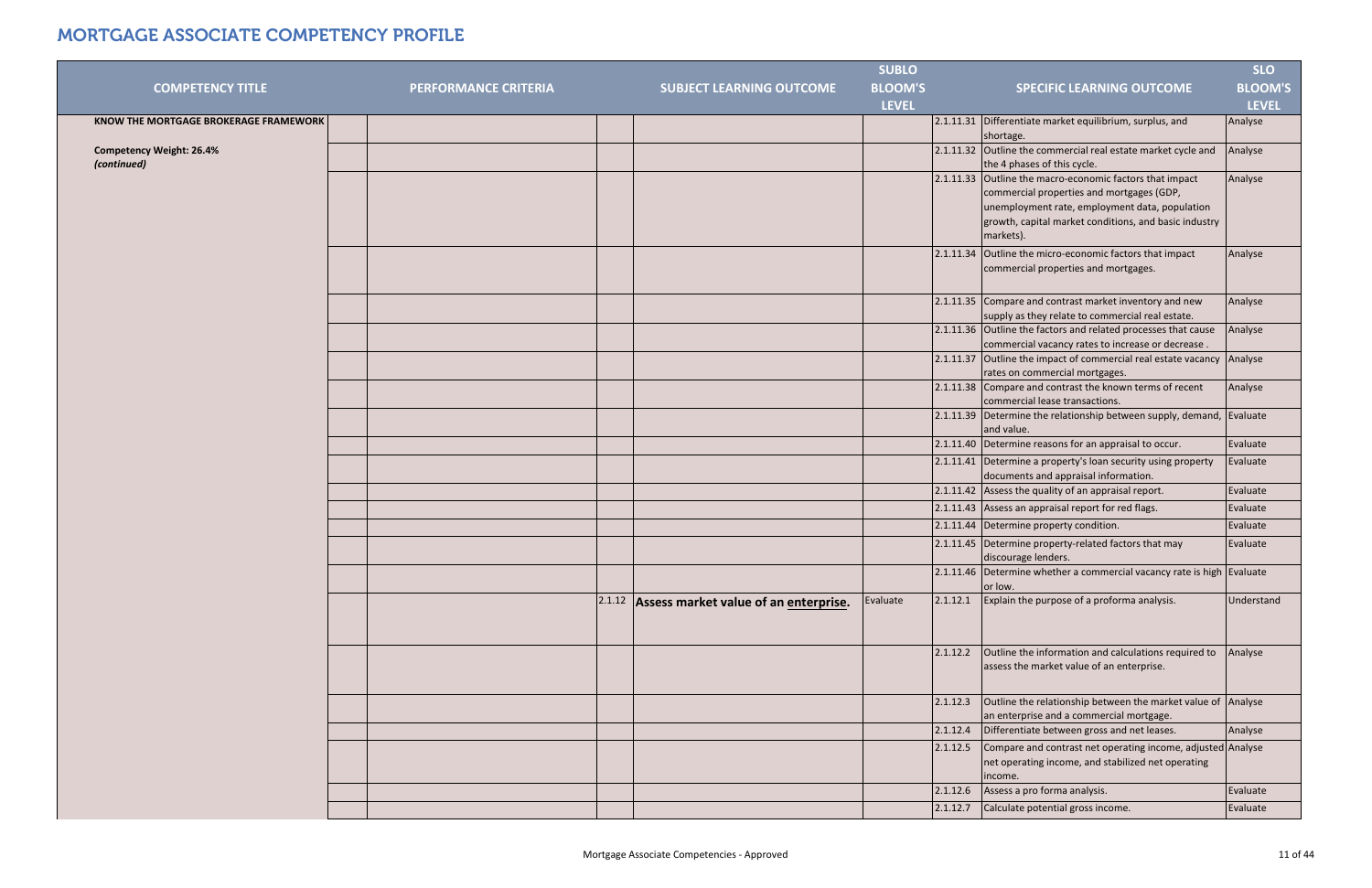|                                                |                             |        |                                             | <b>SUBLO</b>   |          |                                                                                                                       | <b>SLO</b>     |
|------------------------------------------------|-----------------------------|--------|---------------------------------------------|----------------|----------|-----------------------------------------------------------------------------------------------------------------------|----------------|
| <b>COMPETENCY TITLE</b>                        | <b>PERFORMANCE CRITERIA</b> |        | <b>SUBJECT LEARNING OUTCOME</b>             | <b>BLOOM'S</b> |          | <b>SPECIFIC LEARNING OUTCOME</b>                                                                                      | <b>BLOOM'S</b> |
|                                                |                             |        |                                             | <b>LEVEL</b>   |          |                                                                                                                       | <b>LEVEL</b>   |
| KNOW THE MORTGAGE BROKERAGE FRAMEWORK          |                             |        |                                             |                | 2.1.12.8 | Calculate vacancy and collection allowance.                                                                           | Evaluate       |
|                                                |                             |        |                                             |                | 2.1.12.9 | Calculate effective gross income.                                                                                     | Evaluate       |
| <b>Competency Weight: 26.4%</b><br>(continued) |                             |        |                                             |                |          | 2.1.12.10 Calculate operating expenses.                                                                               | Evaluate       |
|                                                |                             |        |                                             |                |          | 2.1.12.11 Determine when to use gross or net lease data in                                                            | Evaluate       |
|                                                |                             |        |                                             |                |          | calculations.                                                                                                         |                |
|                                                |                             |        |                                             |                |          | 2.1.12.12 Assess the impact of net operating income, adjusted<br>net operating income, and stabilized net operating   | Evaluate       |
|                                                |                             |        |                                             |                |          | income on commercial mortgages.                                                                                       |                |
|                                                |                             |        |                                             |                |          | 2.1.12.13 Calculate net operating income.                                                                             | Evaluate       |
|                                                |                             | 2.1.13 | <b>Outline the capitalization of income</b> | Analyse        | 2.1.13.1 | Outline the underlying premise of the capitalization of Analyse                                                       |                |
|                                                |                             |        | approach to value.                          |                |          | income approach to value.                                                                                             |                |
|                                                |                             |        |                                             |                |          |                                                                                                                       |                |
|                                                |                             |        |                                             |                | 2.1.13.2 | Calculate net operating income.                                                                                       | Evaluate       |
|                                                |                             |        |                                             |                | 2.1.13.3 | Calculate capitalization rate.                                                                                        | Evaluate       |
|                                                |                             | 2.1.14 | Outline the relationship between time       | Analyse        | 2.1.14.1 | Define time value of money.                                                                                           | Remember       |
|                                                |                             |        | value of money and commercial               |                |          |                                                                                                                       |                |
|                                                |                             |        | mortgages.                                  |                |          |                                                                                                                       |                |
|                                                |                             |        |                                             |                | 2.1.14.2 | Explain the 5 variables involved in time value of                                                                     | Understand     |
|                                                |                             |        |                                             |                |          | money calculations.                                                                                                   |                |
|                                                |                             |        |                                             |                | 2.1.14.3 | Outline the processes used in time value of money<br>calculations (compounding and discounting).                      | Analyse        |
|                                                |                             |        |                                             |                |          |                                                                                                                       |                |
|                                                |                             | 2.1.15 | Assess annuity calculations.                | Evaluate       | 2.1.15.1 | Define annuity.                                                                                                       | Remember       |
|                                                |                             |        |                                             |                | 2.1.15.2 | Compare and contrast ordinary annuity and annuity<br>due.                                                             | Analyse        |
|                                                |                             |        |                                             |                |          | $2.1.15.3$ Calculate the future value of a sinking fund.                                                              | Evaluate       |
|                                                |                             |        |                                             |                | 2.1.15.4 | Calculate the payment amount for a sinking fund.                                                                      | Evaluate       |
|                                                |                             |        |                                             |                | 2.1.15.5 | Calculate the present value of a mortgage.                                                                            | Evaluate       |
|                                                |                             |        |                                             |                | 2.1.15.6 | Calculate the annual payment amount for a mortgage. Evaluate                                                          |                |
|                                                |                             | 2.1.16 | Determine how to prepare                    | Evaluate       | 2.1.16.1 | Define holding period.                                                                                                | Remember       |
|                                                |                             |        | unleveraged pro forma statements.           |                |          |                                                                                                                       |                |
|                                                |                             |        |                                             |                | 2.1.16.2 | Describe the information and documentation used to Understand                                                         |                |
|                                                |                             |        |                                             |                |          | prepare pro forma statements.                                                                                         |                |
|                                                |                             |        |                                             |                | 2.1.16.3 | Outline the elements of a pro forma statement used<br>to forecast net annual cash flows for a commercial<br>property. | Analyse        |
|                                                |                             |        |                                             |                | 2.1.16.4 | Outline assumptions that may be required to prepare Analyse<br>pro forma statements.                                  |                |
|                                                |                             |        |                                             |                | 2.1.16.5 | Outline how to determine the value of the initial<br>investment.                                                      | Analyse        |
|                                                |                             |        |                                             |                | 2.1.16.6 | Outline how to determine the reversionary value.                                                                      | Analyse        |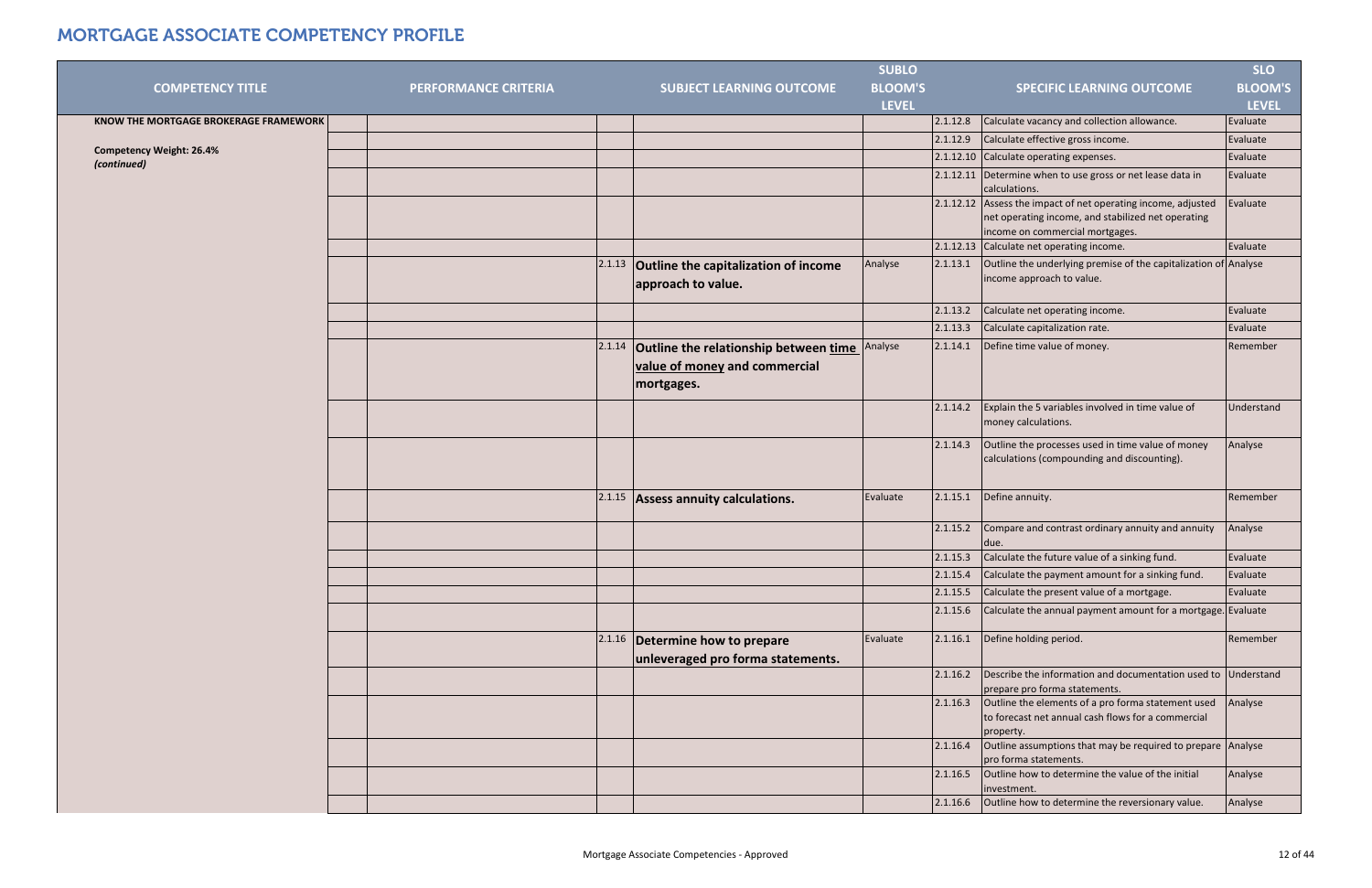|                                       |                      |        |                                                                                                                      | <b>SUBLO</b>   |          |                                                                                                                                     | <b>SLO</b>     |
|---------------------------------------|----------------------|--------|----------------------------------------------------------------------------------------------------------------------|----------------|----------|-------------------------------------------------------------------------------------------------------------------------------------|----------------|
| <b>COMPETENCY TITLE</b>               | PERFORMANCE CRITERIA |        | <b>SUBJECT LEARNING OUTCOME</b>                                                                                      | <b>BLOOM'S</b> |          | <b>SPECIFIC LEARNING OUTCOME</b>                                                                                                    | <b>BLOOM'S</b> |
|                                       |                      |        |                                                                                                                      | <b>LEVEL</b>   |          |                                                                                                                                     | <b>LEVEL</b>   |
| KNOW THE MORTGAGE BROKERAGE FRAMEWORK |                      |        |                                                                                                                      |                | 2.1.16.7 | Outline the information needed to create a pro forma Evaluate                                                                       |                |
| <b>Competency Weight: 26.4%</b>       |                      |        |                                                                                                                      |                |          | statement that includes debt servicing requirements.                                                                                |                |
| (continued)                           |                      |        |                                                                                                                      |                | 2.1.16.8 | Determine the value of an initial equity investment.                                                                                | Evaluate       |
|                                       |                      |        |                                                                                                                      |                | 2.1.16.9 | Determine the revisionary equity value of a<br>commercial real estate property.                                                     | Evaluate       |
|                                       |                      |        |                                                                                                                      |                |          | 2.1.16.10 Calculate the annual debt service.                                                                                        | Evaluate       |
|                                       |                      | 2.1.17 | Assess the relationship between<br>financial position, capital stack, and<br>available financing.                    | Evaluate       | 2.1.17.1 | Define capital stack.                                                                                                               | Remember       |
|                                       |                      |        |                                                                                                                      |                | 2.1.17.2 | Identify the 2 types of capital that comprise the<br>capital stack (equity and debt).                                               | Remember       |
|                                       |                      |        |                                                                                                                      |                | 2.1.17.3 | Calculate the impact of the capital stack on a<br>commercial real estate mortgage.                                                  | Evaluate       |
|                                       |                      | 2.1.18 | Assess situations for highest and best<br>use.                                                                       | Evaluate       | 2.1.18.1 | Outline the Principle of Highest and Best Use.                                                                                      | Analyse        |
|                                       |                      |        |                                                                                                                      |                | 2.1.18.2 | Determine highest and best use.                                                                                                     | Evaluate       |
|                                       |                      | 2.1.19 | Assess costs, land use, demand, net<br>absorption, capitalization rate, net<br>absorption, and net operating income. | Evaluate       | 2.1.19.1 | Define net absorption.                                                                                                              | Remember       |
|                                       |                      |        |                                                                                                                      |                | 2.1.19.2 | Calculate net absorption.                                                                                                           | Apply          |
|                                       |                      |        |                                                                                                                      |                | 2.1.19.3 | Calculate net operating income.                                                                                                     | Apply          |
|                                       |                      |        |                                                                                                                      |                | 2.1.19.4 | Outline the impact of demand drivers on a<br>commercial mortgage.                                                                   | Analyse        |
|                                       |                      |        |                                                                                                                      |                | 2.1.19.5 | Determine the capitalization rate.                                                                                                  | Analyse        |
|                                       |                      |        |                                                                                                                      |                | 2.1.19.6 | Outline different methods that may be used to<br>determine capitalization rates (comparables, market<br>data, and build-up method). | Analyse        |
|                                       |                      |        |                                                                                                                      |                | 2.1.19.7 | Determine the impact of costs on a commercial<br>property.                                                                          | Evaluate       |
|                                       |                      |        |                                                                                                                      |                | 2.1.19.8 | Determine the impact of land use on a commercial<br>property.                                                                       | Evaluate       |
|                                       |                      |        |                                                                                                                      |                | 2.1.19.9 | Determine the impact of demand on a commercial<br>mortgage.                                                                         | Evaluate       |
|                                       |                      |        |                                                                                                                      |                |          | 2.1.19.10 Determine demand drivers for different types of<br>commercial property.                                                   | Evaluate       |
|                                       |                      |        |                                                                                                                      |                |          | 2.1.19.11 Estimate the value of a commerical property.                                                                              | Evaluate       |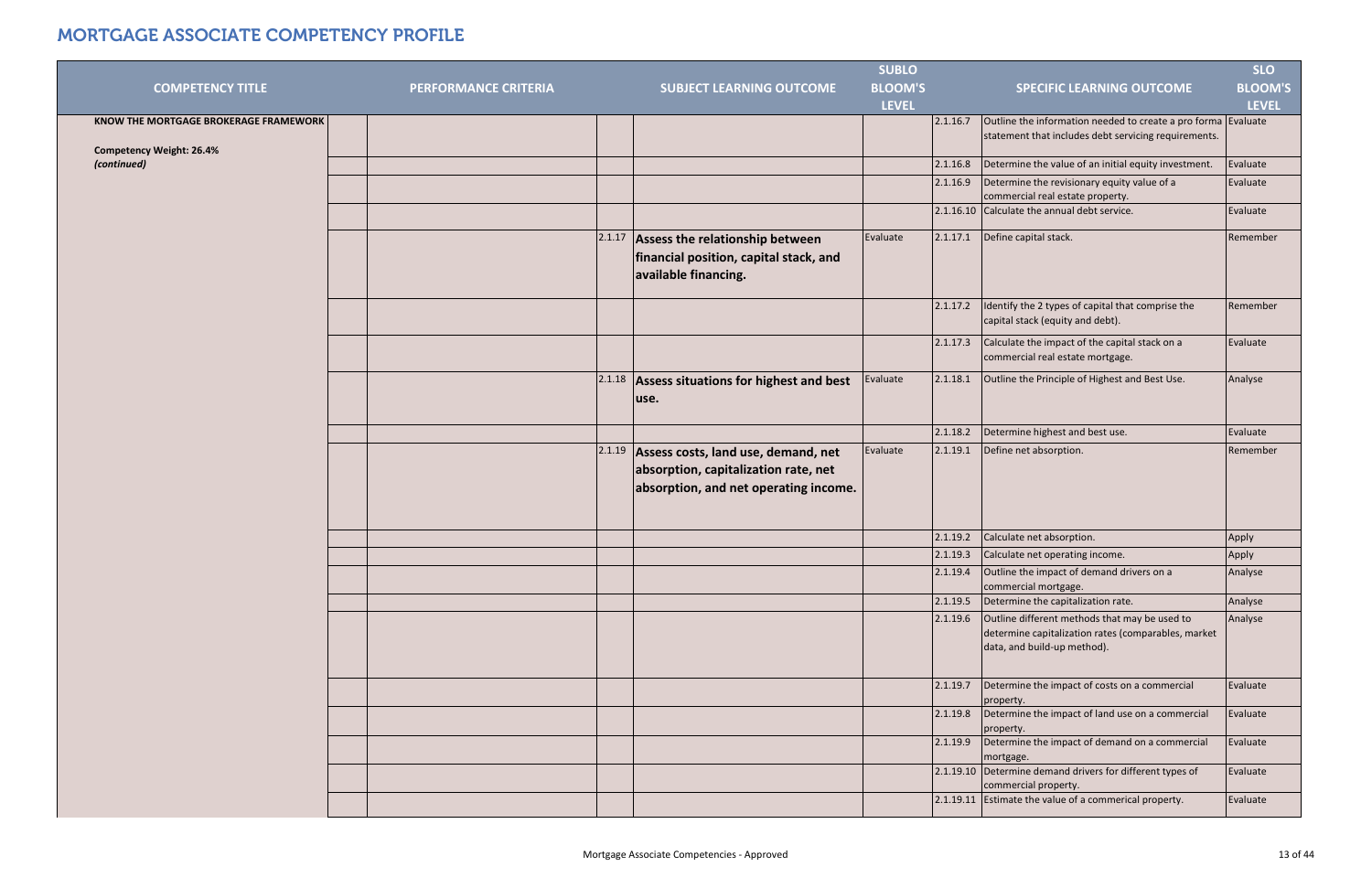|                                       |                             |        |                                                                             | <b>SUBLO</b>   |          |                                                                                                                                  | <b>SLO</b>     |
|---------------------------------------|-----------------------------|--------|-----------------------------------------------------------------------------|----------------|----------|----------------------------------------------------------------------------------------------------------------------------------|----------------|
| <b>COMPETENCY TITLE</b>               | <b>PERFORMANCE CRITERIA</b> |        | <b>SUBJECT LEARNING OUTCOME</b>                                             | <b>BLOOM'S</b> |          | <b>SPECIFIC LEARNING OUTCOME</b>                                                                                                 | <b>BLOOM'S</b> |
|                                       |                             |        |                                                                             | <b>LEVEL</b>   |          |                                                                                                                                  | <b>LEVEL</b>   |
| KNOW THE MORTGAGE BROKERAGE FRAMEWORK |                             |        | $2.1.20$ Assess the impact of using leverage.                               | Evaluate       | 2.1.20.1 | Explain the impact leverage has on return on equity.                                                                             | Understand     |
| <b>Competency Weight: 26.4%</b>       |                             |        |                                                                             |                | 2.1.20.2 | Outline the concept of leverage.                                                                                                 | Analyse        |
| (continued)                           |                             |        |                                                                             |                | 2.1.20.3 | Explain what is meant by effective annual interest<br>rate of a mortgage.                                                        | Analyse        |
|                                       |                             |        |                                                                             |                | 2.1.20.4 | Outline leverage options.                                                                                                        | Analyse        |
|                                       |                             |        |                                                                             |                | 2.1.20.5 | Outline how leverage may be used to finance<br>commercial property acquisitions.                                                 | Analyse        |
|                                       |                             |        |                                                                             |                | 2.1.20.6 | Compare and contrast the 2 types of leverage<br>(positive and negative).                                                         | Analyse        |
|                                       |                             |        |                                                                             |                | 2.1.20.7 | Outline the benefits of using leverage to finance a<br>commercial property purchase to an equity investor.                       | Analyse        |
|                                       |                             |        |                                                                             |                | 2.1.20.8 | Outline the drawbacks of using leverage to finance a<br>commercial property purchase to an equity investor.                      | Analyse        |
|                                       |                             |        |                                                                             |                | 2.1.20.9 | Calculate the effective annual interest rate of a<br>mortgage.                                                                   | Evaluate       |
|                                       |                             |        |                                                                             |                |          | 2.1.20.10 Calculate the cost of using leverage.                                                                                  | Evaluate       |
|                                       |                             | 2.1.21 | Determine mortgage expenses and<br>balances.                                | Evaluate       | 2.1.21.1 | Calculate the equivalent nominal interest rate of a<br>mortgage.                                                                 | Evaluate       |
|                                       |                             |        |                                                                             |                | 2.1.21.2 | Calculate the monthly mortgage payment using the<br>equivalent nominal interest rate.                                            | Evaluate       |
|                                       |                             |        |                                                                             |                | 2.1.21.3 | Calculate the outstanding balance of a mortgage.                                                                                 | Evaluate       |
|                                       |                             |        |                                                                             |                | 2.1.21.4 | Use an amortization schedule to calculate the<br>outstanding balance of a mortage at any time during<br>the amortization period. | Evaluate       |
|                                       |                             |        |                                                                             |                | 2.1.21.5 | Calculate the interest expense of a monthly mortgage Evaluate<br>payment.                                                        |                |
|                                       |                             |        |                                                                             |                | 2.1.21.6 | Calculate the prinicipal portion of a monthly<br>mortgage payment.                                                               | Evaluate       |
|                                       |                             |        |                                                                             |                | 2.1.21.7 | Use present value to calculate the outstanding<br>balance on a mortgage.                                                         | Evaluate       |
|                                       |                             |        |                                                                             |                | 2.1.21.8 | Use future value to calculate the outstanding balance   Evaluate<br>on a mortgage.                                               |                |
|                                       |                             |        | 2.1.22 Assess Ioan-to-value and debt<br>coverage ratio.                     | Evaluate       | 2.1.22.1 | Outline how lenders use the loan-to-value ratio to<br>make lending decisions.                                                    | Analyse        |
|                                       |                             |        |                                                                             |                | 2.1.22.2 | Calculate the loan-to-value ratio.                                                                                               | Evaluate       |
|                                       |                             |        |                                                                             |                | 2.1.22.3 | Calculate the debt coverage ratio.                                                                                               | Evaluate       |
|                                       |                             |        | $2.1.23$ Determine the impact of the debt<br>coverage ratio on a commercial | Evaluate       | 2.1.23.1 | Outline the impact of the debt coverage ratio on<br>commercial mortgages.                                                        | Analyse        |
|                                       |                             |        | mortgage.                                                                   |                |          |                                                                                                                                  |                |
|                                       |                             |        |                                                                             |                | 2.1.23.2 | Outline how lenders use the debt coverage ratio to<br>make lending decisions.                                                    | Analyse        |
|                                       |                             |        |                                                                             |                | 2.1.23.3 | Calculate the debt coverage ratio.                                                                                               | Evaluate       |
|                                       |                             |        | $2.1.24$ Assess uneven cash flows.                                          |                | 2.1.24.1 | Outline the relationship between uneven cash flows,<br>property values, and commercial mortgages.                                | Analyse        |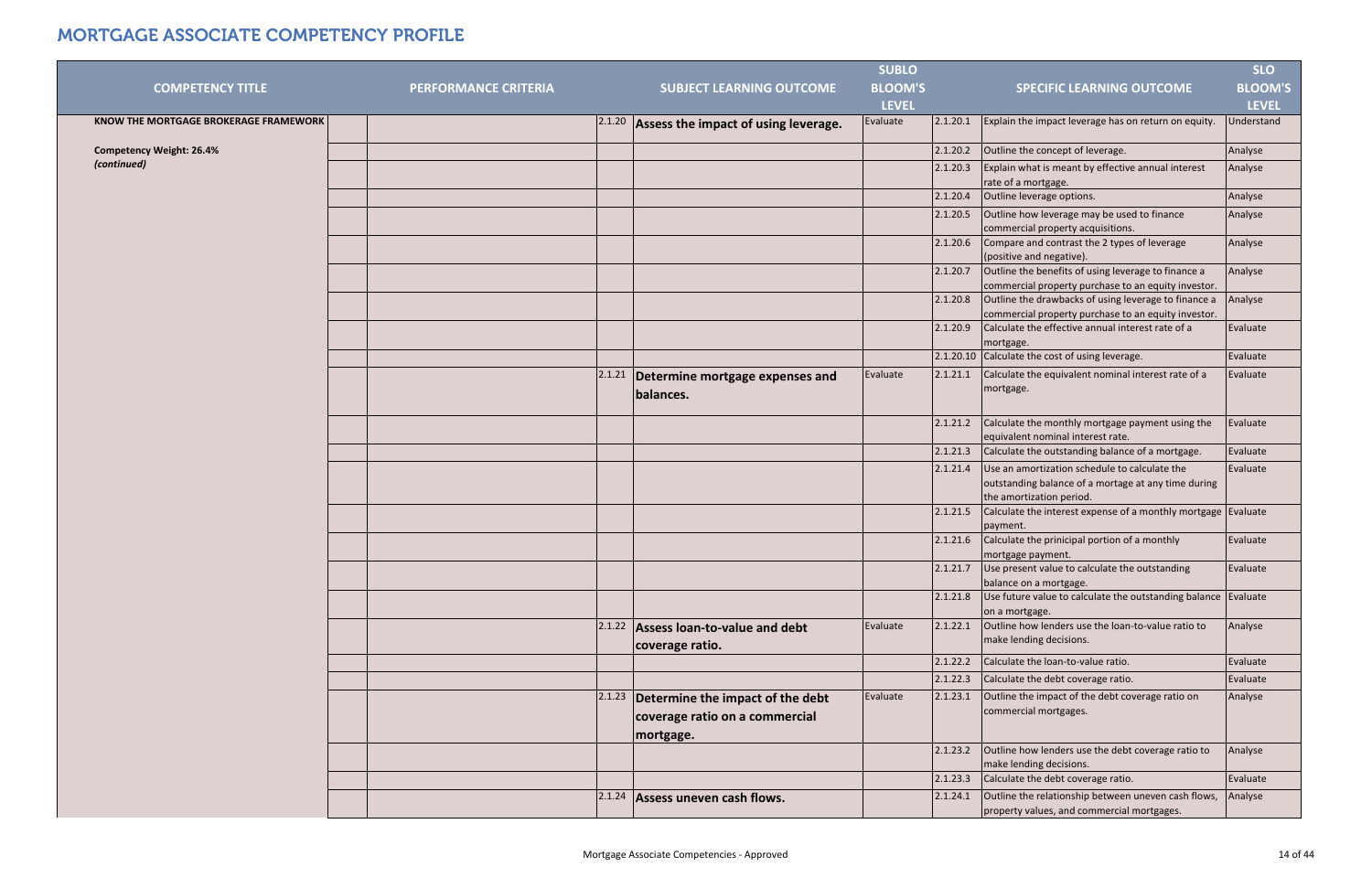|                                              |                             |                          | <b>SUBLO</b>   |                                                                         | <b>SLO</b>   |
|----------------------------------------------|-----------------------------|--------------------------|----------------|-------------------------------------------------------------------------|--------------|
| <b>COMPETENCY TITLE</b>                      | <b>PERFORMANCE CRITERIA</b> | SUBJECT LEARNING OUTCOME | <b>BLOOM'S</b> | <b>SPECIFIC LEARNING OUTCOME</b>                                        | BLOOM'S      |
|                                              |                             |                          | <b>LEVEL</b>   |                                                                         | <b>LEVEL</b> |
| <b>KNOW THE MORTGAGE BROKERAGE FRAMEWORK</b> |                             |                          |                | 2.1.24.2 Calculate the present value of uneven cash flows.              | Evaluate     |
|                                              |                             |                          |                | 2.1.24.3 Calculate the net present value of uneven cash flows. Evaluate |              |
| <b>Competency Weight: 26.4%</b>              |                             |                          |                |                                                                         |              |
| (contineued)                                 |                             |                          |                | 2.1.24.4 Calculate the internal rate of return of uneven cash           | Evaluate     |
|                                              |                             |                          |                | Iflows.                                                                 |              |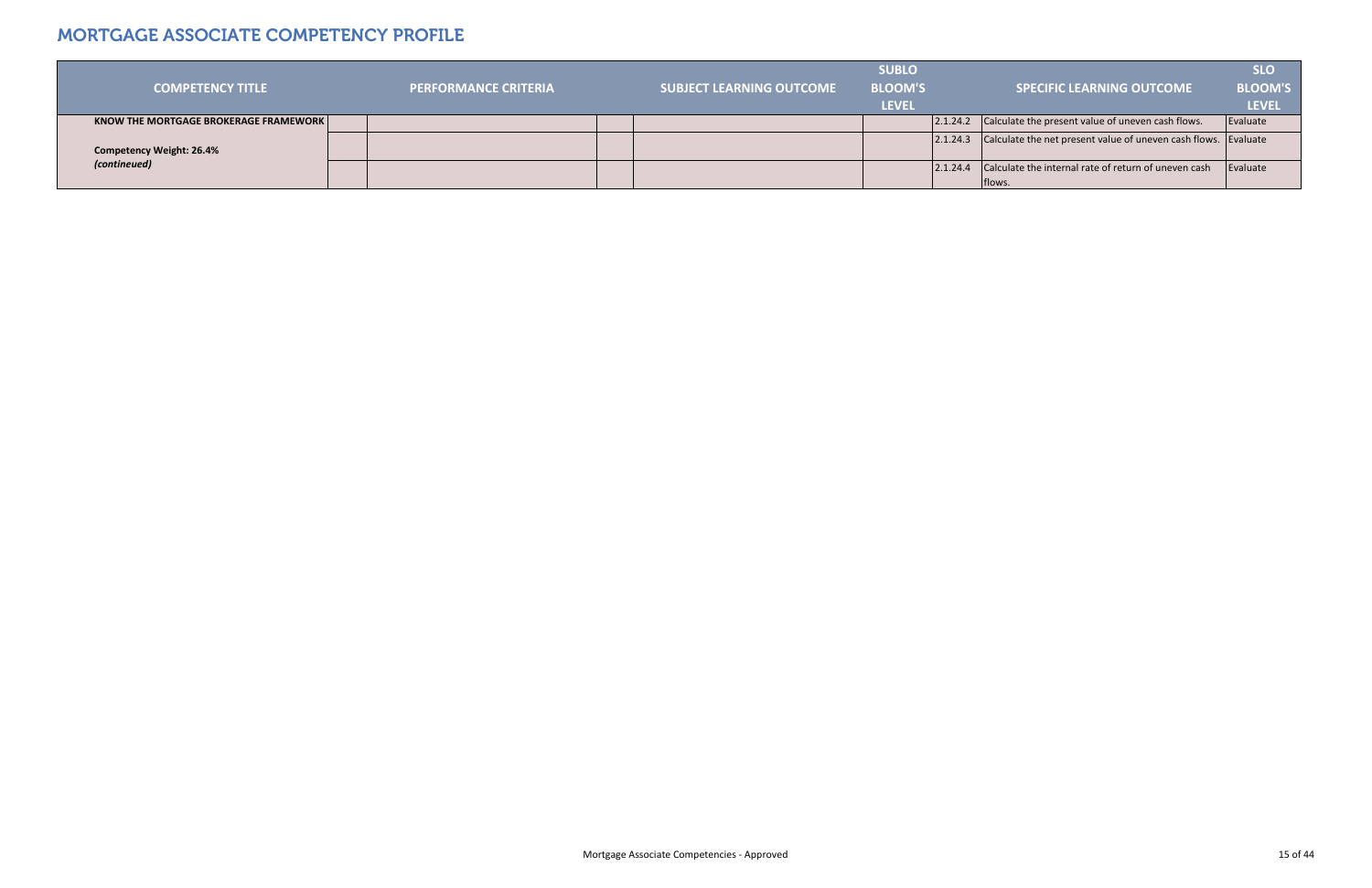| <b>COMPETENCY TITLE</b>                                                                             |     | <b>PERFORMANCE CRITERIA</b>                                                               |       | <b>SUBJECT LEARNING OUTCOME</b>                                                 | <b>SUBLO</b><br><b>BLOOM'S</b> |          | <b>SPECIFIC LEARNING OUTCOME</b>                                                                                    | <b>SLO</b><br><b>BLOOM'S</b> |
|-----------------------------------------------------------------------------------------------------|-----|-------------------------------------------------------------------------------------------|-------|---------------------------------------------------------------------------------|--------------------------------|----------|---------------------------------------------------------------------------------------------------------------------|------------------------------|
|                                                                                                     |     |                                                                                           |       |                                                                                 | <b>LEVEL</b>                   |          |                                                                                                                     | <b>LEVEL</b>                 |
| PRACTICE MORTGAGE BROKERAGE IN<br><b>COMPLIANCE WITH THE LAW</b><br><b>Competency Weight: 13.8%</b> | 3.1 | Practice mortgage brokerage in compliance with<br>real estate and mortgage industry laws. | 3.1.1 | Determine the impact of national laws<br>on the practice of mortgage brokering. | Evaluate                       | 3.1.1.1  | Define key mortgage industry related legislation<br>vocabulary.                                                     | Remember                     |
|                                                                                                     |     |                                                                                           |       |                                                                                 |                                | 3.1.1.2  | Summarize the National Housing Act.                                                                                 | Remember                     |
|                                                                                                     |     |                                                                                           |       |                                                                                 |                                | 3.1.1.3  | List three sources for Canadian law.                                                                                | Remember                     |
|                                                                                                     |     |                                                                                           |       |                                                                                 |                                | 3.1.1.4  | Define the National Housing Act (NHA).                                                                              | Understand                   |
|                                                                                                     |     |                                                                                           |       |                                                                                 |                                | 3.1.1.5  | Describe relevant federal legislation in relation to<br>mortgages.                                                  | Understand                   |
|                                                                                                     |     |                                                                                           |       |                                                                                 |                                | 3.1.1.6  | Describe key points in the development of Canadian<br>law and real property law.                                    | Understand                   |
|                                                                                                     |     |                                                                                           |       |                                                                                 |                                | 3.1.1.7  | Explain the scope and effect of Canada's Interest Act.                                                              | Understand                   |
|                                                                                                     |     |                                                                                           |       |                                                                                 |                                | 3.1.1.8  | Explain the effect of Canada's Interest Act on<br>mortgages.                                                        | Understand                   |
|                                                                                                     |     |                                                                                           |       |                                                                                 |                                | 3.1.1.9  | Outline the purpose of the National Housing Act<br>$(NHA)$ .                                                        | Analyse                      |
|                                                                                                     |     |                                                                                           |       |                                                                                 |                                | 3.1.1.10 | Outline how the Competition Act affects advertising.                                                                | Analyse                      |
|                                                                                                     |     |                                                                                           |       |                                                                                 |                                | 3.1.1.11 | Outline how the Act, Rules, and Regulations relate to Analyse<br>the business of licensees.                         |                              |
|                                                                                                     |     |                                                                                           |       |                                                                                 |                                | 3.1.1.12 | Summarize the history of the National Housing Act                                                                   | Understand                   |
|                                                                                                     |     |                                                                                           |       |                                                                                 |                                |          | $(NHA)$ .                                                                                                           |                              |
|                                                                                                     |     |                                                                                           | 3.1.2 | Determine the impact of provincial<br>laws on the practice of mortgage          | Evaluate                       | 3.1.2.1  | Define self-regulation.                                                                                             | Remember                     |
|                                                                                                     |     |                                                                                           |       | brokering.                                                                      |                                |          |                                                                                                                     |                              |
|                                                                                                     |     |                                                                                           |       |                                                                                 |                                | 3.1.2.2  | Define conduct deserving of sanction.                                                                               | Remember                     |
|                                                                                                     |     |                                                                                           |       |                                                                                 |                                | 3.1.2.4  | Explain what is meant by professional standards.                                                                    | Understand                   |
|                                                                                                     |     |                                                                                           |       |                                                                                 |                                | 3.1.2.5  | Describe the scope of a mortgage associate licence.                                                                 | Understand                   |
|                                                                                                     |     |                                                                                           |       |                                                                                 |                                | 3.1.2.6  | Describe the different mortgage brokering related<br>regulated activities.                                          | Understand                   |
|                                                                                                     |     |                                                                                           |       |                                                                                 |                                | 3.1.2.7  | Describe mortgage brokerage industry legislation<br>related to licensing.                                           | Understand                   |
|                                                                                                     |     |                                                                                           |       |                                                                                 |                                | 3.1.2.8  | Explain the purposes of the RECA Board.                                                                             | Understand                   |
|                                                                                                     |     |                                                                                           |       |                                                                                 |                                | 3.1.2.9  | Describe the composition of the RECA Board.                                                                         | Understand                   |
|                                                                                                     |     |                                                                                           |       |                                                                                 |                                | 3.1.2.10 | Describe RECA Board's obligation to make bylaws and<br>RECA's business public, including posting annual<br>reports. | Understand                   |
|                                                                                                     |     |                                                                                           |       |                                                                                 |                                | 3.1.2.11 | Explain the purpose of the Industry Councils.                                                                       | Understand                   |
|                                                                                                     |     |                                                                                           |       |                                                                                 |                                | 3.1.2.12 | Describe how Industry Councils are composed.                                                                        | Understand                   |
|                                                                                                     |     |                                                                                           |       |                                                                                 |                                | 3.1.2.13 | Describe the Industry Councils' powers and<br>responsibilities.                                                     | Understand                   |
|                                                                                                     |     |                                                                                           |       |                                                                                 |                                | 3.1.2.14 | Describe the consequences of unlicenced activity.                                                                   | Understand                   |
|                                                                                                     |     |                                                                                           |       |                                                                                 |                                | 3.1.2.15 | Describe the requirements of licensees associated<br>with the solicitation, acceptance, and receipt of<br>money.    | Understand                   |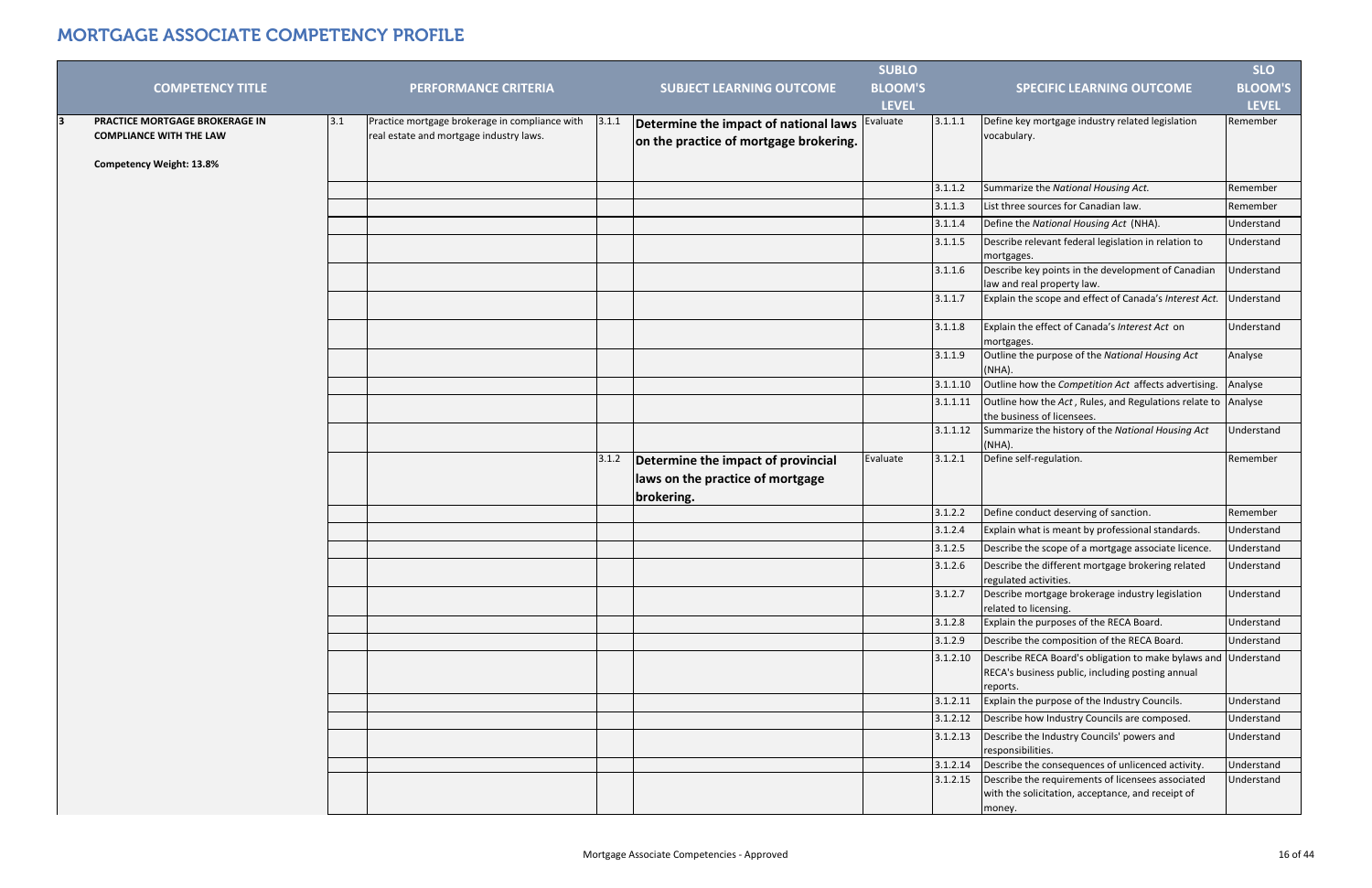| <b>BLOOM'S</b><br><b>COMPETENCY TITLE</b><br><b>PERFORMANCE CRITERIA</b><br><b>SUBJECT LEARNING OUTCOME</b><br><b>SPECIFIC LEARNING OUTCOME</b><br><b>LEVEL</b><br><b>LEVEL</b><br>Describe the prohibition on charging or sueing for<br>PRACTICE MORTGAGE BROKERAGE IN<br>3.1.2.16<br>commissions or fees, if service providers practice<br><b>COMPLIANCE WITH THE LAW</b><br>without the required license.<br>Describe licensees' duties associated with the<br>3.1.2.17<br>Understand<br><b>Competency Weight: 13.8%</b><br>administration of trust accounts and trust moneys.<br>(continued)<br>Describe the production order powers of the Registrar Understand<br>3.1.2.18<br>and of investigators appointed by the Registrar.<br>Describe the powers of the Registrar to issue<br>3.1.2.19<br>Understand<br>Administrative Penalties.<br>Summarize the offences under which people may be<br>3.1.2.20<br>Understand<br>prosecuted and the possible sanctions.<br>Explain what is meant by "orders to cease conducting Understand<br>3.1.2.21<br>business".<br>3.1.2.22<br>Describe how Hearing and Appeals panels are<br>Understand<br>appointed.<br>Describe the powers of the RECA Board and Industry<br>3.1.2.23<br>Jnderstand<br>Council to extend time relating to anything required<br>to be done by any person under the REA and the<br>bylaws or any directions given by any person under<br>their authority under the REA.<br>Describe the processes associated with applying for a Understand<br>3.1.2.24<br>lifetime ban from being re-licensed.<br>Describe the publication provisions related to<br>3.1.2.25<br>Understand<br>licensing, conduct deserving of sanction, and other<br>enforcement actions or decision.<br>Describe RECA's fine and costs enfocement and<br>3.1.2.26<br>Understand<br>collection related powers.<br>Describe the purpose and activities of the Alberta<br>3.1.2.27<br>Understand<br>Real Estate Foundation.<br>Describe the Minister's powers associated with the<br>Understand<br>3.1.2.28<br>conduct of RECA, the RECA Board or an Industry<br>Council.<br>3.1.2.29<br>Describe immunity provisions that apply to the<br>Understand<br>Minister, an official administrator, the RECA Board, an<br>Industry Council, a member, or a RECA officer or<br>employee.<br>Describe the requirements and responsibilities<br>Understand<br>3.1.2.30<br>imposed by the Rules on all licensees.<br>3.1.2.31<br>Describe the key definitions under the Rules.<br>Understand<br>Describe when licences expire, when they must be<br>3.1.2.32<br>Understand<br>renewed, and when they are terminated. |  | <b>SUBLO</b> |  | <b>SLO</b>     |
|----------------------------------------------------------------------------------------------------------------------------------------------------------------------------------------------------------------------------------------------------------------------------------------------------------------------------------------------------------------------------------------------------------------------------------------------------------------------------------------------------------------------------------------------------------------------------------------------------------------------------------------------------------------------------------------------------------------------------------------------------------------------------------------------------------------------------------------------------------------------------------------------------------------------------------------------------------------------------------------------------------------------------------------------------------------------------------------------------------------------------------------------------------------------------------------------------------------------------------------------------------------------------------------------------------------------------------------------------------------------------------------------------------------------------------------------------------------------------------------------------------------------------------------------------------------------------------------------------------------------------------------------------------------------------------------------------------------------------------------------------------------------------------------------------------------------------------------------------------------------------------------------------------------------------------------------------------------------------------------------------------------------------------------------------------------------------------------------------------------------------------------------------------------------------------------------------------------------------------------------------------------------------------------------------------------------------------------------------------------------------------------------------------------------------------------------------------------------------------------------------------------------------------------------------------------------------------------------------------------------------------------------|--|--------------|--|----------------|
|                                                                                                                                                                                                                                                                                                                                                                                                                                                                                                                                                                                                                                                                                                                                                                                                                                                                                                                                                                                                                                                                                                                                                                                                                                                                                                                                                                                                                                                                                                                                                                                                                                                                                                                                                                                                                                                                                                                                                                                                                                                                                                                                                                                                                                                                                                                                                                                                                                                                                                                                                                                                                                              |  |              |  | <b>BLOOM'S</b> |
|                                                                                                                                                                                                                                                                                                                                                                                                                                                                                                                                                                                                                                                                                                                                                                                                                                                                                                                                                                                                                                                                                                                                                                                                                                                                                                                                                                                                                                                                                                                                                                                                                                                                                                                                                                                                                                                                                                                                                                                                                                                                                                                                                                                                                                                                                                                                                                                                                                                                                                                                                                                                                                              |  |              |  |                |
|                                                                                                                                                                                                                                                                                                                                                                                                                                                                                                                                                                                                                                                                                                                                                                                                                                                                                                                                                                                                                                                                                                                                                                                                                                                                                                                                                                                                                                                                                                                                                                                                                                                                                                                                                                                                                                                                                                                                                                                                                                                                                                                                                                                                                                                                                                                                                                                                                                                                                                                                                                                                                                              |  |              |  | Understand     |
|                                                                                                                                                                                                                                                                                                                                                                                                                                                                                                                                                                                                                                                                                                                                                                                                                                                                                                                                                                                                                                                                                                                                                                                                                                                                                                                                                                                                                                                                                                                                                                                                                                                                                                                                                                                                                                                                                                                                                                                                                                                                                                                                                                                                                                                                                                                                                                                                                                                                                                                                                                                                                                              |  |              |  |                |
|                                                                                                                                                                                                                                                                                                                                                                                                                                                                                                                                                                                                                                                                                                                                                                                                                                                                                                                                                                                                                                                                                                                                                                                                                                                                                                                                                                                                                                                                                                                                                                                                                                                                                                                                                                                                                                                                                                                                                                                                                                                                                                                                                                                                                                                                                                                                                                                                                                                                                                                                                                                                                                              |  |              |  |                |
|                                                                                                                                                                                                                                                                                                                                                                                                                                                                                                                                                                                                                                                                                                                                                                                                                                                                                                                                                                                                                                                                                                                                                                                                                                                                                                                                                                                                                                                                                                                                                                                                                                                                                                                                                                                                                                                                                                                                                                                                                                                                                                                                                                                                                                                                                                                                                                                                                                                                                                                                                                                                                                              |  |              |  |                |
|                                                                                                                                                                                                                                                                                                                                                                                                                                                                                                                                                                                                                                                                                                                                                                                                                                                                                                                                                                                                                                                                                                                                                                                                                                                                                                                                                                                                                                                                                                                                                                                                                                                                                                                                                                                                                                                                                                                                                                                                                                                                                                                                                                                                                                                                                                                                                                                                                                                                                                                                                                                                                                              |  |              |  |                |
|                                                                                                                                                                                                                                                                                                                                                                                                                                                                                                                                                                                                                                                                                                                                                                                                                                                                                                                                                                                                                                                                                                                                                                                                                                                                                                                                                                                                                                                                                                                                                                                                                                                                                                                                                                                                                                                                                                                                                                                                                                                                                                                                                                                                                                                                                                                                                                                                                                                                                                                                                                                                                                              |  |              |  |                |
|                                                                                                                                                                                                                                                                                                                                                                                                                                                                                                                                                                                                                                                                                                                                                                                                                                                                                                                                                                                                                                                                                                                                                                                                                                                                                                                                                                                                                                                                                                                                                                                                                                                                                                                                                                                                                                                                                                                                                                                                                                                                                                                                                                                                                                                                                                                                                                                                                                                                                                                                                                                                                                              |  |              |  |                |
|                                                                                                                                                                                                                                                                                                                                                                                                                                                                                                                                                                                                                                                                                                                                                                                                                                                                                                                                                                                                                                                                                                                                                                                                                                                                                                                                                                                                                                                                                                                                                                                                                                                                                                                                                                                                                                                                                                                                                                                                                                                                                                                                                                                                                                                                                                                                                                                                                                                                                                                                                                                                                                              |  |              |  |                |
|                                                                                                                                                                                                                                                                                                                                                                                                                                                                                                                                                                                                                                                                                                                                                                                                                                                                                                                                                                                                                                                                                                                                                                                                                                                                                                                                                                                                                                                                                                                                                                                                                                                                                                                                                                                                                                                                                                                                                                                                                                                                                                                                                                                                                                                                                                                                                                                                                                                                                                                                                                                                                                              |  |              |  |                |
|                                                                                                                                                                                                                                                                                                                                                                                                                                                                                                                                                                                                                                                                                                                                                                                                                                                                                                                                                                                                                                                                                                                                                                                                                                                                                                                                                                                                                                                                                                                                                                                                                                                                                                                                                                                                                                                                                                                                                                                                                                                                                                                                                                                                                                                                                                                                                                                                                                                                                                                                                                                                                                              |  |              |  |                |
|                                                                                                                                                                                                                                                                                                                                                                                                                                                                                                                                                                                                                                                                                                                                                                                                                                                                                                                                                                                                                                                                                                                                                                                                                                                                                                                                                                                                                                                                                                                                                                                                                                                                                                                                                                                                                                                                                                                                                                                                                                                                                                                                                                                                                                                                                                                                                                                                                                                                                                                                                                                                                                              |  |              |  |                |
|                                                                                                                                                                                                                                                                                                                                                                                                                                                                                                                                                                                                                                                                                                                                                                                                                                                                                                                                                                                                                                                                                                                                                                                                                                                                                                                                                                                                                                                                                                                                                                                                                                                                                                                                                                                                                                                                                                                                                                                                                                                                                                                                                                                                                                                                                                                                                                                                                                                                                                                                                                                                                                              |  |              |  |                |
|                                                                                                                                                                                                                                                                                                                                                                                                                                                                                                                                                                                                                                                                                                                                                                                                                                                                                                                                                                                                                                                                                                                                                                                                                                                                                                                                                                                                                                                                                                                                                                                                                                                                                                                                                                                                                                                                                                                                                                                                                                                                                                                                                                                                                                                                                                                                                                                                                                                                                                                                                                                                                                              |  |              |  |                |
|                                                                                                                                                                                                                                                                                                                                                                                                                                                                                                                                                                                                                                                                                                                                                                                                                                                                                                                                                                                                                                                                                                                                                                                                                                                                                                                                                                                                                                                                                                                                                                                                                                                                                                                                                                                                                                                                                                                                                                                                                                                                                                                                                                                                                                                                                                                                                                                                                                                                                                                                                                                                                                              |  |              |  |                |
|                                                                                                                                                                                                                                                                                                                                                                                                                                                                                                                                                                                                                                                                                                                                                                                                                                                                                                                                                                                                                                                                                                                                                                                                                                                                                                                                                                                                                                                                                                                                                                                                                                                                                                                                                                                                                                                                                                                                                                                                                                                                                                                                                                                                                                                                                                                                                                                                                                                                                                                                                                                                                                              |  |              |  |                |
|                                                                                                                                                                                                                                                                                                                                                                                                                                                                                                                                                                                                                                                                                                                                                                                                                                                                                                                                                                                                                                                                                                                                                                                                                                                                                                                                                                                                                                                                                                                                                                                                                                                                                                                                                                                                                                                                                                                                                                                                                                                                                                                                                                                                                                                                                                                                                                                                                                                                                                                                                                                                                                              |  |              |  |                |
|                                                                                                                                                                                                                                                                                                                                                                                                                                                                                                                                                                                                                                                                                                                                                                                                                                                                                                                                                                                                                                                                                                                                                                                                                                                                                                                                                                                                                                                                                                                                                                                                                                                                                                                                                                                                                                                                                                                                                                                                                                                                                                                                                                                                                                                                                                                                                                                                                                                                                                                                                                                                                                              |  |              |  |                |
|                                                                                                                                                                                                                                                                                                                                                                                                                                                                                                                                                                                                                                                                                                                                                                                                                                                                                                                                                                                                                                                                                                                                                                                                                                                                                                                                                                                                                                                                                                                                                                                                                                                                                                                                                                                                                                                                                                                                                                                                                                                                                                                                                                                                                                                                                                                                                                                                                                                                                                                                                                                                                                              |  |              |  |                |
|                                                                                                                                                                                                                                                                                                                                                                                                                                                                                                                                                                                                                                                                                                                                                                                                                                                                                                                                                                                                                                                                                                                                                                                                                                                                                                                                                                                                                                                                                                                                                                                                                                                                                                                                                                                                                                                                                                                                                                                                                                                                                                                                                                                                                                                                                                                                                                                                                                                                                                                                                                                                                                              |  |              |  |                |
|                                                                                                                                                                                                                                                                                                                                                                                                                                                                                                                                                                                                                                                                                                                                                                                                                                                                                                                                                                                                                                                                                                                                                                                                                                                                                                                                                                                                                                                                                                                                                                                                                                                                                                                                                                                                                                                                                                                                                                                                                                                                                                                                                                                                                                                                                                                                                                                                                                                                                                                                                                                                                                              |  |              |  |                |
|                                                                                                                                                                                                                                                                                                                                                                                                                                                                                                                                                                                                                                                                                                                                                                                                                                                                                                                                                                                                                                                                                                                                                                                                                                                                                                                                                                                                                                                                                                                                                                                                                                                                                                                                                                                                                                                                                                                                                                                                                                                                                                                                                                                                                                                                                                                                                                                                                                                                                                                                                                                                                                              |  |              |  |                |
|                                                                                                                                                                                                                                                                                                                                                                                                                                                                                                                                                                                                                                                                                                                                                                                                                                                                                                                                                                                                                                                                                                                                                                                                                                                                                                                                                                                                                                                                                                                                                                                                                                                                                                                                                                                                                                                                                                                                                                                                                                                                                                                                                                                                                                                                                                                                                                                                                                                                                                                                                                                                                                              |  |              |  |                |
|                                                                                                                                                                                                                                                                                                                                                                                                                                                                                                                                                                                                                                                                                                                                                                                                                                                                                                                                                                                                                                                                                                                                                                                                                                                                                                                                                                                                                                                                                                                                                                                                                                                                                                                                                                                                                                                                                                                                                                                                                                                                                                                                                                                                                                                                                                                                                                                                                                                                                                                                                                                                                                              |  |              |  |                |
|                                                                                                                                                                                                                                                                                                                                                                                                                                                                                                                                                                                                                                                                                                                                                                                                                                                                                                                                                                                                                                                                                                                                                                                                                                                                                                                                                                                                                                                                                                                                                                                                                                                                                                                                                                                                                                                                                                                                                                                                                                                                                                                                                                                                                                                                                                                                                                                                                                                                                                                                                                                                                                              |  |              |  |                |
|                                                                                                                                                                                                                                                                                                                                                                                                                                                                                                                                                                                                                                                                                                                                                                                                                                                                                                                                                                                                                                                                                                                                                                                                                                                                                                                                                                                                                                                                                                                                                                                                                                                                                                                                                                                                                                                                                                                                                                                                                                                                                                                                                                                                                                                                                                                                                                                                                                                                                                                                                                                                                                              |  |              |  |                |
|                                                                                                                                                                                                                                                                                                                                                                                                                                                                                                                                                                                                                                                                                                                                                                                                                                                                                                                                                                                                                                                                                                                                                                                                                                                                                                                                                                                                                                                                                                                                                                                                                                                                                                                                                                                                                                                                                                                                                                                                                                                                                                                                                                                                                                                                                                                                                                                                                                                                                                                                                                                                                                              |  |              |  |                |
|                                                                                                                                                                                                                                                                                                                                                                                                                                                                                                                                                                                                                                                                                                                                                                                                                                                                                                                                                                                                                                                                                                                                                                                                                                                                                                                                                                                                                                                                                                                                                                                                                                                                                                                                                                                                                                                                                                                                                                                                                                                                                                                                                                                                                                                                                                                                                                                                                                                                                                                                                                                                                                              |  |              |  |                |
|                                                                                                                                                                                                                                                                                                                                                                                                                                                                                                                                                                                                                                                                                                                                                                                                                                                                                                                                                                                                                                                                                                                                                                                                                                                                                                                                                                                                                                                                                                                                                                                                                                                                                                                                                                                                                                                                                                                                                                                                                                                                                                                                                                                                                                                                                                                                                                                                                                                                                                                                                                                                                                              |  |              |  |                |
|                                                                                                                                                                                                                                                                                                                                                                                                                                                                                                                                                                                                                                                                                                                                                                                                                                                                                                                                                                                                                                                                                                                                                                                                                                                                                                                                                                                                                                                                                                                                                                                                                                                                                                                                                                                                                                                                                                                                                                                                                                                                                                                                                                                                                                                                                                                                                                                                                                                                                                                                                                                                                                              |  |              |  |                |
| Clarify which licenses are affected by a lifetime<br>3.1.2.33<br>Understand<br>licensing ban.                                                                                                                                                                                                                                                                                                                                                                                                                                                                                                                                                                                                                                                                                                                                                                                                                                                                                                                                                                                                                                                                                                                                                                                                                                                                                                                                                                                                                                                                                                                                                                                                                                                                                                                                                                                                                                                                                                                                                                                                                                                                                                                                                                                                                                                                                                                                                                                                                                                                                                                                                |  |              |  |                |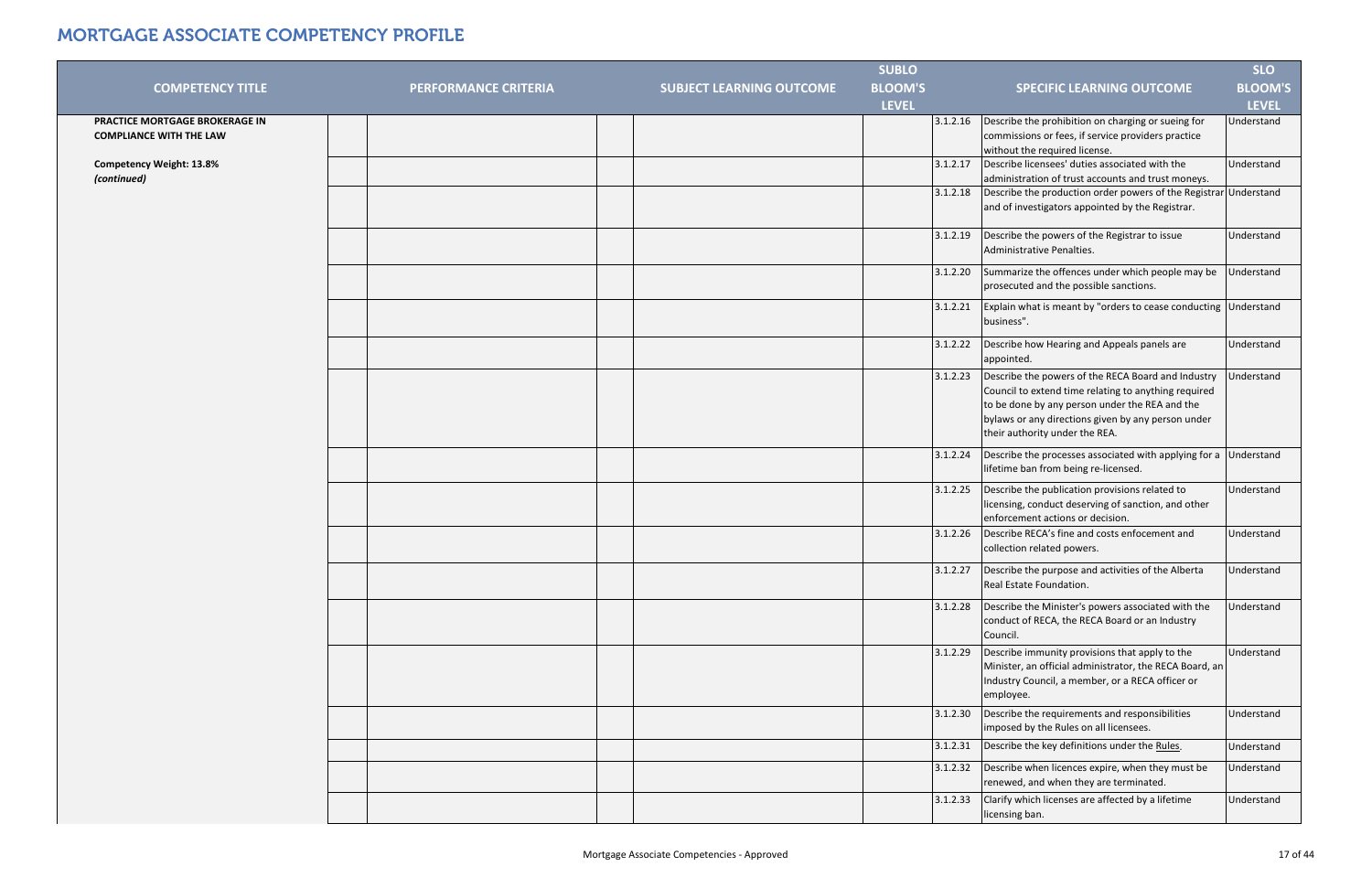|                                                |                             |                                 | <b>SUBLO</b>   |                                                                                                                                        | <b>SLO</b>        |
|------------------------------------------------|-----------------------------|---------------------------------|----------------|----------------------------------------------------------------------------------------------------------------------------------------|-------------------|
| <b>COMPETENCY TITLE</b>                        | <b>PERFORMANCE CRITERIA</b> | <b>SUBJECT LEARNING OUTCOME</b> | <b>BLOOM'S</b> | <b>SPECIFIC LEARNING OUTCOME</b>                                                                                                       | <b>BLOOM'S</b>    |
|                                                |                             |                                 | <b>LEVEL</b>   |                                                                                                                                        | <b>LEVEL</b>      |
| PRACTICE MORTGAGE BROKERAGE IN                 |                             |                                 |                | Describe brokerage eligibility requirements.<br>3.1.2.34                                                                               | Jnderstand        |
| <b>COMPLIANCE WITH THE LAW</b>                 |                             |                                 |                | Describe when a Registrar licensing eligibility opinion<br>3.1.2.35<br>is not binding.                                                 | Understand        |
| <b>Competency Weight: 13.8%</b><br>(continued) |                             |                                 |                | Explain the brokerage registration requirement for<br>3.1.2.36<br>associates and associate brokers.                                    | Understand        |
|                                                |                             |                                 |                | Describe the Registrar's powers to place conditions or<br>3.1.2.37<br>restrictions on licences.                                        | Understand        |
|                                                |                             |                                 |                | Describe the requirement of licensees to meet re-<br>3.1.2.38<br>licensing education requirements before renewing a<br>licence.        | Understand        |
|                                                |                             |                                 |                | Describe prohibitions associated with being registered Understand<br>3.1.2.39<br>to multiple brokerages.                               |                   |
|                                                |                             |                                 |                | Describe the conditions under which the Registrar<br>3.1.2.40<br>may refuse, suspend, or cancel a licence.                             | <b>Understand</b> |
|                                                |                             |                                 |                | Explain the conditions or events that licensees must<br>3.1.2.41<br>report to the Registrar and the associated time lines.             | <b>Understand</b> |
|                                                |                             |                                 |                | Describe mortgage brokerage responsibilities.<br>3.1.2.42                                                                              | Understand        |
|                                                |                             |                                 |                | Describe mortgage brokerage prohibitions.<br>3.1.2.43                                                                                  | Understand        |
|                                                |                             |                                 |                | Describe mortgage broker responsibilities<br>3.1.2.44                                                                                  | Understand        |
|                                                |                             |                                 |                | Describe the obligations of mortgage broker licensees<br>3.1.2.45<br>when involved as a lender or borrower.                            | Understand        |
|                                                |                             |                                 |                | Describe mortgage brokerage insurance requirements Understand<br>3.1.2.46<br>and limitations.                                          |                   |
|                                                |                             |                                 |                | 3.1.2.47<br>Use key mortgage industry related legislation<br>vocabulary.                                                               | Apply             |
|                                                |                             |                                 |                | Use key terms associated with the REA.<br>3.1.2.48                                                                                     | Apply             |
|                                                |                             |                                 |                | 3.1.2.49 <b>Outline Alberta's self-regulation model and RECA's</b><br>statement of self-regulation.                                    | Analyse           |
|                                                |                             |                                 |                | Compare and contrast the different mortgage licence Analyse<br>3.1.2.50<br>classes and their responsibilities.                         |                   |
|                                                |                             |                                 |                | Outline steps licensees may take to stay within the<br>3.1.2.51<br>scope of a mortgage associate licence.                              | Analyse           |
|                                                |                             |                                 |                | Distinguish the consequences mortgage broker<br>3.1.2.52<br>licensees may face when acting outside of the scope<br>of their expertise. | Analyse           |
|                                                |                             |                                 |                | Outline RECA Board's bylaw creation responsibilities.<br>3.1.2.53                                                                      | Analyse           |
|                                                |                             |                                 |                | Compare and contrast the role and responsibilities of Analyse<br>3.1.2.54<br>the CEO and the Registrar.                                |                   |
|                                                |                             |                                 |                | Outline the licensing requirements for persons who<br>3.1.2.55<br>deal in mortgages as mortgage associates.                            | Analyse           |
|                                                |                             |                                 |                | Outline the licensing requirements for persons who<br>3.1.2.56<br>deal in mortgages as mortgage brokers.                               | Analyse           |
|                                                |                             |                                 |                |                                                                                                                                        |                   |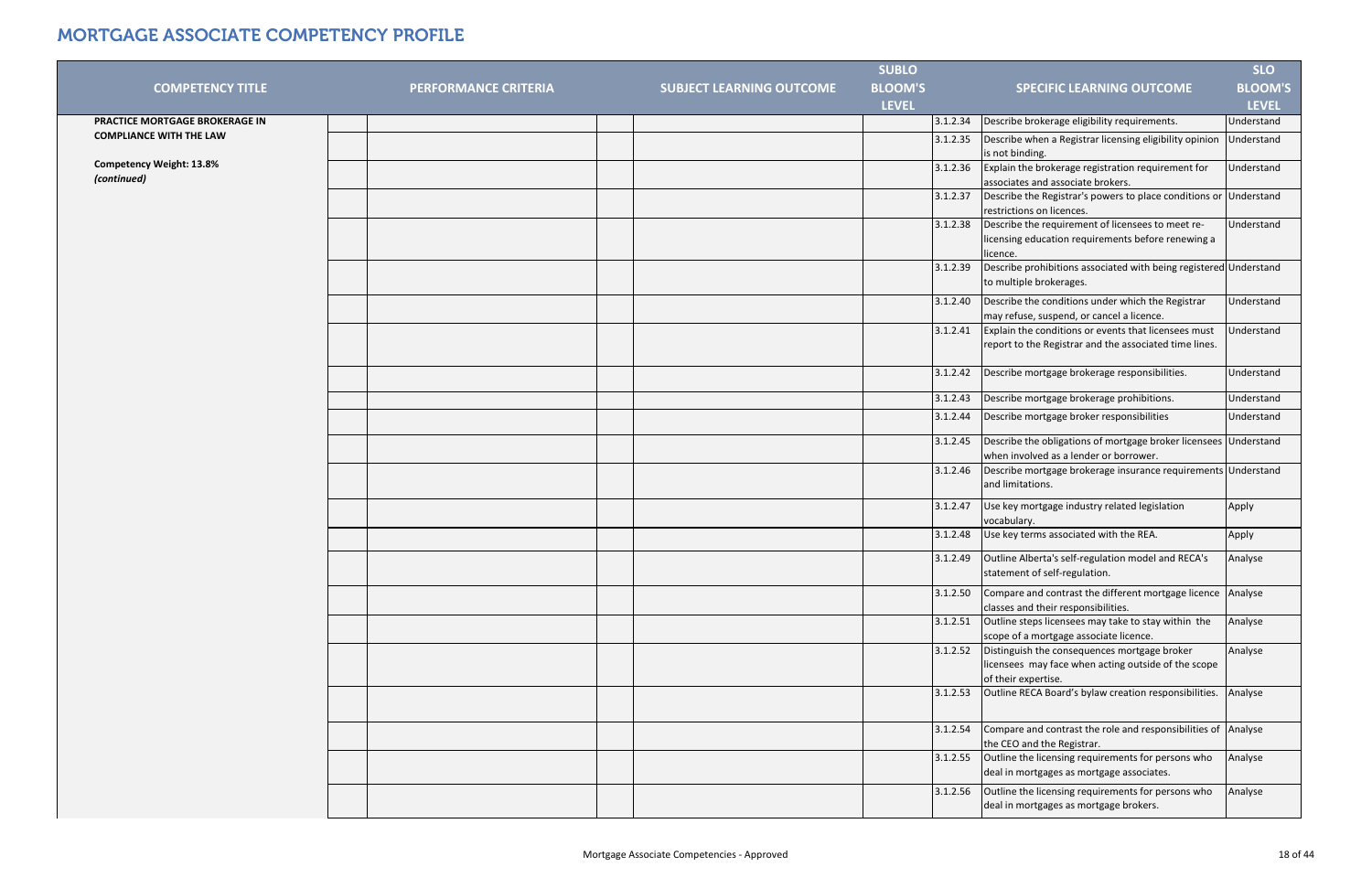|                                                                  |                             |                                 | <b>SUBLO</b>   |                                                                                                                                                                                             | <b>SLO</b>     |
|------------------------------------------------------------------|-----------------------------|---------------------------------|----------------|---------------------------------------------------------------------------------------------------------------------------------------------------------------------------------------------|----------------|
| <b>COMPETENCY TITLE</b>                                          | <b>PERFORMANCE CRITERIA</b> | <b>SUBJECT LEARNING OUTCOME</b> | <b>BLOOM'S</b> | <b>SPECIFIC LEARNING OUTCOME</b>                                                                                                                                                            | <b>BLOOM'S</b> |
|                                                                  |                             |                                 | <b>LEVEL</b>   |                                                                                                                                                                                             | <b>LEVEL</b>   |
| PRACTICE MORTGAGE BROKERAGE IN<br><b>COMPLIANCE WITH THE LAW</b> |                             |                                 | 3.1.2.57       | Outline the exemptions to the licensing provisions<br>under the REA.                                                                                                                        | Analyse        |
| <b>Competency Weight: 13.8%</b><br>(continued)                   |                             |                                 | 3.1.2.58       | Outline the conditions under which a licensee may<br>charge a fee when dealing with commercial<br>mortgages.                                                                                | Analyse        |
|                                                                  |                             |                                 | 3.1.2.59       | Outline the conditions under which a licensee may<br>charge a fee when dealing with residential mortgages.                                                                                  | Analyse        |
|                                                                  |                             |                                 | 3.1.2.60       | Outline the complaint process related to conduct<br>deserving of sanction.                                                                                                                  | Analyse        |
|                                                                  |                             |                                 | 3.1.2.61       | Outline the investigation process related to conduct<br>deserving of sanction.                                                                                                              | Analyse        |
|                                                                  |                             |                                 | 3.1.2.62       | Outline the decision making process related to<br>conduct deserving of sanction.                                                                                                            | Analyse        |
|                                                                  |                             |                                 | 3.1.2.63       | Outline the appeals process related to conduct<br>deserving of sanction.                                                                                                                    | Analyse        |
|                                                                  |                             |                                 | 3.1.2.64       | Outline the Administrative Penalties appeals process. Analyse                                                                                                                               |                |
|                                                                  |                             |                                 | 3.1.2.65       | Outline the Registrar's powers to conduct periodic<br>inspections, issue receiving orders, and freeze assets.                                                                               | Analyse        |
|                                                                  |                             |                                 | 3.1.2.66       | Outline the appeals process related to orders to cease Analyse<br>conducting business.                                                                                                      |                |
|                                                                  |                             |                                 | 3.1.2.67       | Outline the process associated with the service of<br>documents.                                                                                                                            | Analyse        |
|                                                                  |                             |                                 | 3.1.2.68       | Distinguish the circumstances that make individuals<br>ineligible to become licensed.                                                                                                       | Analyse        |
|                                                                  |                             |                                 | 3.1.2.69       | Outline individual eligibility and education<br>requirements.                                                                                                                               | Analyse        |
|                                                                  |                             |                                 | 3.1.2.70       | Outline the conditions under which the Registrar may Analyse<br>grant education requirement exemptions.                                                                                     |                |
|                                                                  |                             |                                 | 3.1.2.71       | Outline the obligations imposed on prospective<br>licensees and licensees by the Education Code of<br>Conduct for Learners during the pre-licensing and re-<br>licensing education process. | Analyse        |
|                                                                  |                             |                                 | 3.1.2.72       | Outline how prospective licensees may request the<br>Registrar's opinion regarding their licensing eligibility.                                                                             | Analyse        |
|                                                                  |                             |                                 | 3.1.2.73       | Outline the benefits of seeking the Registrar's<br>licensing eligibility opinion.                                                                                                           | Analyse        |
|                                                                  |                             |                                 | 3.1.2.74       | Outline the duty to notify the Registrar of license<br>application related information changes.                                                                                             | Analyse        |
|                                                                  |                             |                                 | 3.1.2.75       | Outline licence application requirements.                                                                                                                                                   | Analyse        |
|                                                                  |                             |                                 | 3.1.2.76       | Outline how to appeal the Registrar's decision to<br>refuse, suspend, or cancel a licence.                                                                                                  | Analyse        |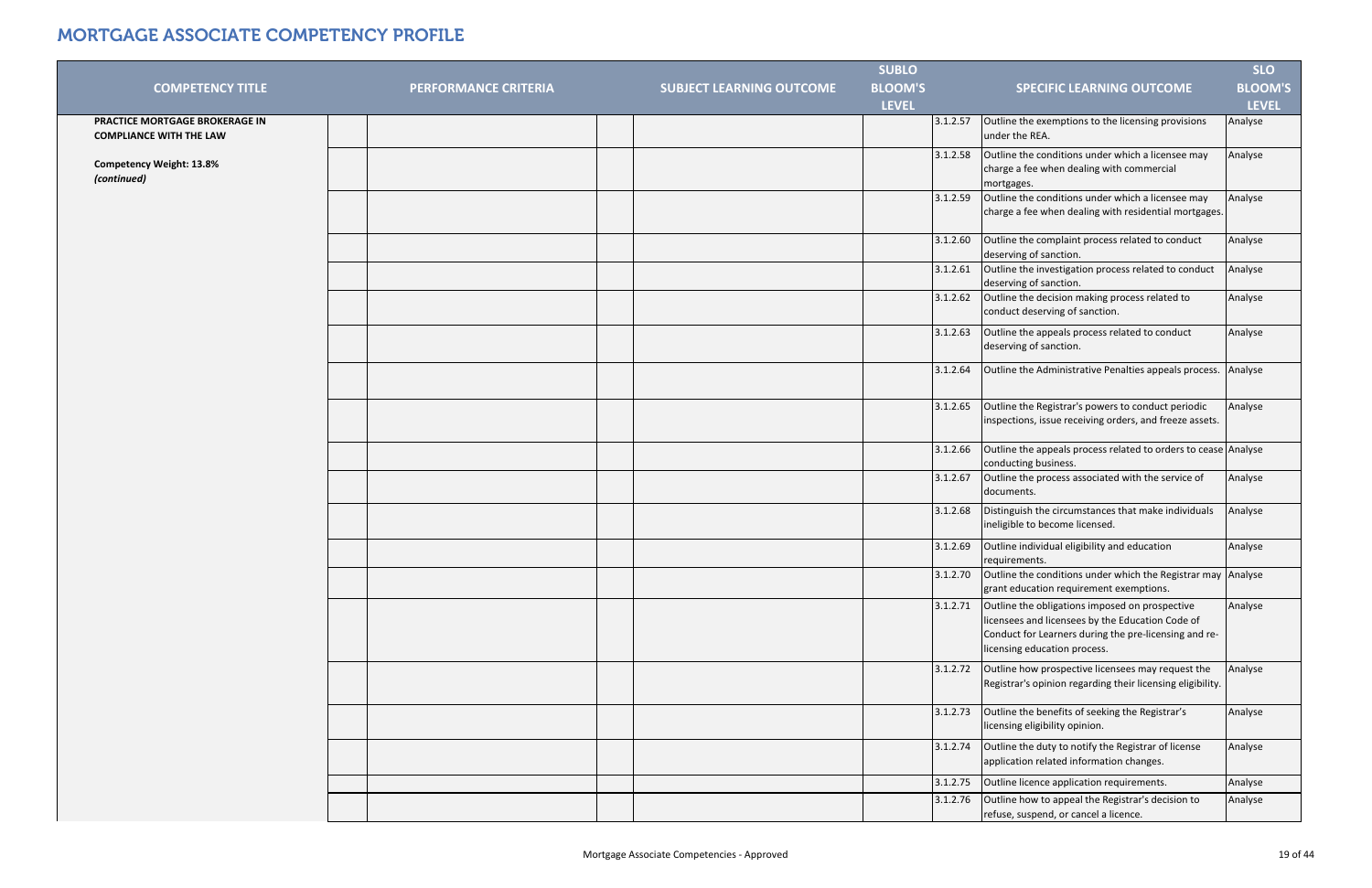| <b>BLOOM'S</b><br><b>BLOOM'S</b><br><b>COMPETENCY TITLE</b><br><b>PERFORMANCE CRITERIA</b><br><b>SUBJECT LEARNING OUTCOME</b><br><b>SPECIFIC LEARNING OUTCOME</b><br><b>LEVEL</b><br><b>LEVEL</b><br>PRACTICE MORTGAGE BROKERAGE IN<br>Outline the mortgage brokerage service agreement<br>Analyse<br>3.1.2.77<br><b>COMPLIANCE WITH THE LAW</b><br>responsibilities.<br>Outline licensee client information protection<br>Analyse<br>3.1.2.78<br>responsibilities under the Rules.<br><b>Competency Weight: 13.8%</b><br>(continued)<br>Explain licensee referral related responsibilities.<br>3.1.2.79<br>Analyse<br>Differentiate licensee responsibilities and permissable Analyse<br>3.1.2.80<br>unlicensed assistant responsibilities.<br>3.1.2.81<br>Outline mortgage broker delegation related duties<br>Analyse<br>and responsibilities.<br>3.1.2.82<br>Compare and contrast mortgage associate specific<br>Analyse<br>and mortgage broker specific duties and<br>responsibilities.<br>Outline mortgage broker licensee prohibitions.<br>Analyse<br>3.1.2.83<br>Outline the conditions and circumstances that apply<br>3.1.2.84<br>Analyse<br>to the collection of borrower fees.<br>Outline the obligations to lenders and borrowers<br>3.1.2.85<br>Analyse<br>associated with the verification of loan application<br>information.<br>Outline the obligations to the lender when<br>3.1.2.86<br>Analyse<br>representing the lender<br>Outline the obligations relating to the delivery of<br>3.1.2.87<br>Analyse<br>documents when representing lender clients.<br>Outline mortgage brokerage record keeping and<br>3.1.2.88<br>Analyse<br>communication records requirements.<br>Analyse<br>3.1.2.89<br>Outline mortgage brokerage trust account<br>obligations.<br>3.1.2.90<br>Outline RECA's audit and investigation processes.<br>Analyse<br>Determine how to practice honestly, legally, and<br>3.1.2.91<br>Evaluate<br>transparently within self-regulation.<br>Determine the steps mortgage licensees may take<br>Evaluate<br>3.1.2.92<br>when faced with expertise limitations.<br>3.1.2.93<br>Justify the need for licensing in the mortgage<br>Evaluate<br>brokerage industry.<br>Determine the impact of the REA on mortgage<br>Evaluate<br>3.1.2.94<br>licensee responsibilities.<br>Outline RECA's advertising guidelines for licensees.<br>3.1.2.95<br>Analyse<br>Summarize the history of the REA.<br>3.1.3<br>3.1.3.1<br>Evaluate<br>Understand<br>Determine how the REA and the Rules<br>are created and amended.<br>Explain who oversees the REA.<br>Understand<br>3.1.3.2<br>Outline the process required to amend the REA.<br>3.1.3.3<br>Analyse<br>Outline how Industry Councils makes rules governing<br>Analyse<br>3.1.3.4<br>licensee conduct.<br>Outline the limitations imposed on Industry Councils<br>Analyse<br>3.1.3.5<br>associated with the creation of Rules. |  | <b>SUBLO</b> | <b>SLO</b> |
|-----------------------------------------------------------------------------------------------------------------------------------------------------------------------------------------------------------------------------------------------------------------------------------------------------------------------------------------------------------------------------------------------------------------------------------------------------------------------------------------------------------------------------------------------------------------------------------------------------------------------------------------------------------------------------------------------------------------------------------------------------------------------------------------------------------------------------------------------------------------------------------------------------------------------------------------------------------------------------------------------------------------------------------------------------------------------------------------------------------------------------------------------------------------------------------------------------------------------------------------------------------------------------------------------------------------------------------------------------------------------------------------------------------------------------------------------------------------------------------------------------------------------------------------------------------------------------------------------------------------------------------------------------------------------------------------------------------------------------------------------------------------------------------------------------------------------------------------------------------------------------------------------------------------------------------------------------------------------------------------------------------------------------------------------------------------------------------------------------------------------------------------------------------------------------------------------------------------------------------------------------------------------------------------------------------------------------------------------------------------------------------------------------------------------------------------------------------------------------------------------------------------------------------------------------------------------------------------------------------------------------------------------------------------------------------------------------------------------------------------------------------------------------------------------------------------------------------------------------------------------------------------------------------|--|--------------|------------|
|                                                                                                                                                                                                                                                                                                                                                                                                                                                                                                                                                                                                                                                                                                                                                                                                                                                                                                                                                                                                                                                                                                                                                                                                                                                                                                                                                                                                                                                                                                                                                                                                                                                                                                                                                                                                                                                                                                                                                                                                                                                                                                                                                                                                                                                                                                                                                                                                                                                                                                                                                                                                                                                                                                                                                                                                                                                                                                           |  |              |            |
|                                                                                                                                                                                                                                                                                                                                                                                                                                                                                                                                                                                                                                                                                                                                                                                                                                                                                                                                                                                                                                                                                                                                                                                                                                                                                                                                                                                                                                                                                                                                                                                                                                                                                                                                                                                                                                                                                                                                                                                                                                                                                                                                                                                                                                                                                                                                                                                                                                                                                                                                                                                                                                                                                                                                                                                                                                                                                                           |  |              |            |
|                                                                                                                                                                                                                                                                                                                                                                                                                                                                                                                                                                                                                                                                                                                                                                                                                                                                                                                                                                                                                                                                                                                                                                                                                                                                                                                                                                                                                                                                                                                                                                                                                                                                                                                                                                                                                                                                                                                                                                                                                                                                                                                                                                                                                                                                                                                                                                                                                                                                                                                                                                                                                                                                                                                                                                                                                                                                                                           |  |              |            |
|                                                                                                                                                                                                                                                                                                                                                                                                                                                                                                                                                                                                                                                                                                                                                                                                                                                                                                                                                                                                                                                                                                                                                                                                                                                                                                                                                                                                                                                                                                                                                                                                                                                                                                                                                                                                                                                                                                                                                                                                                                                                                                                                                                                                                                                                                                                                                                                                                                                                                                                                                                                                                                                                                                                                                                                                                                                                                                           |  |              |            |
|                                                                                                                                                                                                                                                                                                                                                                                                                                                                                                                                                                                                                                                                                                                                                                                                                                                                                                                                                                                                                                                                                                                                                                                                                                                                                                                                                                                                                                                                                                                                                                                                                                                                                                                                                                                                                                                                                                                                                                                                                                                                                                                                                                                                                                                                                                                                                                                                                                                                                                                                                                                                                                                                                                                                                                                                                                                                                                           |  |              |            |
|                                                                                                                                                                                                                                                                                                                                                                                                                                                                                                                                                                                                                                                                                                                                                                                                                                                                                                                                                                                                                                                                                                                                                                                                                                                                                                                                                                                                                                                                                                                                                                                                                                                                                                                                                                                                                                                                                                                                                                                                                                                                                                                                                                                                                                                                                                                                                                                                                                                                                                                                                                                                                                                                                                                                                                                                                                                                                                           |  |              |            |
|                                                                                                                                                                                                                                                                                                                                                                                                                                                                                                                                                                                                                                                                                                                                                                                                                                                                                                                                                                                                                                                                                                                                                                                                                                                                                                                                                                                                                                                                                                                                                                                                                                                                                                                                                                                                                                                                                                                                                                                                                                                                                                                                                                                                                                                                                                                                                                                                                                                                                                                                                                                                                                                                                                                                                                                                                                                                                                           |  |              |            |
|                                                                                                                                                                                                                                                                                                                                                                                                                                                                                                                                                                                                                                                                                                                                                                                                                                                                                                                                                                                                                                                                                                                                                                                                                                                                                                                                                                                                                                                                                                                                                                                                                                                                                                                                                                                                                                                                                                                                                                                                                                                                                                                                                                                                                                                                                                                                                                                                                                                                                                                                                                                                                                                                                                                                                                                                                                                                                                           |  |              |            |
|                                                                                                                                                                                                                                                                                                                                                                                                                                                                                                                                                                                                                                                                                                                                                                                                                                                                                                                                                                                                                                                                                                                                                                                                                                                                                                                                                                                                                                                                                                                                                                                                                                                                                                                                                                                                                                                                                                                                                                                                                                                                                                                                                                                                                                                                                                                                                                                                                                                                                                                                                                                                                                                                                                                                                                                                                                                                                                           |  |              |            |
|                                                                                                                                                                                                                                                                                                                                                                                                                                                                                                                                                                                                                                                                                                                                                                                                                                                                                                                                                                                                                                                                                                                                                                                                                                                                                                                                                                                                                                                                                                                                                                                                                                                                                                                                                                                                                                                                                                                                                                                                                                                                                                                                                                                                                                                                                                                                                                                                                                                                                                                                                                                                                                                                                                                                                                                                                                                                                                           |  |              |            |
|                                                                                                                                                                                                                                                                                                                                                                                                                                                                                                                                                                                                                                                                                                                                                                                                                                                                                                                                                                                                                                                                                                                                                                                                                                                                                                                                                                                                                                                                                                                                                                                                                                                                                                                                                                                                                                                                                                                                                                                                                                                                                                                                                                                                                                                                                                                                                                                                                                                                                                                                                                                                                                                                                                                                                                                                                                                                                                           |  |              |            |
|                                                                                                                                                                                                                                                                                                                                                                                                                                                                                                                                                                                                                                                                                                                                                                                                                                                                                                                                                                                                                                                                                                                                                                                                                                                                                                                                                                                                                                                                                                                                                                                                                                                                                                                                                                                                                                                                                                                                                                                                                                                                                                                                                                                                                                                                                                                                                                                                                                                                                                                                                                                                                                                                                                                                                                                                                                                                                                           |  |              |            |
|                                                                                                                                                                                                                                                                                                                                                                                                                                                                                                                                                                                                                                                                                                                                                                                                                                                                                                                                                                                                                                                                                                                                                                                                                                                                                                                                                                                                                                                                                                                                                                                                                                                                                                                                                                                                                                                                                                                                                                                                                                                                                                                                                                                                                                                                                                                                                                                                                                                                                                                                                                                                                                                                                                                                                                                                                                                                                                           |  |              |            |
|                                                                                                                                                                                                                                                                                                                                                                                                                                                                                                                                                                                                                                                                                                                                                                                                                                                                                                                                                                                                                                                                                                                                                                                                                                                                                                                                                                                                                                                                                                                                                                                                                                                                                                                                                                                                                                                                                                                                                                                                                                                                                                                                                                                                                                                                                                                                                                                                                                                                                                                                                                                                                                                                                                                                                                                                                                                                                                           |  |              |            |
|                                                                                                                                                                                                                                                                                                                                                                                                                                                                                                                                                                                                                                                                                                                                                                                                                                                                                                                                                                                                                                                                                                                                                                                                                                                                                                                                                                                                                                                                                                                                                                                                                                                                                                                                                                                                                                                                                                                                                                                                                                                                                                                                                                                                                                                                                                                                                                                                                                                                                                                                                                                                                                                                                                                                                                                                                                                                                                           |  |              |            |
|                                                                                                                                                                                                                                                                                                                                                                                                                                                                                                                                                                                                                                                                                                                                                                                                                                                                                                                                                                                                                                                                                                                                                                                                                                                                                                                                                                                                                                                                                                                                                                                                                                                                                                                                                                                                                                                                                                                                                                                                                                                                                                                                                                                                                                                                                                                                                                                                                                                                                                                                                                                                                                                                                                                                                                                                                                                                                                           |  |              |            |
|                                                                                                                                                                                                                                                                                                                                                                                                                                                                                                                                                                                                                                                                                                                                                                                                                                                                                                                                                                                                                                                                                                                                                                                                                                                                                                                                                                                                                                                                                                                                                                                                                                                                                                                                                                                                                                                                                                                                                                                                                                                                                                                                                                                                                                                                                                                                                                                                                                                                                                                                                                                                                                                                                                                                                                                                                                                                                                           |  |              |            |
|                                                                                                                                                                                                                                                                                                                                                                                                                                                                                                                                                                                                                                                                                                                                                                                                                                                                                                                                                                                                                                                                                                                                                                                                                                                                                                                                                                                                                                                                                                                                                                                                                                                                                                                                                                                                                                                                                                                                                                                                                                                                                                                                                                                                                                                                                                                                                                                                                                                                                                                                                                                                                                                                                                                                                                                                                                                                                                           |  |              |            |
|                                                                                                                                                                                                                                                                                                                                                                                                                                                                                                                                                                                                                                                                                                                                                                                                                                                                                                                                                                                                                                                                                                                                                                                                                                                                                                                                                                                                                                                                                                                                                                                                                                                                                                                                                                                                                                                                                                                                                                                                                                                                                                                                                                                                                                                                                                                                                                                                                                                                                                                                                                                                                                                                                                                                                                                                                                                                                                           |  |              |            |
|                                                                                                                                                                                                                                                                                                                                                                                                                                                                                                                                                                                                                                                                                                                                                                                                                                                                                                                                                                                                                                                                                                                                                                                                                                                                                                                                                                                                                                                                                                                                                                                                                                                                                                                                                                                                                                                                                                                                                                                                                                                                                                                                                                                                                                                                                                                                                                                                                                                                                                                                                                                                                                                                                                                                                                                                                                                                                                           |  |              |            |
|                                                                                                                                                                                                                                                                                                                                                                                                                                                                                                                                                                                                                                                                                                                                                                                                                                                                                                                                                                                                                                                                                                                                                                                                                                                                                                                                                                                                                                                                                                                                                                                                                                                                                                                                                                                                                                                                                                                                                                                                                                                                                                                                                                                                                                                                                                                                                                                                                                                                                                                                                                                                                                                                                                                                                                                                                                                                                                           |  |              |            |
|                                                                                                                                                                                                                                                                                                                                                                                                                                                                                                                                                                                                                                                                                                                                                                                                                                                                                                                                                                                                                                                                                                                                                                                                                                                                                                                                                                                                                                                                                                                                                                                                                                                                                                                                                                                                                                                                                                                                                                                                                                                                                                                                                                                                                                                                                                                                                                                                                                                                                                                                                                                                                                                                                                                                                                                                                                                                                                           |  |              |            |
|                                                                                                                                                                                                                                                                                                                                                                                                                                                                                                                                                                                                                                                                                                                                                                                                                                                                                                                                                                                                                                                                                                                                                                                                                                                                                                                                                                                                                                                                                                                                                                                                                                                                                                                                                                                                                                                                                                                                                                                                                                                                                                                                                                                                                                                                                                                                                                                                                                                                                                                                                                                                                                                                                                                                                                                                                                                                                                           |  |              |            |
|                                                                                                                                                                                                                                                                                                                                                                                                                                                                                                                                                                                                                                                                                                                                                                                                                                                                                                                                                                                                                                                                                                                                                                                                                                                                                                                                                                                                                                                                                                                                                                                                                                                                                                                                                                                                                                                                                                                                                                                                                                                                                                                                                                                                                                                                                                                                                                                                                                                                                                                                                                                                                                                                                                                                                                                                                                                                                                           |  |              |            |
|                                                                                                                                                                                                                                                                                                                                                                                                                                                                                                                                                                                                                                                                                                                                                                                                                                                                                                                                                                                                                                                                                                                                                                                                                                                                                                                                                                                                                                                                                                                                                                                                                                                                                                                                                                                                                                                                                                                                                                                                                                                                                                                                                                                                                                                                                                                                                                                                                                                                                                                                                                                                                                                                                                                                                                                                                                                                                                           |  |              |            |
|                                                                                                                                                                                                                                                                                                                                                                                                                                                                                                                                                                                                                                                                                                                                                                                                                                                                                                                                                                                                                                                                                                                                                                                                                                                                                                                                                                                                                                                                                                                                                                                                                                                                                                                                                                                                                                                                                                                                                                                                                                                                                                                                                                                                                                                                                                                                                                                                                                                                                                                                                                                                                                                                                                                                                                                                                                                                                                           |  |              |            |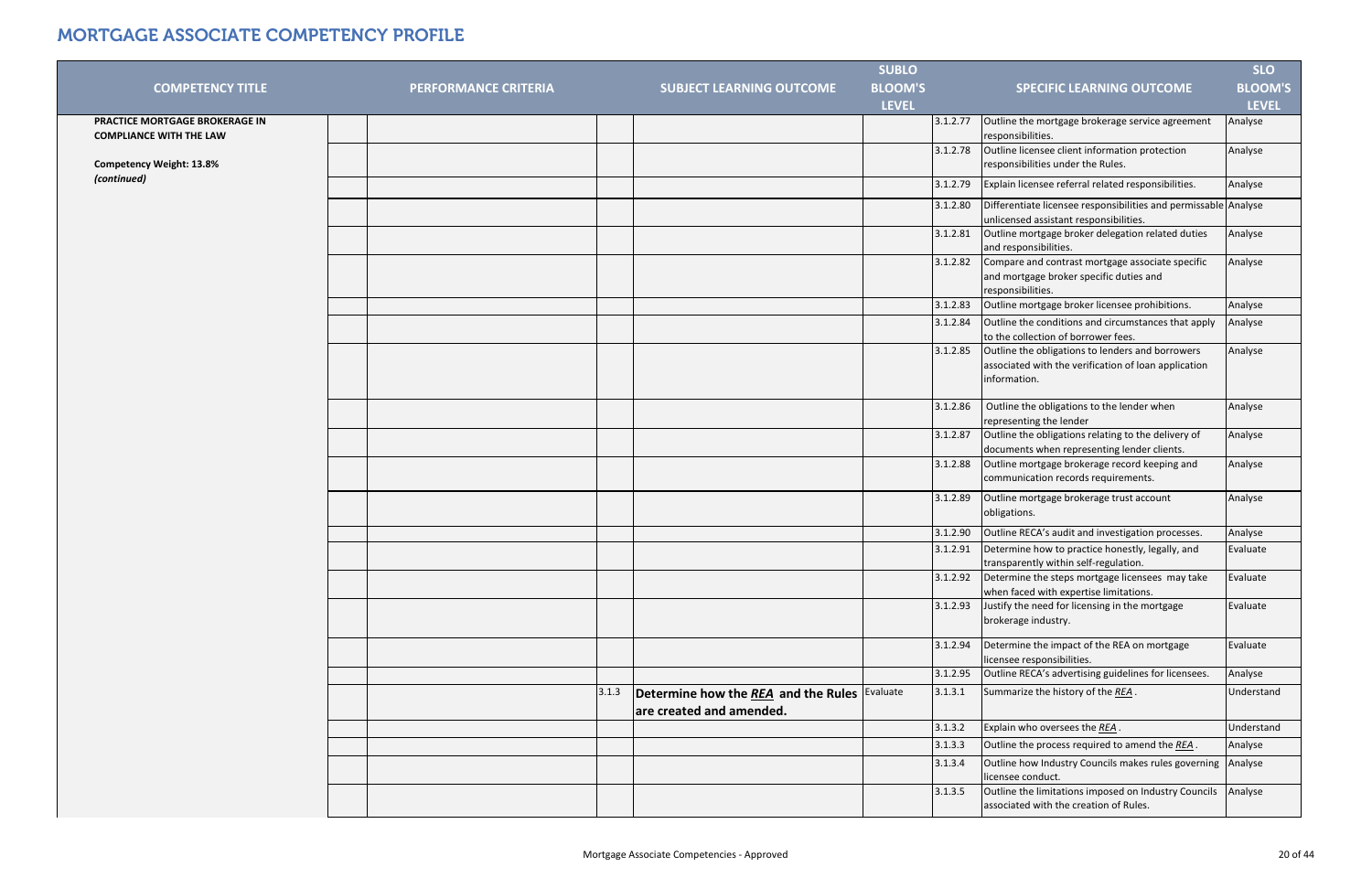|                                                                  |                             |       |                                                                                                                                                          | <b>SUBLO</b>   |          |                                                                                                                                          | <b>SLO</b>     |
|------------------------------------------------------------------|-----------------------------|-------|----------------------------------------------------------------------------------------------------------------------------------------------------------|----------------|----------|------------------------------------------------------------------------------------------------------------------------------------------|----------------|
| <b>COMPETENCY TITLE</b>                                          | <b>PERFORMANCE CRITERIA</b> |       | <b>SUBJECT LEARNING OUTCOME</b>                                                                                                                          | <b>BLOOM'S</b> |          | <b>SPECIFIC LEARNING OUTCOME</b>                                                                                                         | <b>BLOOM'S</b> |
|                                                                  |                             |       |                                                                                                                                                          | <b>LEVEL</b>   |          |                                                                                                                                          | <b>LEVEL</b>   |
| PRACTICE MORTGAGE BROKERAGE IN<br><b>COMPLIANCE WITH THE LAW</b> |                             |       |                                                                                                                                                          |                | 3.1.3.6  | Determine how the REA relates to the business of<br>licensees.                                                                           | Evaluate       |
| <b>Competency Weight: 13.8%</b><br>(continued)                   |                             | 3.1.4 | Assess the impact of municipal laws on Evaluate<br>real estate.                                                                                          |                | 3.1.4.1  | Exemplify different types of land use restrictions.                                                                                      | Understand     |
|                                                                  |                             |       |                                                                                                                                                          |                | 3.1.4.2  | Distinguish land use as it relates to municipal laws<br>governing mortgage brokerage.                                                    | Analyse        |
|                                                                  |                             |       |                                                                                                                                                          |                | 3.1.4.3  | Outline the role of building codes.                                                                                                      | Analyse        |
|                                                                  |                             |       |                                                                                                                                                          |                | 3.1.4.4  | Assess diverse scenarios for:<br>- Property use conformity<br>- Building code compliance<br>Land use controls                            | Evaluate       |
|                                                                  |                             | 3.1.5 | Determine how to work within the<br>scope of brokerage policies and<br>procedures.                                                                       | Evaluate       | 3.1.5.1  | Explain the importance of following the brokerage's<br>policies and procedures.                                                          | Understand     |
|                                                                  |                             |       |                                                                                                                                                          |                | 3.1.5.2  | Determine direction that may be found in a brokerage Evaluate<br>policies and procedures manual.                                         |                |
|                                                                  |                             | 3.1.6 | Determine the impact of contract law<br>on real estate, mortgages, the<br>mortgage brokerage, mortgage<br>documents, and mortgage brokerage<br>practice. | Evaluate       | 3.1.6.1  | Define contract law.                                                                                                                     | Remember       |
|                                                                  |                             |       |                                                                                                                                                          |                | 3.1.6.2  | Summarize the historical foundations of contract law.                                                                                    | Understand     |
|                                                                  |                             |       |                                                                                                                                                          |                | 3.1.6.3  | Describe remedies for breaches of a contract.                                                                                            | Understand     |
|                                                                  |                             |       |                                                                                                                                                          |                | 3.1.6.4  | Describe the inherent legal liabilities of the mortgage<br>application process.                                                          | Understand     |
|                                                                  |                             |       |                                                                                                                                                          |                | 3.1.6.5  | Describe the various types of contracts a licensee may Understand<br>encounter.                                                          |                |
|                                                                  |                             |       |                                                                                                                                                          |                | 3.1.6.6  | Outline the five essential elements of a contract:<br>- Offer and acceptance<br>Consideration<br>Capacity<br>Consent<br>- Lawful purpose | Analyse        |
|                                                                  |                             |       |                                                                                                                                                          |                | 3.1.6.7  | Compare and contrast void, voidable, and illegal<br>contracts.                                                                           | Analyse        |
|                                                                  |                             |       |                                                                                                                                                          |                | 3.1.6.8  | Outline procedures for terminating a contract.                                                                                           | Analyse        |
|                                                                  |                             |       |                                                                                                                                                          |                | 3.1.6.9  | Compare and contrast the potential liabilities that<br>may arise from agent, broker, and lender<br>relationships.                        | Analyse        |
|                                                                  |                             |       |                                                                                                                                                          |                | 3.1.6.10 | Deduce tort law relevance through case studies.                                                                                          | Analyse        |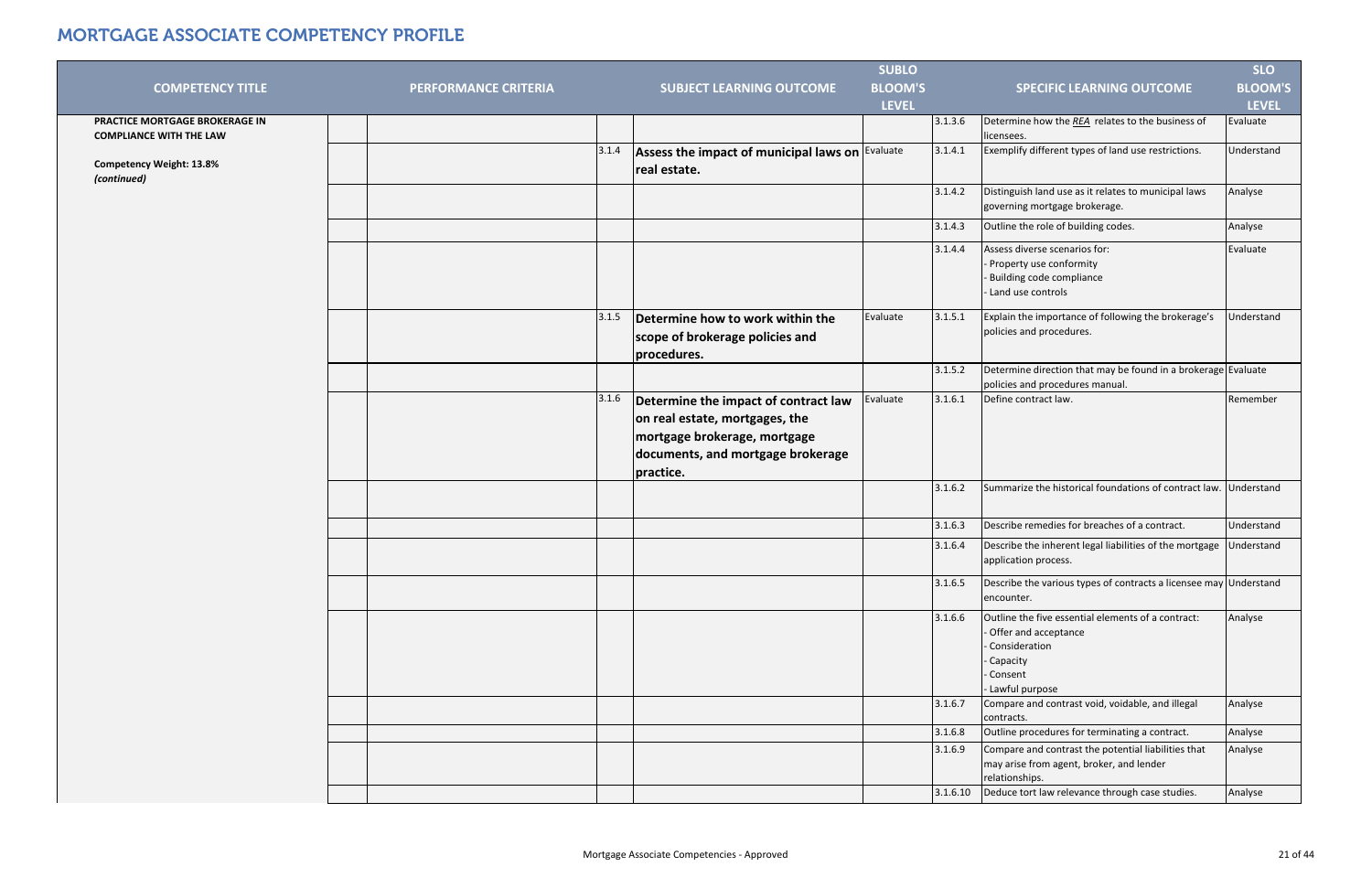|                                                                  |                             |       |                                                                         | <b>SUBLO</b>   |          |                                                                                                                                        | <b>SLO</b>     |
|------------------------------------------------------------------|-----------------------------|-------|-------------------------------------------------------------------------|----------------|----------|----------------------------------------------------------------------------------------------------------------------------------------|----------------|
| <b>COMPETENCY TITLE</b>                                          | <b>PERFORMANCE CRITERIA</b> |       | <b>SUBJECT LEARNING OUTCOME</b>                                         | <b>BLOOM'S</b> |          | <b>SPECIFIC LEARNING OUTCOME</b>                                                                                                       | <b>BLOOM'S</b> |
|                                                                  |                             |       |                                                                         | <b>LEVEL</b>   |          |                                                                                                                                        | <b>LEVEL</b>   |
| PRACTICE MORTGAGE BROKERAGE IN<br><b>COMPLIANCE WITH THE LAW</b> |                             |       |                                                                         |                | 3.1.6.11 | Distinguish the components of a mortgage brokerage Analyse<br>employment contract.                                                     |                |
| <b>Competency Weight: 13.8%</b><br>(continued)                   |                             |       |                                                                         |                | 3.1.6.12 | Distinguish the essential elements of a contract.                                                                                      | Analyse        |
|                                                                  |                             |       |                                                                         |                | 3.1.6.13 | Differentiate contractual conditions and contract<br>terms.                                                                            | Analyse        |
|                                                                  |                             |       |                                                                         |                | 3.1.6.14 | Outline the five common methods to terminate or<br>discharge a contract.                                                               | Analyse        |
|                                                                  |                             |       |                                                                         |                | 3.1.6.15 | Compare and contrast real estate and mortgage<br>contracts.                                                                            | Evaluate       |
|                                                                  |                             |       |                                                                         |                | 3.1.6.16 | Assess the impact of tort law on the mortgage<br>brokerage industry.                                                                   | Evaluate       |
|                                                                  |                             |       |                                                                         |                | 3.1.6.17 | Determine sources of and defenses from legal liability Evaluate<br>in tort law as applied to the mortgage application                  |                |
|                                                                  |                             |       |                                                                         |                | 3.1.6.18 | Critique contracts and agreements for regulatory<br>compliance.                                                                        | Evaluate       |
|                                                                  |                             |       |                                                                         |                | 3.1.6.19 | Determine how the Statute of Frauds impacts real<br>estate.                                                                            | Evaluate       |
|                                                                  |                             | 3.1.7 | Assess real property ownership and<br>processes related to land titles. | Evaluate       | 3.1.7.1  | List the key aspects of other legislation related to real Remember<br>property in Alberta.                                             |                |
|                                                                  |                             |       |                                                                         |                | 3.1.7.2  | Summarize provincial real property legislation.                                                                                        | Understand     |
|                                                                  |                             |       |                                                                         |                | 3.1.7.3  | Summarize provincial land title legislation.                                                                                           | Understand     |
|                                                                  |                             |       |                                                                         |                | 3.1.7.4  | Describe the provincial land registry system.                                                                                          | Understand     |
|                                                                  |                             |       |                                                                         |                | 3.1.7.5  | Summarize the key components of title registrations<br>and priorities.                                                                 | Understand     |
|                                                                  |                             |       |                                                                         |                | 3.1.7.6  | Describe the nature of real property and its distinctive Understand<br>characteristics.                                                |                |
|                                                                  |                             |       |                                                                         |                | 3.1.7.7  | Explain the three key principles of the Torrens<br>System of land registration.                                                        | Understand     |
|                                                                  |                             |       |                                                                         |                | 3.1.7.8  | Explain how title documents may limit ownership<br>rights and/or add third party interests.                                            | Understand     |
|                                                                  |                             |       |                                                                         |                | 3.1.7.9  | Interpret land title documents.                                                                                                        | Apply          |
|                                                                  |                             |       |                                                                         |                | 3.1.7.10 | Outline the history of land ownership.                                                                                                 | Analyse        |
|                                                                  |                             |       |                                                                         |                | 3.1.7.11 | Compare and contrast the types of estates:<br>- Fee simple<br>- Leasehold<br>- Life interests<br>- Interests in land less than estates | Analyse        |
|                                                                  |                             |       |                                                                         |                |          | - Others                                                                                                                               |                |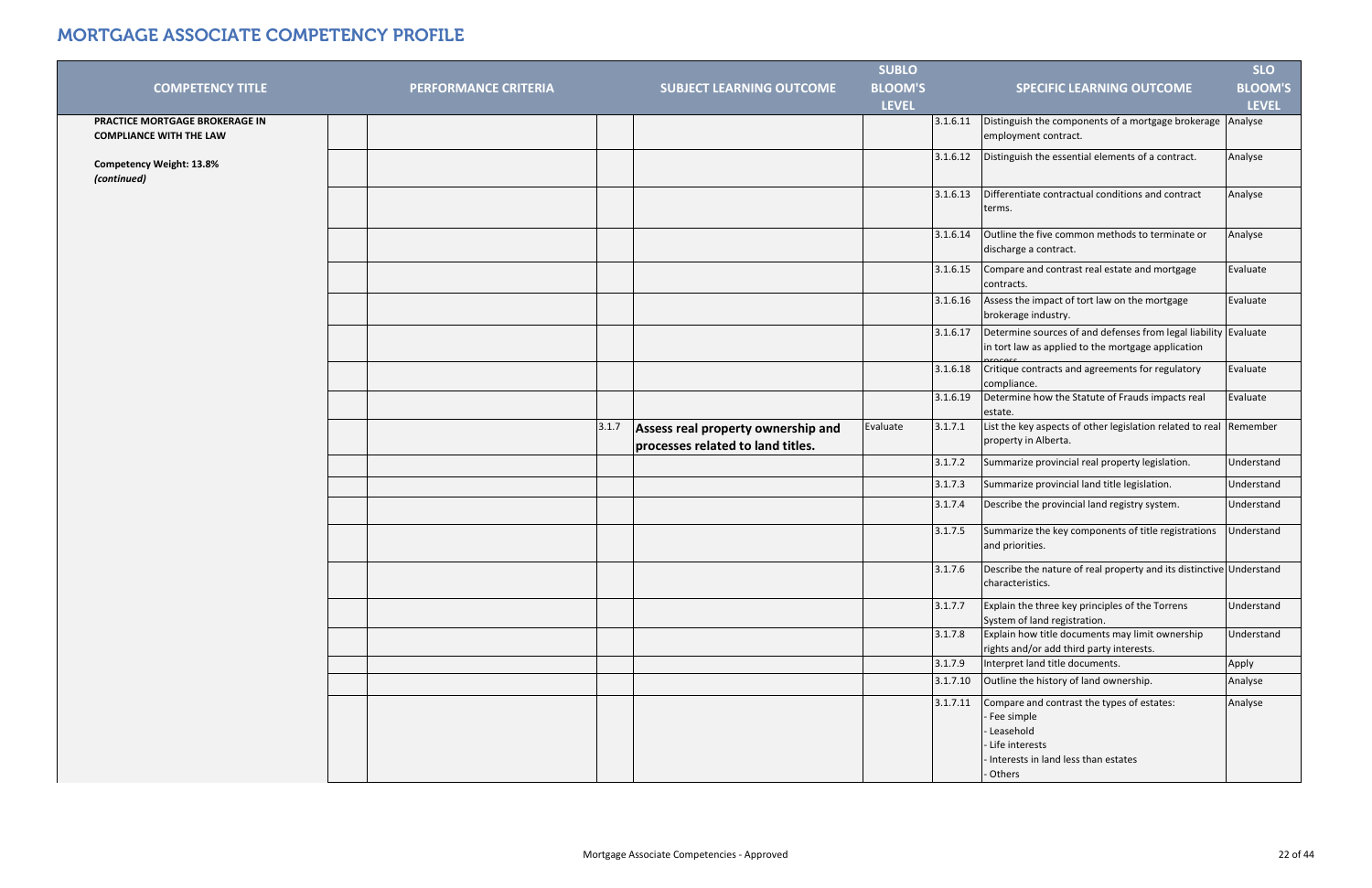|                                                                  |                             |                                 | <b>SUBLO</b>   |                                                                                                                                                                        | <b>SLO</b>     |
|------------------------------------------------------------------|-----------------------------|---------------------------------|----------------|------------------------------------------------------------------------------------------------------------------------------------------------------------------------|----------------|
| <b>COMPETENCY TITLE</b>                                          | <b>PERFORMANCE CRITERIA</b> | <b>SUBJECT LEARNING OUTCOME</b> | <b>BLOOM'S</b> | <b>SPECIFIC LEARNING OUTCOME</b>                                                                                                                                       | <b>BLOOM'S</b> |
|                                                                  |                             |                                 | <b>LEVEL</b>   |                                                                                                                                                                        | <b>LEVEL</b>   |
| PRACTICE MORTGAGE BROKERAGE IN<br><b>COMPLIANCE WITH THE LAW</b> |                             |                                 |                | Compare and contrast the different estate ownership Analyse<br>3.1.7.12<br>classes:<br>- Sole                                                                          |                |
| <b>Competency Weight: 13.8%</b><br>(continued)                   |                             |                                 |                | Joint tenancy<br>- Tenants in common                                                                                                                                   |                |
|                                                                  |                             |                                 |                | 3.1.7.13<br>Compare and contrast the types of real property<br>ownership.                                                                                              | Analyse        |
|                                                                  |                             |                                 |                | Outline the land registration process.<br>3.1.7.14                                                                                                                     | Analyse        |
|                                                                  |                             |                                 |                | Distinguish the purpose of purchase and sale<br>3.1.7.15<br>agreements in the mortgage application process.                                                            | Analyse        |
|                                                                  |                             |                                 |                | Outline the effect of purchase and sale agreements<br>3.1.7.16<br>on the mortgage application process.                                                                 | Analyse        |
|                                                                  |                             |                                 |                | Compare and contrast the different types of title<br>3.1.7.17<br>encumbrances (e.g.: caveats, liens, etc.).                                                            | Analyse        |
|                                                                  |                             |                                 |                | 3.1.7.18<br>Differentiate mortgage registrations and priority,<br>including first mortgage and subsequent mortgage(s).                                                 | Analyse        |
|                                                                  |                             |                                 |                | 3.1.7.19<br>Outline mortgage transfers and assumptions.                                                                                                                | Analyse        |
|                                                                  |                             |                                 |                | 3.1.7.20<br>Outline mortgage discharge.                                                                                                                                | Analyse        |
|                                                                  |                             |                                 |                | 3.1.7.21<br>Compare and contrast legal land descriptions: fee<br>simple, condominiums, and subdivision plans.                                                          | Analyse        |
|                                                                  |                             |                                 |                | 3.1.7.22<br>Outline how to conduct a land title or registered<br>document search using SPIN.                                                                           | Analyse        |
|                                                                  |                             |                                 |                | 3.1.7.23<br>Outline the contents of a Real Property Report.                                                                                                            | Analyse        |
|                                                                  |                             |                                 |                | 3.1.7.24<br>Explain the relationship between a Real Property<br>Report and the property title.                                                                         | Analyse        |
|                                                                  |                             |                                 |                | 3.1.7.25<br>Differentiate between Real Property Reports and Title Analyse<br>Insurance.                                                                                |                |
|                                                                  |                             |                                 |                | Outline how legal descriptions and subdivision plans<br>3.1.7.26<br>are established.                                                                                   | Analyse        |
|                                                                  |                             |                                 |                | Distinguish the unique aspects of condominium<br>3.1.7.27<br>property ownership, title, and documentation.                                                             | Analyse        |
|                                                                  |                             |                                 |                | Outline six condominium documents<br>3.1.7.28<br>and their importance to industry members.                                                                             | Analyse        |
|                                                                  |                             |                                 |                | Compare and contrast the types of real property<br>3.1.7.29<br>ownership, associated rights, and limitations (lease<br>hold, free hold, condominium, and cooperative). | Analyse        |
|                                                                  |                             |                                 |                | Outline Alberta's land ownership and land titles<br>3.1.7.30<br>system.                                                                                                | Analyse        |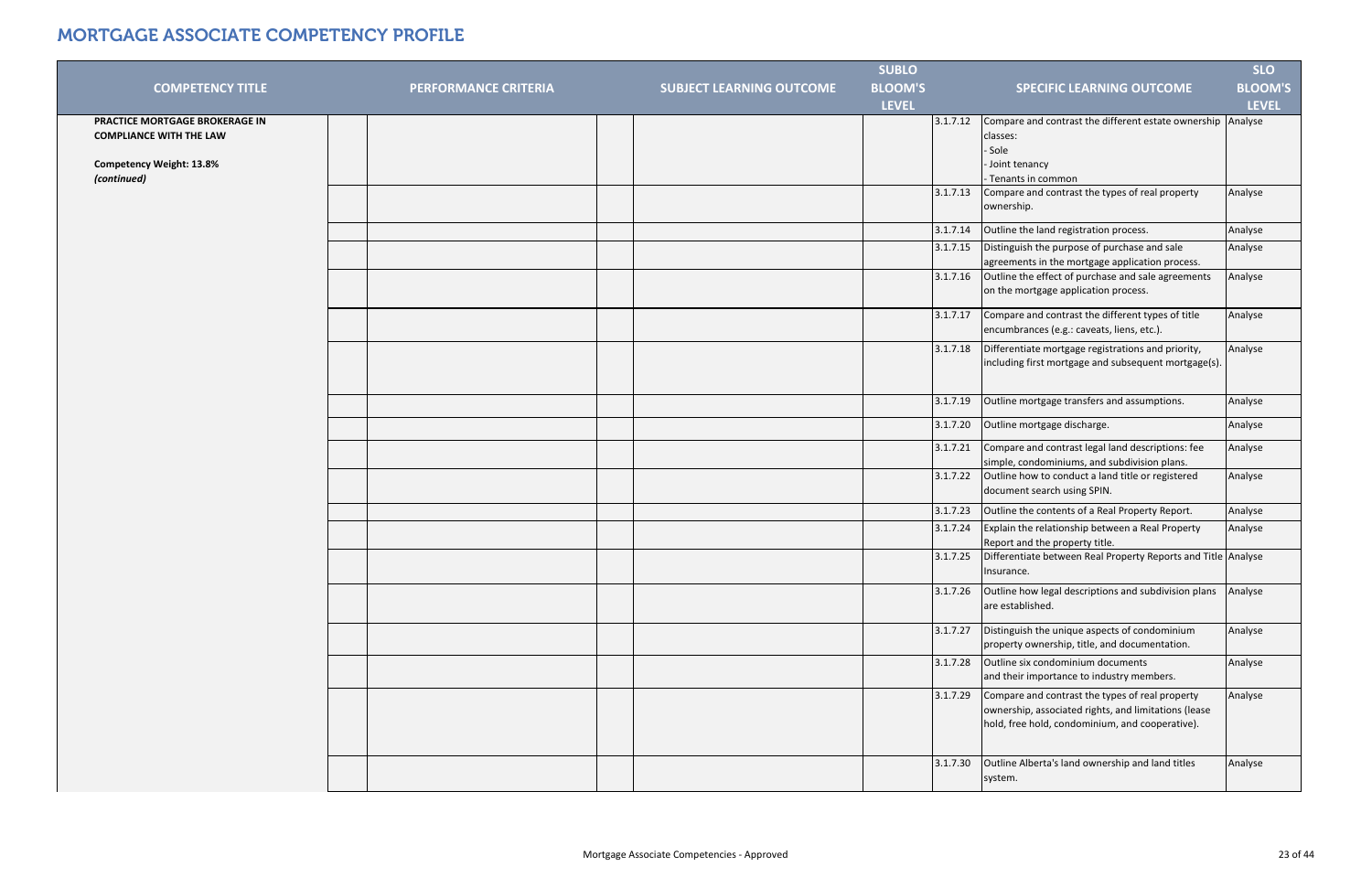|                                 |                             |        |                                                                   | <b>SUBLO</b>   |          |                                                                                                 | <b>SLO</b>        |
|---------------------------------|-----------------------------|--------|-------------------------------------------------------------------|----------------|----------|-------------------------------------------------------------------------------------------------|-------------------|
| <b>COMPETENCY TITLE</b>         | <b>PERFORMANCE CRITERIA</b> |        | <b>SUBJECT LEARNING OUTCOME</b>                                   | <b>BLOOM'S</b> |          | <b>SPECIFIC LEARNING OUTCOME</b>                                                                | <b>BLOOM'S</b>    |
|                                 |                             |        |                                                                   | <b>LEVEL</b>   |          |                                                                                                 | <b>LEVEL</b>      |
| PRACTICE MORTGAGE BROKERAGE IN  |                             |        |                                                                   |                | 3.1.7.31 | Determine the impact of estates and interests in land Evaluate                                  |                   |
| <b>COMPLIANCE WITH THE LAW</b>  |                             |        |                                                                   |                |          | on the mortgage lending process.                                                                |                   |
| <b>Competency Weight: 13.8%</b> |                             |        |                                                                   |                | 3.1.7.32 | Determine where and how to find land title<br>documents and title encumbrances.                 | Evaluate          |
| (continued)                     |                             |        |                                                                   |                | 3.1.7.33 | Determine how to find current title and historic<br>property titles.                            | Evaluate          |
|                                 |                             |        |                                                                   |                | 3.1.7.34 | Determine the impact of land use districts and<br>building codes on real property.              | Evaluate          |
|                                 |                             |        |                                                                   |                | 3.1.7.35 | Determine the impact of municipal property<br>assessment and taxation on real property.         | Evaluate          |
|                                 |                             | 3.1.8  | Distinguish the value and contents of                             | Analyse        | 3.1.8.1  | Define title insurance.                                                                         | Remember          |
|                                 |                             |        | surveys/real property reports.                                    |                |          |                                                                                                 |                   |
|                                 |                             |        |                                                                   |                | 3.1.8.2  | Summarize the key features of surveys/real property<br>reports.                                 | Understand        |
|                                 |                             |        |                                                                   |                | 3.1.8.3  | Clarify municipal compliance requirements.                                                      | Understand        |
|                                 |                             |        |                                                                   |                | 3.1.8.4  | Interpret a survey/real property report.                                                        | Apply             |
|                                 |                             |        |                                                                   |                | 3.1.8.5  | Explain the significance and impact of surveys/real                                             | Analyse           |
|                                 |                             |        |                                                                   |                |          | property reports for mortgage brokering.                                                        |                   |
|                                 |                             |        |                                                                   |                | 3.1.8.6  | Outline the benefits and issues related to title<br>insurance.                                  | Analyse           |
|                                 |                             | 3.1.9  | <b>Outline real estate transactions.</b>                          | Analyse        | 3.1.9.1  | Identify the three types of standard real estate<br>transactions: purchase, sale, and mortgage. | Remember          |
|                                 |                             |        |                                                                   |                | 3.1.9.2  | Outline the standard real estate purchase process.                                              | Analyse           |
|                                 |                             |        |                                                                   |                | 3.1.9.3  | Outline the standard real estate sale process.                                                  | Analyse           |
|                                 |                             |        |                                                                   |                | 3.1.9.4  | Distinguish the elements of a standard mortgage.                                                | Analyse           |
|                                 |                             | 3.1.10 | Outline key mortgage registration and                             | Analyse        | 3.1.10.1 | Describe mortgage registration.                                                                 | <b>Understand</b> |
|                                 |                             |        | mortgage default concepts and                                     |                |          |                                                                                                 |                   |
|                                 |                             |        |                                                                   |                |          |                                                                                                 |                   |
|                                 |                             |        | processes.                                                        |                | 3.1.10.2 | Describe the remedies available upon default of a                                               | <b>Understand</b> |
|                                 |                             |        |                                                                   |                |          | mortgage.                                                                                       |                   |
|                                 |                             |        |                                                                   |                | 3.1.10.3 | Describe default management.                                                                    | Understand        |
|                                 |                             |        |                                                                   |                | 3.1.10.4 | Outline the mortgage registration process.                                                      | Analyse           |
|                                 |                             |        |                                                                   |                | 3.1.10.5 | Outline the process of assigning a mortgage.                                                    | Analyse           |
|                                 |                             |        |                                                                   |                | 3.1.10.6 | Outline the mortgage assumption process.                                                        | Analyse           |
|                                 |                             |        |                                                                   |                | 3.1.10.7 | Outline the process of discharging a mortgage.                                                  | Analyse           |
|                                 |                             |        |                                                                   |                | 3.1.10.8 | Outline mortgage switch.                                                                        | Analyse           |
|                                 |                             |        |                                                                   |                | 3.1.10.9 | Outline foreclosure procedures.                                                                 | Analyse           |
|                                 |                             | 3.1.11 | Distinguish condominium property and Analyse<br>related concepts. |                | 3.1.11.1 | Define condominium.                                                                             | Understand        |
|                                 |                             |        |                                                                   |                | 3.1.11.2 | Explain phased development condominiums.                                                        | <b>Understand</b> |
|                                 |                             |        |                                                                   |                | 3.1.11.3 | Describe condominium bylaw restrictions.                                                        | <b>Understand</b> |
|                                 |                             |        |                                                                   |                | 3.1.11.4 | Compare and contrast condominiums and                                                           | Analyse           |
|                                 |                             |        |                                                                   |                |          | cooperatives.                                                                                   |                   |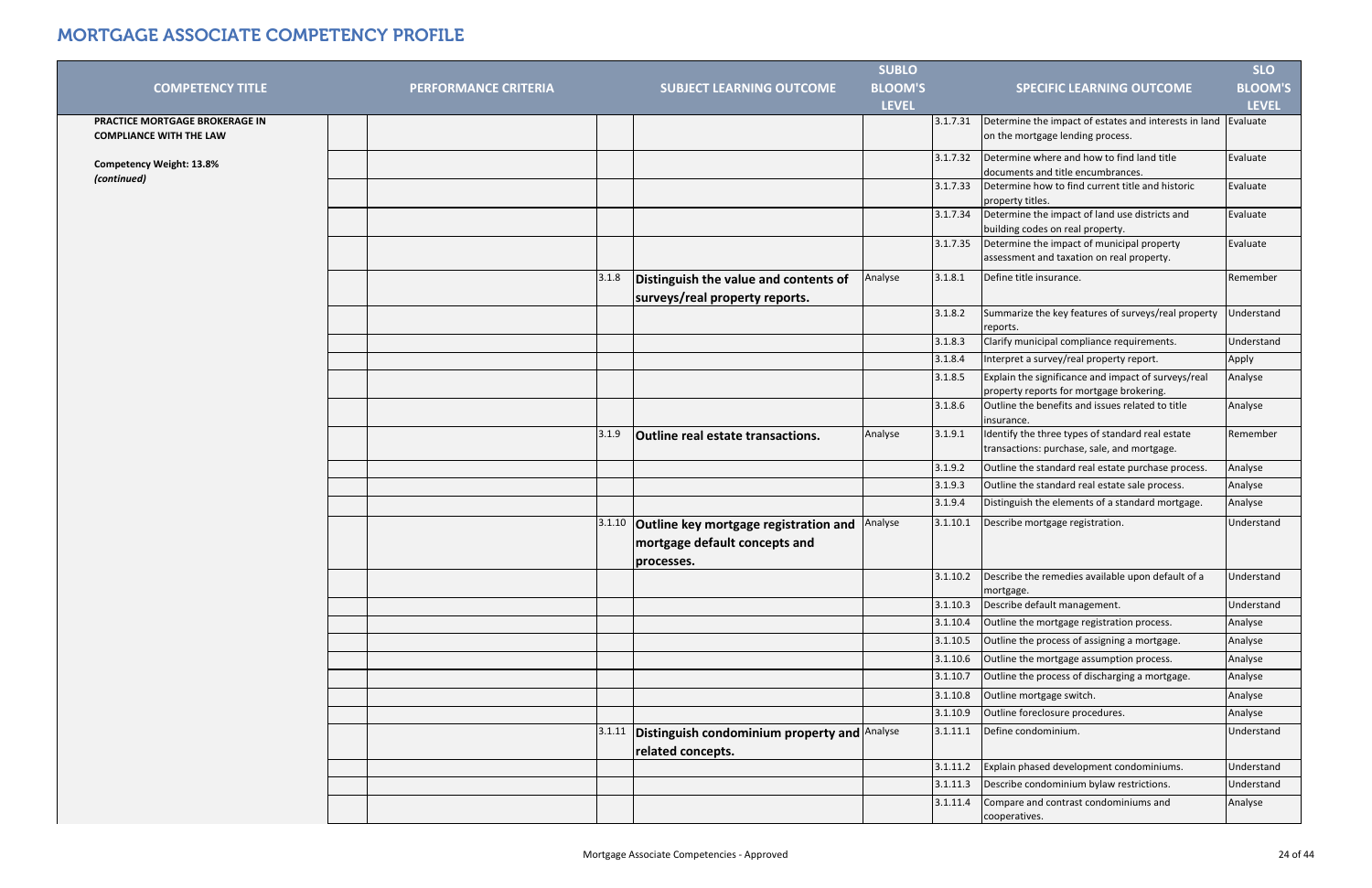|                                                                         |                             |        |                                                                                            | <b>SUBLO</b>   |          |                                                                                                                                                                | <b>SLO</b>     |
|-------------------------------------------------------------------------|-----------------------------|--------|--------------------------------------------------------------------------------------------|----------------|----------|----------------------------------------------------------------------------------------------------------------------------------------------------------------|----------------|
| <b>COMPETENCY TITLE</b>                                                 | <b>PERFORMANCE CRITERIA</b> |        | <b>SUBJECT LEARNING OUTCOME</b>                                                            | <b>BLOOM'S</b> |          | <b>SPECIFIC LEARNING OUTCOME</b>                                                                                                                               | <b>BLOOM'S</b> |
|                                                                         |                             |        |                                                                                            | <b>LEVEL</b>   |          |                                                                                                                                                                | <b>LEVEL</b>   |
| <b>PRACTICE MORTGAGE BROKERAGE IN</b><br><b>COMPLIANCE WITH THE LAW</b> |                             |        |                                                                                            |                | 3.1.11.5 | Compare and contrast the different types of<br>condominiums: conventional and bare land.                                                                       | Analyse        |
| <b>Competency Weight: 13.8%</b>                                         |                             |        |                                                                                            |                | 3.1.11.6 | Distinguish the elements of a condominium plan,<br>including unit factor allocation.                                                                           | Analyse        |
| (continued)                                                             |                             |        |                                                                                            |                | 3.1.11.7 | Outline the condominium plan registration process.                                                                                                             | Analyse        |
|                                                                         |                             |        |                                                                                            |                | 3.1.11.8 | Outline the condominium corporation registration<br>process.                                                                                                   | Analyse        |
|                                                                         |                             |        |                                                                                            |                | 3.1.11.9 | Distinguish the following condominium related<br>elements:<br>- Reserve fund<br>- Engineering report<br>- Bylaws<br>- Owner to tenant ratio<br>- Minutes, etc. | Analyse        |
|                                                                         |                             | 3.1.12 | <b>Assess environmental protection</b><br>legislation in relation to mortgage<br>industry. | Evaluate       | 3.1.12.1 | Determine the implications of environmental<br>protection regulation for mortgage deals.                                                                       | Evaluate       |
|                                                                         |                             |        |                                                                                            |                | 3.1.12.2 | Determine the relationship between environmental<br>protections and sector needs (residential,<br>commercial, and agri-business).                              | Evaluate       |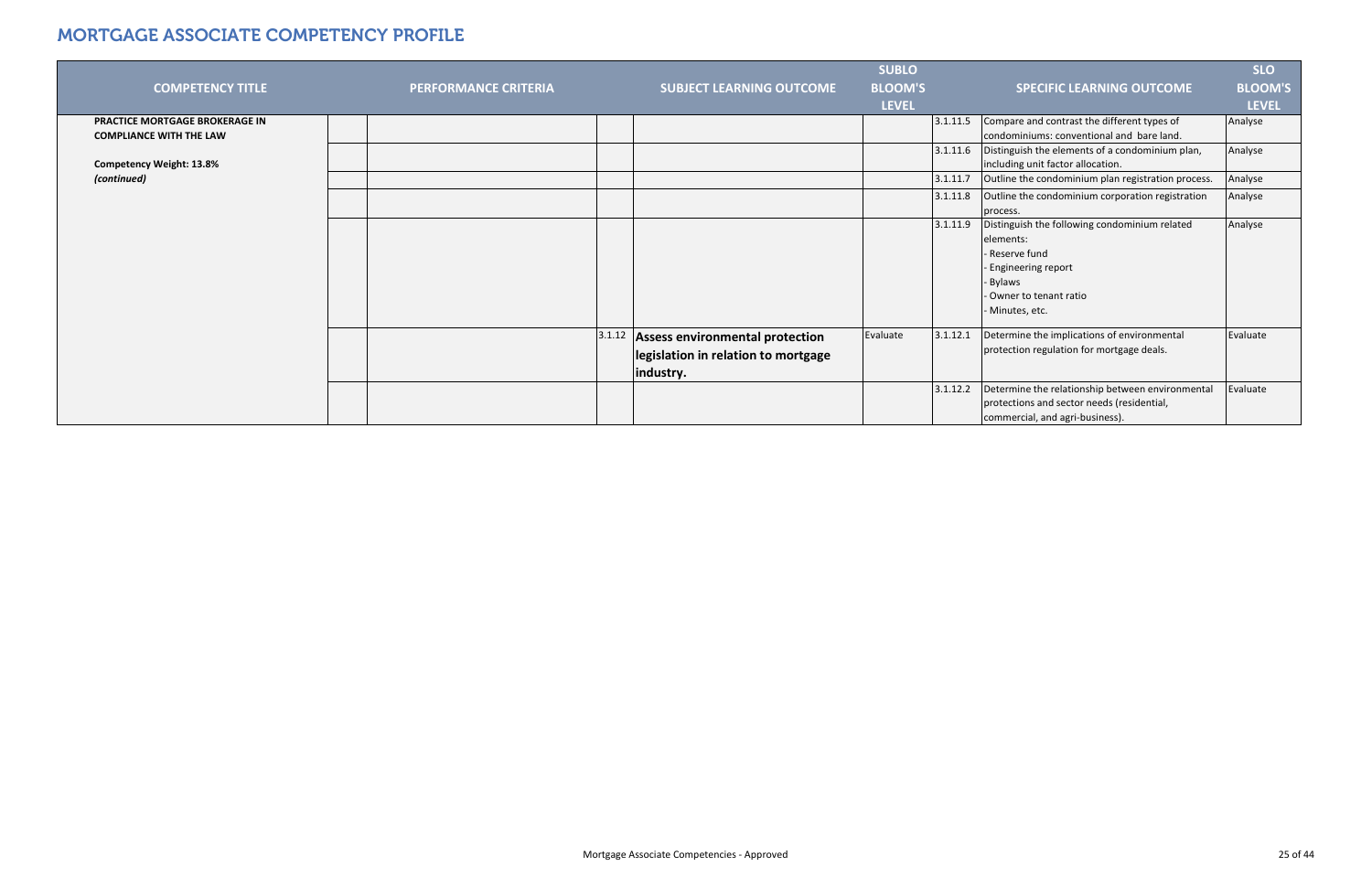|                                                    |                                                 |       |                                      | <b>SUBLO</b>   |          |                                                                                                                                                                                                                                                                                     | <b>SLO</b>     |
|----------------------------------------------------|-------------------------------------------------|-------|--------------------------------------|----------------|----------|-------------------------------------------------------------------------------------------------------------------------------------------------------------------------------------------------------------------------------------------------------------------------------------|----------------|
| <b>COMPETENCY TITLE</b>                            | <b>PERFORMANCE CRITERIA</b>                     |       | <b>SUBJECT LEARNING OUTCOME</b>      | <b>BLOOM'S</b> |          | <b>SPECIFIC LEARNING OUTCOME</b>                                                                                                                                                                                                                                                    | <b>BLOOM'S</b> |
|                                                    |                                                 |       |                                      | <b>LEVEL</b>   |          |                                                                                                                                                                                                                                                                                     | <b>LEVEL</b>   |
| <b>MANAGE MORTGAGE BROKERAGE RELATIONSHIPS</b> 4.1 | Manage relationships with borrower, lender, and | 4.1.1 | Determine agency relationship duties | Evaluate       | 4.1.1.1  | Define an agency relationship.                                                                                                                                                                                                                                                      | Understand     |
| <b>Competency Weight: 6.5%</b>                     | brokerage according to regulatory requirements  |       | and obligations.                     |                |          |                                                                                                                                                                                                                                                                                     |                |
|                                                    |                                                 |       |                                      |                | 4.1.1.2  | Describe the duties of the agent to the principal.                                                                                                                                                                                                                                  | Understand     |
|                                                    |                                                 |       |                                      |                | 4.1.1.3  | Describe the duties of the principal to the agent.                                                                                                                                                                                                                                  | Understand     |
|                                                    |                                                 |       |                                      |                | 4.1.1.4  | Describe the elements of a representation<br>relationship.                                                                                                                                                                                                                          | Understand     |
|                                                    |                                                 |       |                                      |                | 4.1.1.5  | Describe the obligations that continue to clients after<br>a representation relationship is terminated.                                                                                                                                                                             | Understand     |
|                                                    |                                                 |       |                                      |                | 4.1.1.7  | Explain the impact of rising mortgage rates to clients. Understand                                                                                                                                                                                                                  |                |
|                                                    |                                                 |       |                                      |                | 4.1.1.9  | Summarize the brokerage required disclosures to the<br>principal in an agency relationship.                                                                                                                                                                                         | Understand     |
|                                                    |                                                 |       |                                      |                | 4.1.1.10 | Distinguish the three components of an agency<br>relationship: agent, principal, and third parties.                                                                                                                                                                                 | Analyse        |
|                                                    |                                                 |       |                                      |                | 4.1.1.11 | Outline how an agency relationship is created.                                                                                                                                                                                                                                      | Analyse        |
|                                                    |                                                 |       |                                      |                | 4.1.1.12 | Determine situations that may lead to termination of                                                                                                                                                                                                                                | Analyse        |
|                                                    |                                                 |       |                                      |                | 4.1.1.13 | Outline mortgage brokerage relationship options.                                                                                                                                                                                                                                    | Analyse        |
|                                                    |                                                 |       |                                      |                | 4.1.1.14 | Compare and contrast brokerage clients and<br>customers.                                                                                                                                                                                                                            | Analyse        |
|                                                    |                                                 |       |                                      |                | 4.1.1.15 | Outline the intermediary relationship between the<br>brokerage, borrower (non-agency), and the lender<br>(non-agency).                                                                                                                                                              | Analyse        |
|                                                    |                                                 |       |                                      |                | 4.1.1.16 | Outline consumer benefits of working with mortgage<br>brokerage licensees.                                                                                                                                                                                                          | Analyse        |
|                                                    |                                                 |       |                                      |                | 4.1.1.17 | Outline the duties related to working with a borrower Analyse<br>or lender.                                                                                                                                                                                                         |                |
|                                                    |                                                 |       |                                      |                | 4.1.1.18 | Outline how representation relationships may be<br>established.                                                                                                                                                                                                                     | Analyse        |
|                                                    |                                                 |       |                                      |                |          | 4.1.1.19 Outline the general obligations to clients:<br><b>Exercise care and skill</b><br>Act honestly<br>Negotiate favourable terms<br>- Maintain confidentiality<br>Disclose information<br>- Act in person<br>- Obey lawful instructions<br>- Perform mortgage brokerage mandate | Analyse        |
|                                                    |                                                 |       |                                      |                | 4.1.1.20 | Outline representation relationship disclosure<br>obligations related to remuneration and<br>indemnification.                                                                                                                                                                       | Analyse        |
|                                                    |                                                 |       |                                      |                | 4.1.1.21 | Outline the principle of fiduciary obligation to clients Analyse<br>in a mortgage brokerage setting.                                                                                                                                                                                |                |
|                                                    |                                                 |       |                                      |                | 4.1.1.22 | Outline the principle of trust and confidence in a<br>mortgage brokerage setting.                                                                                                                                                                                                   | Analyse        |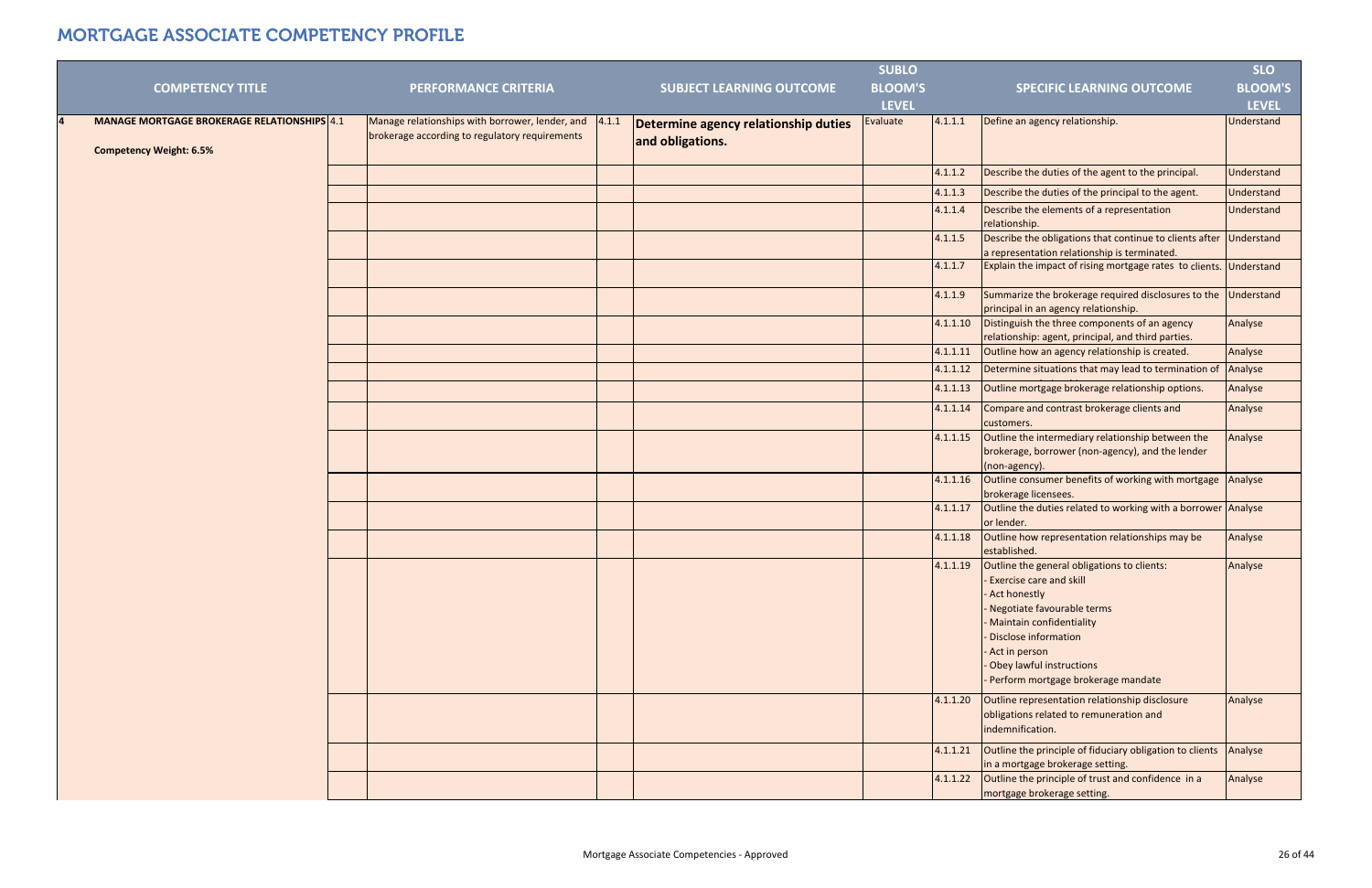|                                                |                             |       |                                 | <b>SUBLO</b>   |          |                                                             | <b>SLO</b>     |
|------------------------------------------------|-----------------------------|-------|---------------------------------|----------------|----------|-------------------------------------------------------------|----------------|
| <b>COMPETENCY TITLE</b>                        | <b>PERFORMANCE CRITERIA</b> |       | <b>SUBJECT LEARNING OUTCOME</b> | <b>BLOOM'S</b> |          | <b>SPECIFIC LEARNING OUTCOME</b>                            | <b>BLOOM'S</b> |
|                                                |                             |       |                                 | <b>LEVEL</b>   |          |                                                             | <b>LEVEL</b>   |
| <b>MANAGE MORTGAGE BROKERAGE RELATIONSHIPS</b> |                             |       |                                 |                | 4.1.1.23 | Outline the principle of best interests in a mortgage       | Analyse        |
|                                                |                             |       |                                 |                |          | brokerage setting.                                          |                |
| <b>Competency Weight: 6.5%</b>                 |                             |       |                                 |                | 4.1.1.24 | Outline the principle of utmost loyalty in a mortgage       | Analyse        |
| (continued)                                    |                             |       |                                 |                |          | brokerage setting.                                          |                |
|                                                |                             |       |                                 |                | 4.1.1.25 | Outline the principle of not make secret profits in a       | Analyse        |
|                                                |                             |       |                                 |                |          | mortgage brokerage setting.                                 |                |
|                                                |                             |       |                                 |                | 4.1.1.26 | Outline brokerage representation and compensation           | Analyse        |
|                                                |                             |       |                                 |                |          | disclosures to borrowers.                                   |                |
|                                                |                             |       |                                 |                | 4.1.1.27 | Distinguish the components of a representation              | Analyse        |
|                                                |                             |       |                                 |                |          | disclosure form.                                            |                |
|                                                |                             |       |                                 |                | 4.1.1.28 | Compare and contrast borrower disclosure                    | Analyse        |
|                                                |                             |       |                                 |                |          | requirements and lender disclosure requirements.            |                |
|                                                |                             |       |                                 |                | 4.1.1.29 | Outline the obligations following acceptance to             | Analyse        |
|                                                |                             |       |                                 |                |          | proceed with the borrower.                                  |                |
|                                                |                             |       |                                 |                | 4.1.1.30 | Outline the obligations following acceptance to             | Analyse        |
|                                                |                             |       |                                 |                |          | proceed with the lender.                                    |                |
|                                                |                             |       |                                 |                | 4.1.1.31 | Outline what is meant by general,                           | Analyse        |
|                                                |                             |       |                                 |                |          | regulatory, and fiduciary obligations.                      |                |
|                                                |                             |       |                                 |                | 4.1.1.32 | Outline the remedies available to the principal to          | Analyse        |
|                                                |                             |       |                                 |                |          | address conflicts of interest.                              |                |
|                                                |                             |       |                                 |                | 4.1.1.33 | Determine when the various types of representation          | Evaluate       |
|                                                |                             |       |                                 |                |          | relationships are appropriate in mortgage brokering.        |                |
|                                                |                             |       |                                 |                | 4.1.1.34 | Determine how to comply with the 8 general                  | Evaluate       |
|                                                |                             |       |                                 |                |          | obligations to clients in mortgage brokering<br>situations. |                |
|                                                |                             |       |                                 |                | 4.1.1.35 | Detect conflicts of interest.                               | Evaluate       |
|                                                |                             |       |                                 |                | 4.1.1.36 | Recommend appropriate common conflict of interest Evaluate  |                |
|                                                |                             |       |                                 |                |          | mitigation methods.                                         |                |
|                                                |                             | 4.1.2 | Determine how privacy law and   | Evaluate       | 4.1.2.1  | Define informed consent.                                    | Remember       |
|                                                |                             |       | personal information protection |                |          |                                                             |                |
|                                                |                             |       |                                 |                |          |                                                             |                |
|                                                |                             |       | pertains to the mortgage broker |                |          |                                                             |                |
|                                                |                             |       | industry.                       |                |          |                                                             |                |
|                                                |                             |       |                                 |                | 4.1.2.2  | Define personal and confidential information                | Remember       |
|                                                |                             |       |                                 |                |          | disclosure consent.                                         |                |
|                                                |                             |       |                                 |                | 4.1.2.3  | Define personal and confidential information                | Remember       |
|                                                |                             |       |                                 |                |          | collection.                                                 |                |
|                                                |                             |       |                                 |                | 4.1.2.4  | Define personal and confidential information use.           | Remember       |
|                                                |                             |       |                                 |                | 4.1.2.5  | Define personal and confidential information storage.       | Remember       |
|                                                |                             |       |                                 |                |          |                                                             |                |
|                                                |                             |       |                                 |                | 4.1.2.6  | Explain privacy law and personal information related        | Understand     |
|                                                |                             |       |                                 |                |          | policies and processes that apply to the mortgage           |                |
|                                                |                             |       |                                 |                |          | brokerage industry.                                         |                |
|                                                |                             |       |                                 |                | 4.1.2.7  | Describe different types of consent under PIPA.             | Understand     |
|                                                |                             |       |                                 |                | 4.1.2.8  | Compare and contrast personal information, private          | Analyse        |
|                                                |                             |       |                                 |                |          | information, and confidential information.                  |                |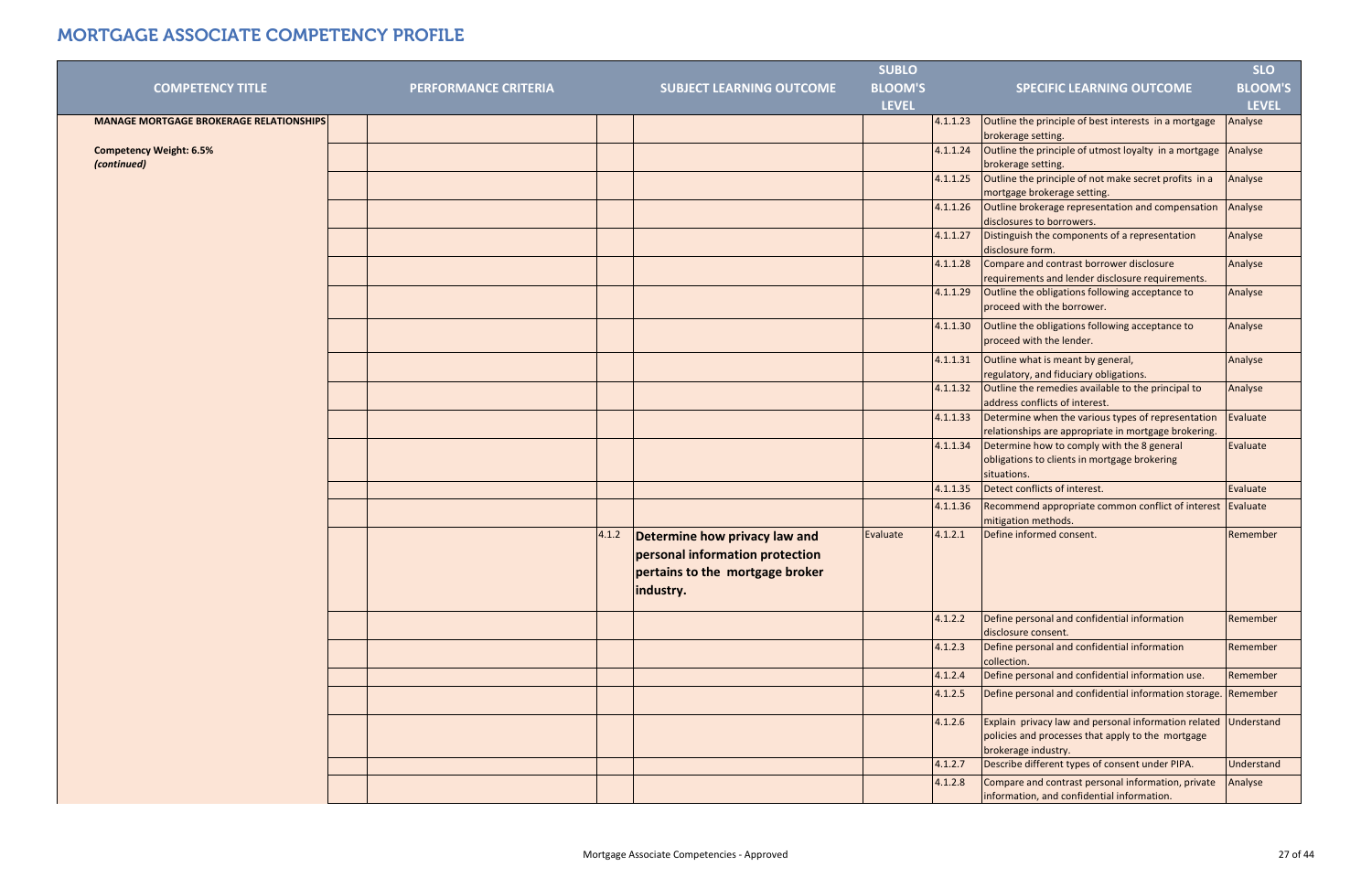|                                                |                             |       |                                                 | <b>SUBLO</b>   |          |                                                                                       | <b>SLO</b>     |
|------------------------------------------------|-----------------------------|-------|-------------------------------------------------|----------------|----------|---------------------------------------------------------------------------------------|----------------|
| <b>COMPETENCY TITLE</b>                        | <b>PERFORMANCE CRITERIA</b> |       | <b>SUBJECT LEARNING OUTCOME</b>                 | <b>BLOOM'S</b> |          | <b>SPECIFIC LEARNING OUTCOME</b>                                                      | <b>BLOOM'S</b> |
|                                                |                             |       |                                                 | <b>LEVEL</b>   |          |                                                                                       | <b>LEVEL</b>   |
| <b>MANAGE MORTGAGE BROKERAGE RELATIONSHIPS</b> |                             |       |                                                 |                | 4.1.2.10 | Outline consent requirements under the Rules and                                      | Analyse        |
|                                                |                             |       |                                                 |                |          | which conditions they apply.                                                          |                |
| <b>Competency Weight: 6.5%</b>                 |                             |       |                                                 |                | 4.1.2.11 | Outline consent requirements under the Consumer                                       | Analyse        |
| (continued)                                    |                             |       |                                                 |                |          | Protection Act and which conditions they apply.                                       |                |
|                                                |                             |       |                                                 |                |          |                                                                                       |                |
|                                                |                             |       |                                                 |                | 4.1.2.12 | Outline consent requirements under PIPA and under                                     | Analyse        |
|                                                |                             |       |                                                 |                |          | which conditions they apply.                                                          |                |
|                                                |                             |       |                                                 |                | 4.1.2.13 | Outline consent requirements under PIPEDA and                                         | Analyse        |
|                                                |                             |       |                                                 |                |          | under which conditions they apply.                                                    |                |
|                                                |                             |       |                                                 |                | 4.1.2.14 | Outline consent requirements under CASL and under                                     | Analyse        |
|                                                |                             |       |                                                 |                |          | which conditions they apply.                                                          |                |
|                                                |                             |       |                                                 |                | 4.1.2.15 | Outline proper handling of confidential information in Analyse                        |                |
|                                                |                             |       |                                                 |                |          | a mortgage brokerage setting.                                                         |                |
|                                                |                             |       |                                                 |                | 4.1.2.16 | Explain the objectives and application of PIPA.                                       | Analyse        |
|                                                |                             |       |                                                 |                | 4.1.2.17 | Outline PIPA's personal information collection, use,                                  | Analyse        |
|                                                |                             |       |                                                 |                |          | and disclosure exemptions.                                                            |                |
|                                                |                             |       |                                                 |                | 4.1.2.18 | Outline the role and powers of Alberta's Office of                                    | Analyse        |
|                                                |                             |       |                                                 |                |          | Information and Privacy Commissioner (OIPC).                                          |                |
|                                                |                             |       |                                                 |                | 4.1.2.19 | Outline OIPC's privacy complaint process.                                             | Analyse        |
|                                                |                             |       |                                                 |                | 4.1.2.20 | Outline the role and powers of the CRTC with respect Analyse                          |                |
|                                                |                             |       |                                                 |                |          | to CASL compliance.                                                                   |                |
|                                                |                             |       |                                                 |                | 4.1.2.21 | Determine if information is personal, private, or                                     | Evaluate       |
|                                                |                             |       |                                                 |                |          | confidential.                                                                         |                |
|                                                |                             |       |                                                 |                | 4.1.2.22 | Compare and contrast personal information as                                          | Evaluate       |
|                                                |                             |       |                                                 |                |          | defined under PIPA and confidential information                                       |                |
|                                                |                             |       |                                                 |                |          | resulting from a representation agreement.                                            |                |
|                                                |                             |       |                                                 |                | 4.1.2.23 | Determine confidential information disclosure                                         | Evaluate       |
|                                                |                             |       |                                                 |                |          | requirements in diverse situations in accordance with                                 |                |
|                                                |                             |       |                                                 |                |          | the Rules, the Consumer Protection Act, PIPA, and                                     |                |
|                                                |                             |       |                                                 |                |          | PIPEDA.                                                                               |                |
|                                                |                             |       |                                                 |                | 4.1.2.24 | Determine personal and confidential information                                       | Evaluate       |
|                                                |                             |       |                                                 |                |          | requirements under the Rules, the Consumer<br>Protection Act, PIPA, PIPEDA, and CASL. |                |
|                                                |                             | 4.1.3 | Assess mortgage associate, broker, and Evaluate |                | 4.1.3.1  | Explain the relationship between the mortgage                                         | Understand     |
|                                                |                             |       |                                                 |                |          | associate and the brokerage.                                                          |                |
|                                                |                             |       | brokerage obligations and                       |                |          |                                                                                       |                |
|                                                |                             |       | responsibilities in relation to each of         |                |          |                                                                                       |                |
|                                                |                             |       | the parties.                                    |                |          |                                                                                       |                |
|                                                |                             |       |                                                 |                | 4.1.3.2  | Summarize a mortgage associate's obligations to the                                   | Understand     |
|                                                |                             |       |                                                 |                |          | mortgage brokerage (agent to principal).                                              |                |
|                                                |                             |       |                                                 |                | 4.1.3.3  | Summarize a mortgage brokerage's obligations to a                                     | Understand     |
|                                                |                             |       |                                                 |                |          | mortgage associate (principal to agent).                                              |                |
|                                                |                             |       |                                                 |                | 4.1.3.4  | Explain why brokerage services must align with the                                    | Apply          |
|                                                |                             |       |                                                 |                |          | brokerage relationship.                                                               |                |
|                                                |                             |       |                                                 |                | 4.1.3.5  | Determine when a licensee should refer a client to                                    | Evaluate       |
|                                                |                             |       |                                                 |                |          | another professional.                                                                 |                |
|                                                |                             |       |                                                 |                |          |                                                                                       |                |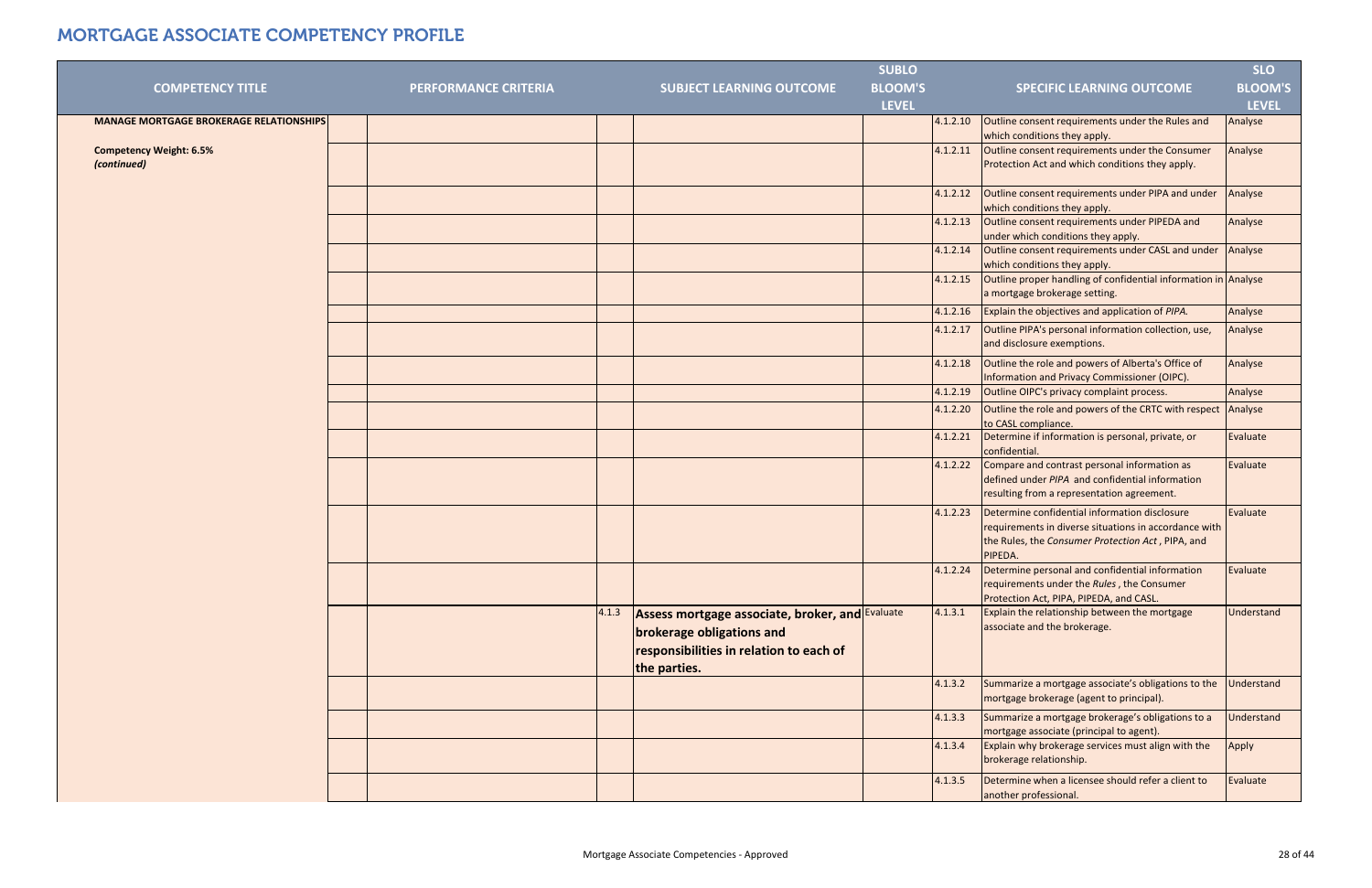|                                                |                             |       |                                    | <b>SUBLO</b>   |         |                                                          | <b>SLO</b>   |
|------------------------------------------------|-----------------------------|-------|------------------------------------|----------------|---------|----------------------------------------------------------|--------------|
| <b>COMPETENCY TITLE</b>                        | <b>PERFORMANCE CRITERIA</b> |       | <b>SUBJECT LEARNING OUTCOME</b>    | <b>BLOOM'S</b> |         | <b>SPECIFIC LEARNING OUTCOME</b>                         | BLOOM'S      |
|                                                |                             |       |                                    | <b>LEVEL</b>   |         |                                                          | <b>LEVEL</b> |
| <b>MANAGE MORTGAGE BROKERAGE RELATIONSHIPS</b> |                             | 4.1.4 | Assess mortgage brokerage licensee | Evaluate       | 4.1.4.1 | Explain when licensees are responsilble for their        | Understand   |
|                                                |                             |       | liability.                         |                |         | actions.                                                 |              |
| <b>Competency Weight: 6.5%</b><br>(continued)  |                             |       |                                    |                | 4.1.4.2 | Outline the conditions under which a licensee            | Analyse      |
|                                                |                             |       |                                    |                |         | becomes personally liable to a third party.              |              |
|                                                |                             |       |                                    |                | 4.1.4.3 | Compare and contrast negligence, recklessness, and       | Analyse      |
|                                                |                             |       |                                    |                |         | intent.                                                  |              |
|                                                |                             |       |                                    |                | 4.1.4.4 | <b>Explain civil liability arising from lenders and</b>  | Analyse      |
|                                                |                             |       |                                    |                |         | borrowers when dealing in mortgages.                     |              |
|                                                |                             |       |                                    |                | 4.1.4.5 | Determine a licensee's civil and regulatory liability in | Evaluate     |
|                                                |                             |       |                                    |                |         | diverse situations.                                      |              |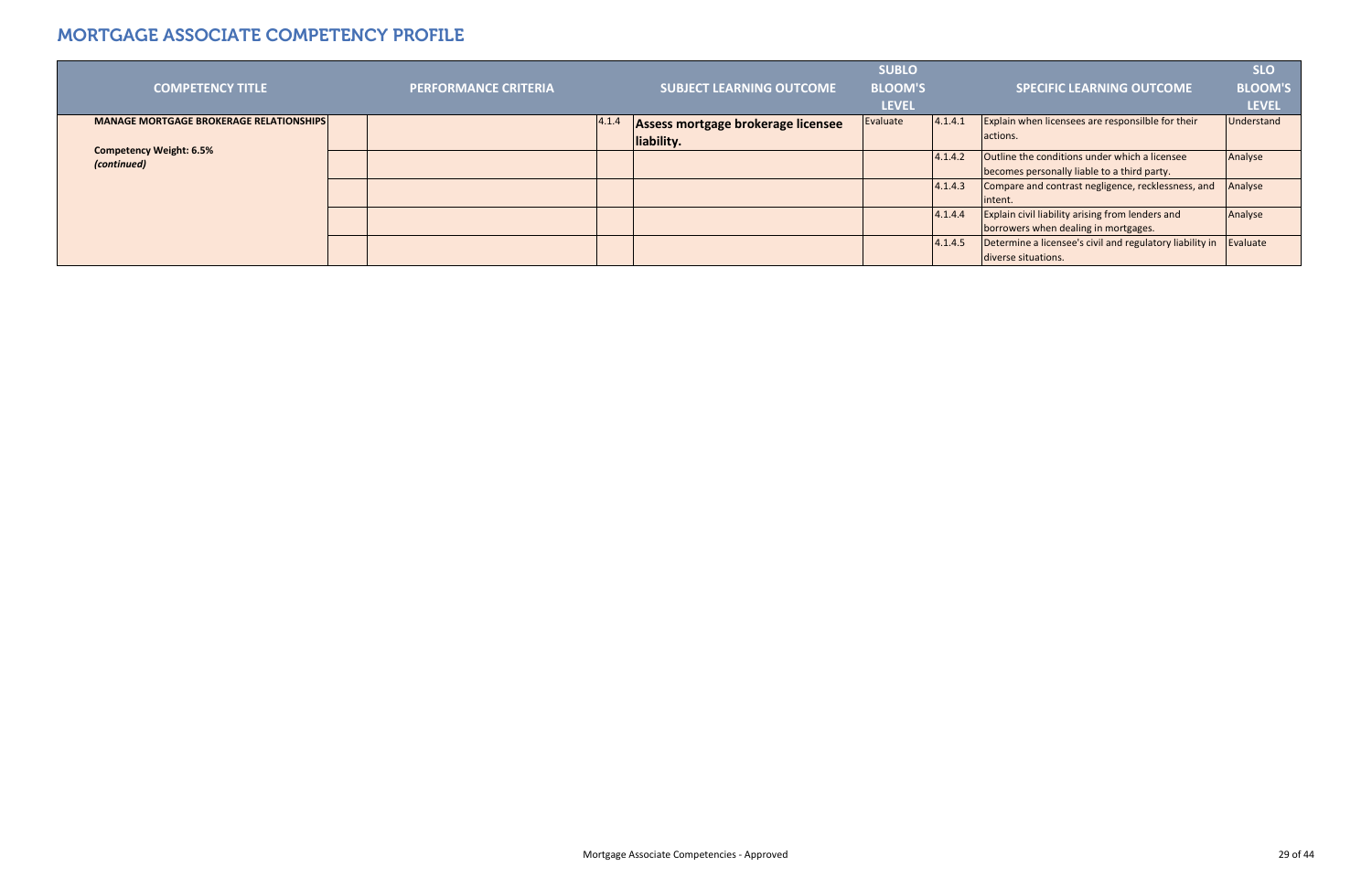|                                                                  |     |                                                                                 |                                                                | <b>SUBLO</b>   |          |                                                                                                                                                                                                                                           | <b>SLO</b>     |
|------------------------------------------------------------------|-----|---------------------------------------------------------------------------------|----------------------------------------------------------------|----------------|----------|-------------------------------------------------------------------------------------------------------------------------------------------------------------------------------------------------------------------------------------------|----------------|
| <b>COMPETENCY TITLE</b>                                          |     | <b>PERFORMANCE CRITERIA</b>                                                     | <b>SUBJECT LEARNING OUTCOME</b>                                | <b>BLOOM'S</b> |          | <b>SPECIFIC LEARNING OUTCOME</b>                                                                                                                                                                                                          | <b>BLOOM'S</b> |
|                                                                  |     |                                                                                 |                                                                | <b>LEVEL</b>   |          |                                                                                                                                                                                                                                           | <b>LEVEL</b>   |
| PROCESS MORTGAGE TRANSACTIONS<br><b>Competency Weight: 11.5%</b> | 5.1 | Apply steps in the mortgage process to complete a 5.1.1<br>mortgage transaction | Determine how to implement<br>mortgage transaction procedures. | Evaluate       | 5.1.1.1  | Identify the documents needed for the mortgage<br>process.                                                                                                                                                                                | Remember       |
|                                                                  |     |                                                                                 |                                                                |                | 5.1.1.2  | Describe conditions that may cause an application to<br>be rejected or referred elsewhere.                                                                                                                                                | Understand     |
|                                                                  |     |                                                                                 |                                                                |                | 5.1.1.3  | Interpret industry print communication such as<br>product manuals, publications, and rate sheets.                                                                                                                                         | Understand     |
|                                                                  |     |                                                                                 |                                                                |                | 5.1.1.4  | Describe the major sources of commercial mortgages<br>(chartered banks, credit unions, insurance companies,<br>pension funds, CMBS, private lenders, crowdfunding,<br>mortgage brokers).                                                  | Understand     |
|                                                                  |     |                                                                                 |                                                                |                | 5.1.1.5  | Demonstrate how to complete the mortgage<br>application process.                                                                                                                                                                          | Apply          |
|                                                                  |     |                                                                                 |                                                                |                | 5.1.1.6  | Perform the calculations required to qualify a<br>borrower.                                                                                                                                                                               | Apply          |
|                                                                  |     |                                                                                 |                                                                |                | 5.1.1.7  | Outline the mortgage application process.                                                                                                                                                                                                 | Analyse        |
|                                                                  |     |                                                                                 |                                                                |                | 5.1.1.8  | Outline the financing options available to borrowers:<br>lenders, mortgage types, and payment options.                                                                                                                                    | Analyse        |
|                                                                  |     |                                                                                 |                                                                |                | 5.1.1.9  | Outline regulatory requirements.                                                                                                                                                                                                          | Analyse        |
|                                                                  |     |                                                                                 |                                                                |                | 5.1.1.10 | Outline relationship requirements.                                                                                                                                                                                                        | Analyse        |
|                                                                  |     |                                                                                 |                                                                |                | 5.1.1.11 | Outline disclosure requirements.                                                                                                                                                                                                          | Analyse        |
|                                                                  |     |                                                                                 |                                                                |                | 5.1.1.12 | Explain the application process to the borrower.                                                                                                                                                                                          | Analyse        |
|                                                                  |     |                                                                                 |                                                                |                | 5.1.1.13 | Differentiate between the amortization period and<br>the mortgage term.                                                                                                                                                                   | Analyse        |
|                                                                  |     |                                                                                 |                                                                |                | 5.1.1.14 | Outline the ten common types of commercial loans<br>(FRM, VRM, participation loans, mezzanine loan,<br>bridge loan, interest only, balloon loan, stand-by loan,<br>assumable mortgage, CMHC insured multi-family<br>loan).                | Analyse        |
|                                                                  |     |                                                                                 |                                                                |                | 5.1.1.15 | Outline the commercial mortgage underwriting<br>process from the lender's perspective (application,<br>security valuation, cash flow analysis).                                                                                           | Analyse        |
|                                                                  |     |                                                                                 |                                                                |                | 5.1.1.16 | Outline the commercial lender underwriting report<br>requirements that are unique to commercial<br>mortgages (includes: corporate structure report,<br>commercial appraisal report, engineering report, and<br>environmental assessment). | Analyse        |
|                                                                  |     |                                                                                 |                                                                |                | 5.1.1.17 | Outline the impact of origination points on a loan.                                                                                                                                                                                       | Analyse        |
|                                                                  |     |                                                                                 |                                                                |                | 5.1.1.18 | Determine the appropriate financing options for<br>different borrowers.                                                                                                                                                                   | Evaluate       |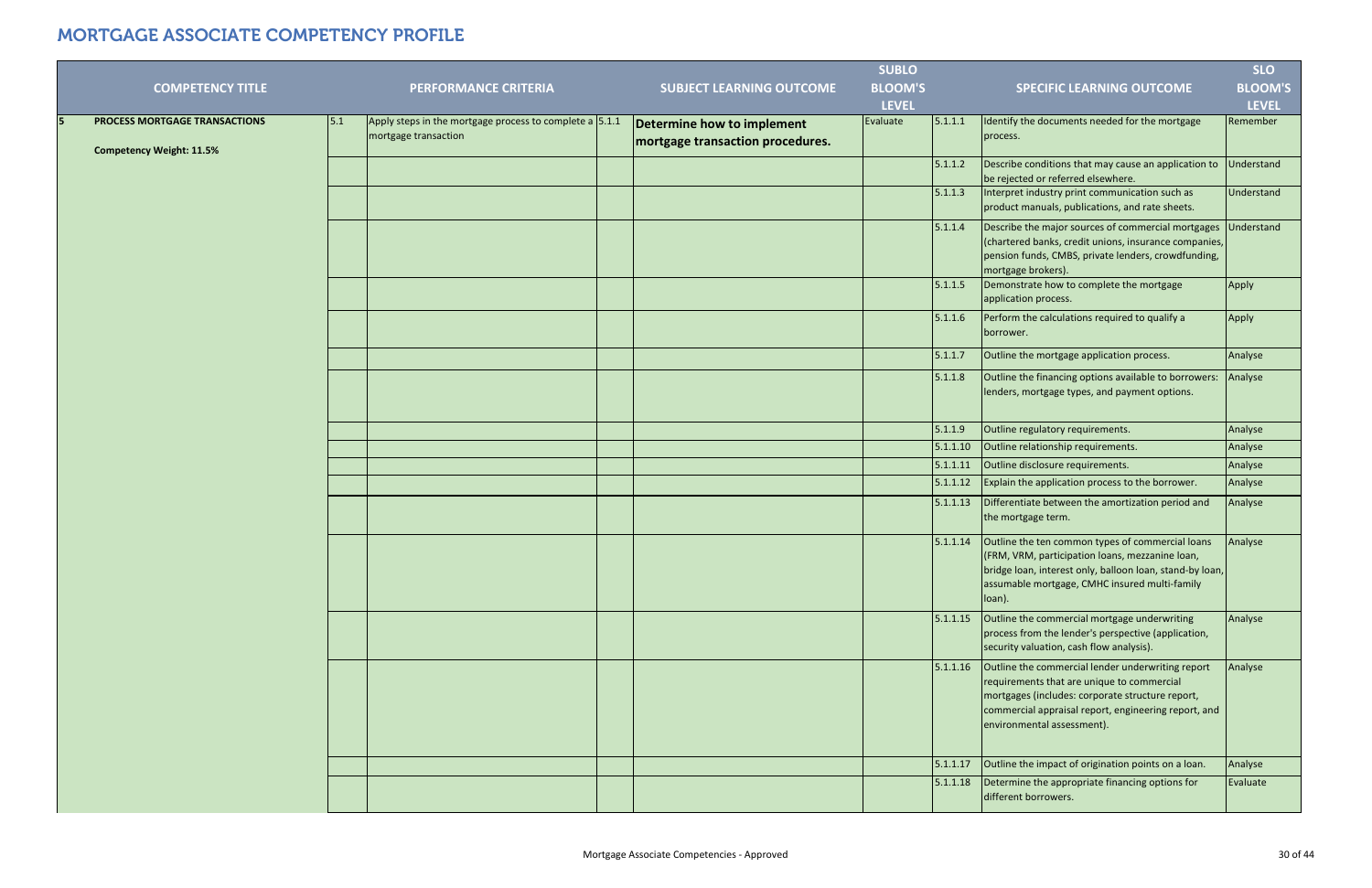|                                                |                      |       |                                                                                                                 | <b>SUBLO</b>   |          |                                                                                                                                                                          | <b>SLO</b>     |
|------------------------------------------------|----------------------|-------|-----------------------------------------------------------------------------------------------------------------|----------------|----------|--------------------------------------------------------------------------------------------------------------------------------------------------------------------------|----------------|
| <b>COMPETENCY TITLE</b>                        | PERFORMANCE CRITERIA |       | <b>SUBJECT LEARNING OUTCOME</b>                                                                                 | <b>BLOOM'S</b> |          | <b>SPECIFIC LEARNING OUTCOME</b>                                                                                                                                         | <b>BLOOM'S</b> |
|                                                |                      |       |                                                                                                                 | <b>LEVEL</b>   |          |                                                                                                                                                                          | <b>LEVEL</b>   |
| PROCESS MORTGAGE TRANSACTIONS                  |                      |       |                                                                                                                 |                | 5.1.1.19 | Determine the borrower's needs based on their<br>circumstances.                                                                                                          | Evaluate       |
| <b>Competency Weight: 11.5%</b><br>(continued) |                      |       |                                                                                                                 |                | 5.1.1.20 | Determine suitable mortgage product options specific Evaluate<br>to the borrower's situation.                                                                            |                |
|                                                |                      | 5.1.2 | Compare and contrast the application<br>of underwriting guidelines for lenders<br>and insurers (if applicable). | Analyse        | 5.1.2.1  | Define loan underwriting.                                                                                                                                                | Remember       |
|                                                |                      |       |                                                                                                                 |                | 5.1.2.2  | Summarize the purpose of each mortgage application<br>related document.                                                                                                  | Understand     |
|                                                |                      |       |                                                                                                                 |                | 5.1.2.3  | Outline how to review an appraisal.                                                                                                                                      | Understand     |
|                                                |                      |       |                                                                                                                 |                | 5.1.2.4  | Interpret the impact of an appraisal.                                                                                                                                    | Understand     |
|                                                |                      |       |                                                                                                                 |                | 5.1.2.5  | Describe the purpose and content of the borrower<br>and lender disclosure forms.                                                                                         | Understand     |
|                                                |                      |       |                                                                                                                 |                | 5.1.2.6  | Define automated mortgage insurance default<br>insurance.                                                                                                                | Understand     |
|                                                |                      |       |                                                                                                                 |                | 5.1.2.7  | Summarize key issues related to automated<br>mortgage insurance.                                                                                                         | Understand     |
|                                                |                      |       |                                                                                                                 |                | 5.1.2.8  | Describe the different types of mortgage brokerage<br>level computer software options.                                                                                   | Understand     |
|                                                |                      |       |                                                                                                                 |                | 5.1.2.9  | Demonstrate how to underwrite a loan for a lender.                                                                                                                       | Apply          |
|                                                |                      |       |                                                                                                                 |                | 5.1.2.10 | Complete all documentation accurately and<br>completely.                                                                                                                 | Apply          |
|                                                |                      |       |                                                                                                                 |                | 5.1.2.11 | Outline the mortgage underwriting process.                                                                                                                               | Analyse        |
|                                                |                      |       |                                                                                                                 |                | 5.1.2.12 | Compare and contrast underwriting for a lender and<br>for an insurer.                                                                                                    | Analyse        |
|                                                |                      |       |                                                                                                                 |                | 5.1.2.13 | Compare and contrast submitting applications to<br>private and institutional lenders.                                                                                    | Analyse        |
|                                                |                      |       |                                                                                                                 |                | 5.1.2.14 | Outline strategies for completing an application that<br>facilitates informed lender decision-making.                                                                    | Analyse        |
|                                                |                      |       |                                                                                                                 |                | 5.1.2.15 | Determine the documents required for underwriting<br>(application, credit report, employment, income,<br>purchase contract, appraisal, and other relevant<br>documents). | Analyse        |
|                                                |                      |       |                                                                                                                 |                | 5.1.2.16 | Outline the content of each document related to the Analyse<br>mortgage application process.                                                                             |                |
|                                                |                      |       |                                                                                                                 |                | 5.1.2.17 | Outline the document analysis process undertaken by Analyse<br>lenders.                                                                                                  |                |
|                                                |                      |       |                                                                                                                 |                | 5.1.2.18 | Outline how to order a credit report.                                                                                                                                    | Analyse        |
|                                                |                      |       |                                                                                                                 |                | 5.1.2.19 | Outline how to review a credit report.                                                                                                                                   | Analyse        |
|                                                |                      |       |                                                                                                                 |                | 5.1.2.20 | Outline how to order an appraisal.                                                                                                                                       | Analyse        |
|                                                |                      |       |                                                                                                                 |                | 5.1.2.21 | Outline application tracking and monitoring methods.                                                                                                                     | Analyse        |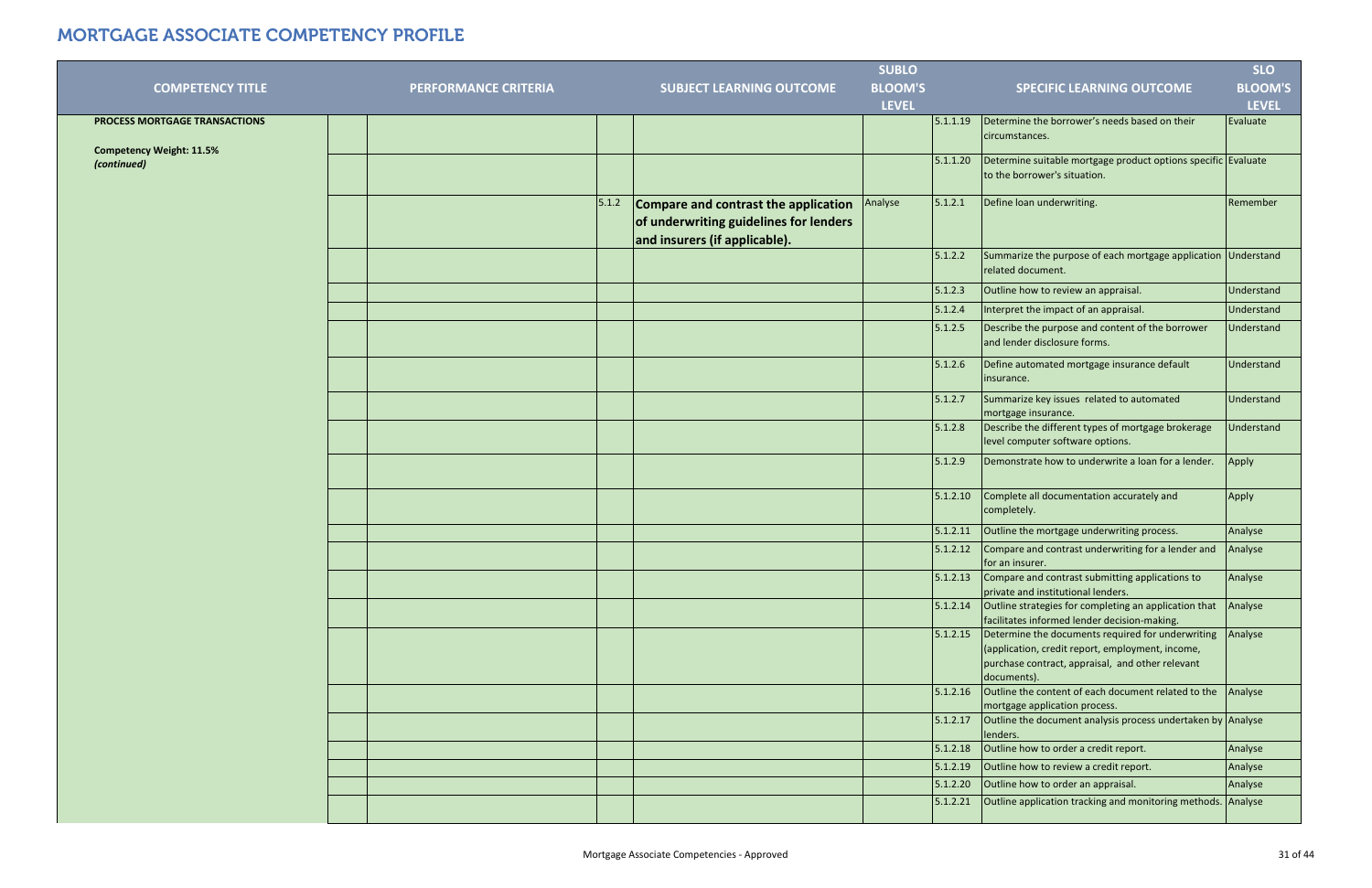|                                                |                      |       |                                                 | <b>SUBLO</b>   |          |                                                                                                                                                                                                                                    | <b>SLO</b>     |
|------------------------------------------------|----------------------|-------|-------------------------------------------------|----------------|----------|------------------------------------------------------------------------------------------------------------------------------------------------------------------------------------------------------------------------------------|----------------|
| <b>COMPETENCY TITLE</b>                        | PERFORMANCE CRITERIA |       | <b>SUBJECT LEARNING OUTCOME</b>                 | <b>BLOOM'S</b> |          | <b>SPECIFIC LEARNING OUTCOME</b>                                                                                                                                                                                                   | <b>BLOOM'S</b> |
|                                                |                      |       |                                                 | <b>LEVEL</b>   |          |                                                                                                                                                                                                                                    | <b>LEVEL</b>   |
| PROCESS MORTGAGE TRANSACTIONS                  |                      |       |                                                 |                | 5.1.2.22 | Determine the impact of a credit report on an<br>application.                                                                                                                                                                      | Evaluate       |
| <b>Competency Weight: 11.5%</b><br>(continued) |                      |       |                                                 |                | 5.1.2.23 | Determine electronic document signing requirements. Evaluate                                                                                                                                                                       |                |
|                                                |                      |       |                                                 |                | 5.1.2.24 | Outline the affordability guidelines used to qualify a<br>borrower.                                                                                                                                                                | Analyse        |
|                                                |                      | 5.1.3 | Outline a mortgage commitment to a<br>borrower. | Analyse        | 5.1.3.1  | Define "fulfilling the condition(s) of approval".                                                                                                                                                                                  | Remember       |
|                                                |                      |       |                                                 |                | 5.1.3.2  | List the documents required to fulfill the condition(s) $\sqrt{\frac{1}{1}}$ Remember<br>of approval:<br>- Verification of income<br>Verification of down payment/equity<br>- Property type<br>-Property value<br>- Credit history |                |
|                                                |                      |       |                                                 |                | 5.1.3.3  | Define closing costs.                                                                                                                                                                                                              | Remember       |
|                                                |                      |       |                                                 |                | 5.1.3.4  | List the items included in closing costs.                                                                                                                                                                                          | Remember       |
|                                                |                      |       |                                                 |                | 5.1.3.5  | Explain the need for and implications of accurate and Understand<br>appropriately dated document signatures to the<br>borrower.                                                                                                    |                |
|                                                |                      |       |                                                 |                | 5.1.3.6  | Describe the terms and conditions that must be<br>fulfilled by the associate within lender timeframes.                                                                                                                             | Understand     |
|                                                |                      |       |                                                 |                | 5.1.3.7  | Complete a Cost of Borrowing / Cost of Credit<br>disclosure.                                                                                                                                                                       | Apply          |
|                                                |                      |       |                                                 |                | 5.1.3.8  | Complete the document requirements to fulfill the<br>condition(s) of approval.                                                                                                                                                     | Apply          |
|                                                |                      |       |                                                 |                | 5.1.3.9  | Estimate closing costs.                                                                                                                                                                                                            | Apply          |
|                                                |                      |       |                                                 |                | 5.1.3.10 | Outline mortgage lending and servicing procedures to Analyse<br>a borrower:<br>- Timelines<br>- Documents<br>- Features and Options<br>- Restrictions                                                                              |                |
|                                                |                      |       |                                                 |                | 5.1.3.11 | Compare and contrast a traditional lender and a<br>private lender commitment letter.                                                                                                                                               | Analyse        |
|                                                |                      |       |                                                 |                | 5.1.3.12 | Explain the mortgage commitment and conditions to $\vert$ Analyse<br>a borrower.                                                                                                                                                   |                |
|                                                |                      |       |                                                 |                | 5.1.3.13 | Explain the Cost of Borrowing disclosure to the<br>borrower.                                                                                                                                                                       | Analyse        |
|                                                |                      |       |                                                 |                | 5.1.3.14 | Outline how to fulfill the condition of approval,<br>including how the required documentation is used.                                                                                                                             | Analyse        |
|                                                |                      |       |                                                 |                | 5.1.3.15 | Determine required communication with the lawyer.                                                                                                                                                                                  | Analyse        |
|                                                |                      |       |                                                 |                | 5.1.3.16 | Determine required follow up communication with<br>the borrower.                                                                                                                                                                   | Analyse        |
|                                                |                      |       |                                                 |                | 5.1.3.17 | Explain how to calculate closing costs.                                                                                                                                                                                            | Analyse        |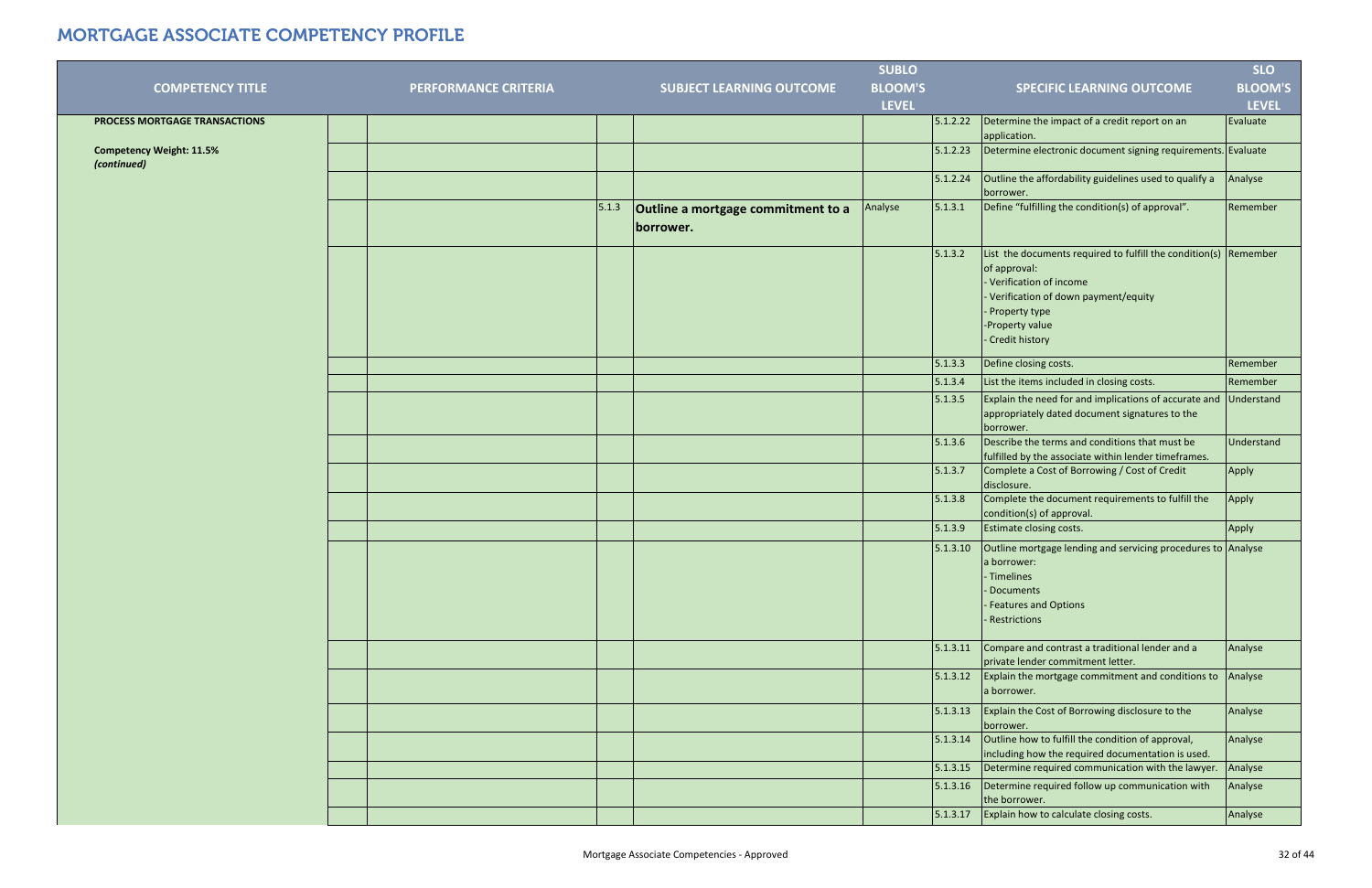|                                                |                                                                                                                      |       |                                                                                     | <b>SUBLO</b>   |          |                                                                                                                                                                                     | <b>SLO</b>     |
|------------------------------------------------|----------------------------------------------------------------------------------------------------------------------|-------|-------------------------------------------------------------------------------------|----------------|----------|-------------------------------------------------------------------------------------------------------------------------------------------------------------------------------------|----------------|
| <b>COMPETENCY TITLE</b>                        | <b>PERFORMANCE CRITERIA</b>                                                                                          |       | <b>SUBJECT LEARNING OUTCOME</b>                                                     | <b>BLOOM'S</b> |          | <b>SPECIFIC LEARNING OUTCOME</b>                                                                                                                                                    | <b>BLOOM'S</b> |
|                                                |                                                                                                                      |       |                                                                                     | <b>LEVEL</b>   |          |                                                                                                                                                                                     | <b>LEVEL</b>   |
| PROCESS MORTGAGE TRANSACTIONS                  |                                                                                                                      |       |                                                                                     |                | 5.1.3.18 | Assess consistency and accuracy of lender and<br>borrower documents.                                                                                                                | Evaluate       |
| <b>Competency Weight: 11.5%</b><br>(continued) |                                                                                                                      | 5.1.4 | <b>Outline mortgage application process</b><br>related record keeping requirements. | Analyse        | 5.1.4.1  | Describe mortgage record keeping and file<br>management requirements:<br>- Records<br>- Processes<br>- Security<br>- Retention periods<br>- Regulatory and legislative requirements | Understand     |
|                                                |                                                                                                                      |       |                                                                                     |                | 5.1.4.2  | Summarize the benefits of and concerns related to<br>electronic document management systems.                                                                                        | Understand     |
|                                                |                                                                                                                      |       |                                                                                     |                | 5.1.4.3  | Explain the impact of regulation and legislation on the Analyse<br>mortgage industry.                                                                                               |                |
|                                                |                                                                                                                      |       |                                                                                     |                | 5.1.4.4  | Explain the consequences of failing to comply with<br>applicable legislation and the Regulations, in a given<br>scenario.                                                           | Analyse        |
|                                                |                                                                                                                      |       |                                                                                     |                | 5.1.4.5  | Outline compliance requirements to obtain<br>compensation from the brokerage.                                                                                                       | Analyse        |
|                                                |                                                                                                                      |       |                                                                                     |                | 5.1.4.6  | Outline appropriate long-term follow-up to the<br>borrower.                                                                                                                         | Analyse        |
|                                                |                                                                                                                      |       |                                                                                     |                | 5.1.4.7  | Outline application tracking and monitoring methods. Analyse                                                                                                                        |                |
|                                                |                                                                                                                      |       |                                                                                     |                | 5.1.4.8  | Assess mortgage industry transactions based on<br>compliance and consumer protection criteria.                                                                                      | Evaluate       |
| 5.2                                            | Provide mortgage brokering services in privately<br>arranged mortgage in compliance with the law and<br>regulations. | 5.2.1 | Assess private lending processes.                                                   | Evaluate       | 5.2.1.1  | Explain the difference between private lenders and<br>financial institution lenders.                                                                                                | Understand     |
|                                                |                                                                                                                      |       |                                                                                     |                | 5.2.1.2  | Compare and contrast private lending structures and<br>financial institutions.                                                                                                      | Analyse        |
|                                                |                                                                                                                      |       |                                                                                     |                | 5.2.1.3  | Outline the legal and regulatory framework that<br>applies to private mortgages.                                                                                                    | Analyse        |
|                                                |                                                                                                                      |       |                                                                                     |                | 5.2.1.4  | Outline private lending structures.                                                                                                                                                 | Analyse        |
|                                                |                                                                                                                      |       |                                                                                     |                | 5.2.1.5  | Outline the regulatory framework that applies to the<br>different private lending entities.                                                                                         | Analyse        |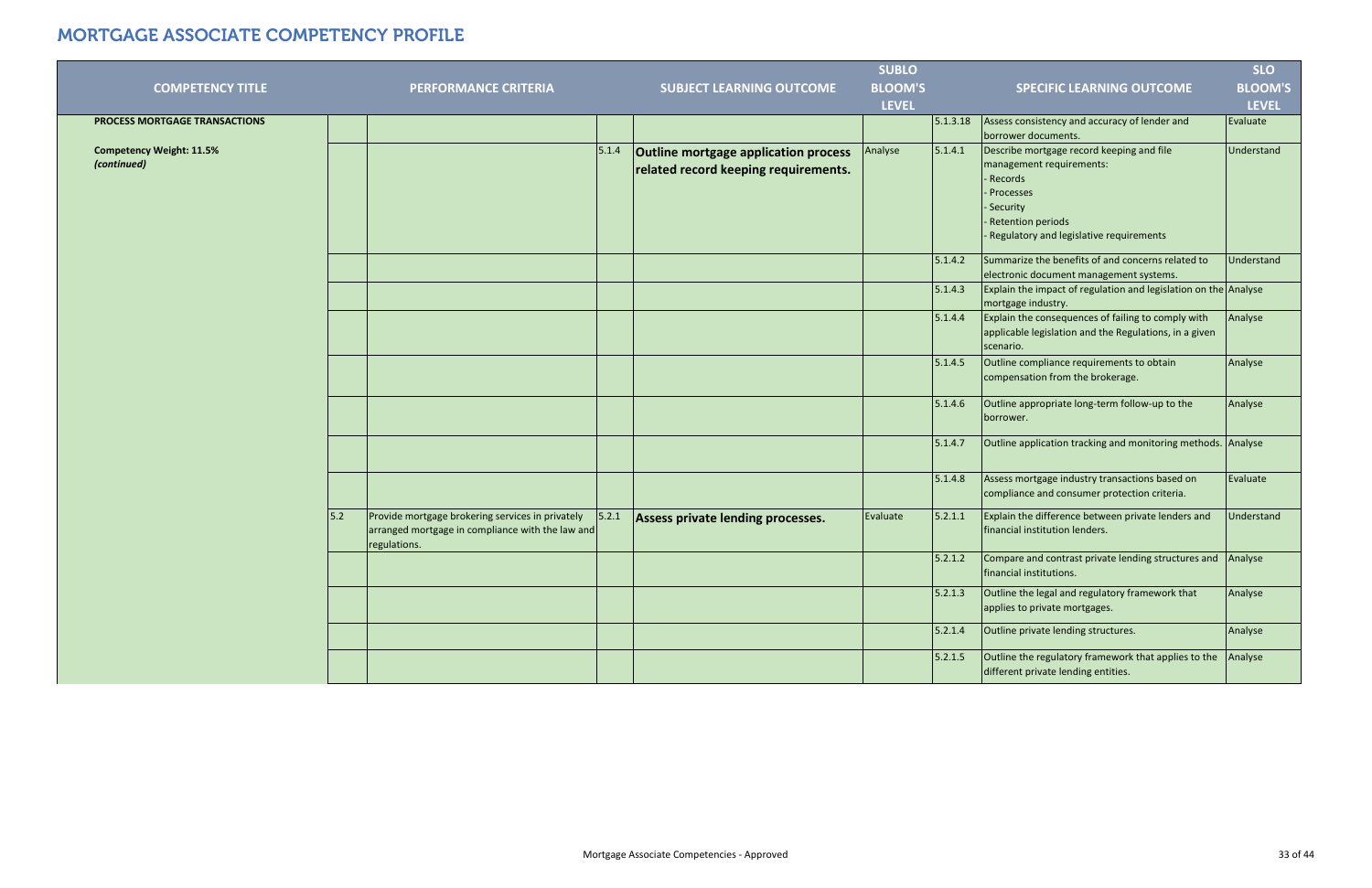|                                                                  |                      |                                 | <b>SUBLO</b>   |                                                                                                                                                                                                                                                                                                                                               | <b>SLO</b>     |
|------------------------------------------------------------------|----------------------|---------------------------------|----------------|-----------------------------------------------------------------------------------------------------------------------------------------------------------------------------------------------------------------------------------------------------------------------------------------------------------------------------------------------|----------------|
| <b>COMPETENCY TITLE</b>                                          | PERFORMANCE CRITERIA | <b>SUBJECT LEARNING OUTCOME</b> | <b>BLOOM'S</b> | <b>SPECIFIC LEARNING OUTCOME</b>                                                                                                                                                                                                                                                                                                              | <b>BLOOM'S</b> |
|                                                                  |                      |                                 | <b>LEVEL</b>   |                                                                                                                                                                                                                                                                                                                                               | <b>LEVEL</b>   |
| PROCESS MORTGAGE TRANSACTIONS<br><b>Competency Weight: 11.5%</b> |                      |                                 | 5.2.1.6        | Outline the private mortgage transaction process.<br>- Qualify the lead (e.g., confirm who referred the lead,<br>that the lead is seeking a mortgage, etc.) Gather                                                                                                                                                                            | Analyse        |
| (continued)                                                      |                      |                                 |                | required information<br>- Assess required information<br>- Establish the service relationship<br>- Select the lender and prepare the application<br>- Submit the application, with required disclosures, to<br>the lender<br>- Receive response from lender and negotiate items,<br>as needed<br>- Provide/explain commitment and appropriate |                |
|                                                                  |                      |                                 |                | disclosures to the borrower<br>- Fulfill conditions<br>- Support closing of transaction/file<br>- Refer administration of mortgage, as required<br>- Continuation of duty as applicable                                                                                                                                                       |                |
|                                                                  |                      |                                 | 5.2.1.7        | Outline the lender/investor's risks associated with<br>each private lending entity.                                                                                                                                                                                                                                                           | Analyse        |
|                                                                  |                      |                                 | 5.2.1.8        | Outline required private lending specific information<br>and documents for a prospective private lender.                                                                                                                                                                                                                                      | Analyse        |
|                                                                  |                      |                                 | 5.2.1.9        | Distinguish licensee and brokerage duties when<br>representing an individual private lender.                                                                                                                                                                                                                                                  | Analyse        |
|                                                                  |                      |                                 | 5.2.1.10       | Assess private lending transactions for potential<br>fraud.                                                                                                                                                                                                                                                                                   | Evaluate       |
|                                                                  |                      |                                 | 5.2.1.11       | Determine the borrower's risks associated with each<br>type of private lending entity.                                                                                                                                                                                                                                                        | Evaluate       |
|                                                                  |                      |                                 | 5.2.1.12       | Determine the borrower's needs, circumstances, and Evaluate<br>preferences as well as the appropriateness of private<br>mortgage options.                                                                                                                                                                                                     |                |
|                                                                  |                      |                                 | 5.2.1.13       | Determine the appropriateness of private mortgage<br>options for a specific borrower.                                                                                                                                                                                                                                                         | Evaluate       |
|                                                                  |                      |                                 | 5.2.1.14       | Determine how private mortgage terms and<br>conditions impact a borrower (e.g. Origination fees,<br>other fees during the term, renewal fees, options, and<br>an individual private lender's inability or refusal to<br>renew).                                                                                                               | Evaluate       |
|                                                                  |                      |                                 | 5.2.1.15       | Assess private mortgage options that may assist in<br>credit recovery.                                                                                                                                                                                                                                                                        | Evaluate       |
|                                                                  |                      |                                 | 5.2.1.16       | Assess potential conflicts of interest when arranging a Evaluate<br>mortgage on behalf of a private lender.                                                                                                                                                                                                                                   |                |
|                                                                  |                      |                                 | 5.2.1.17       | Determine relevant borrower, property, or project<br>information that may assist lender decision making.                                                                                                                                                                                                                                      | Evaluate       |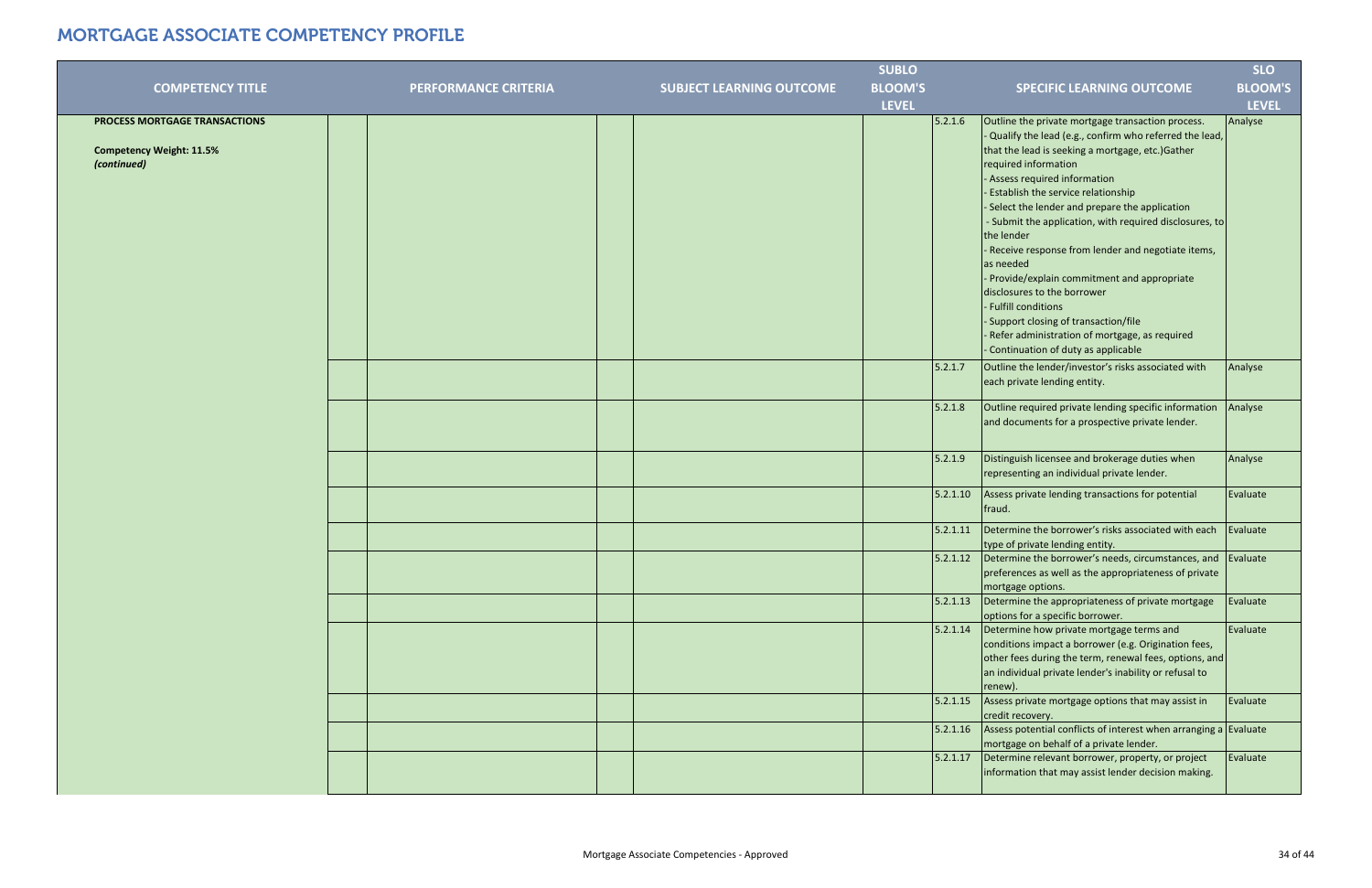|                                 |                             |       |                                              | <b>SUBLO</b>   |          |                                                                                                                                                                                                                                                                                                                    | <b>SLO</b>     |
|---------------------------------|-----------------------------|-------|----------------------------------------------|----------------|----------|--------------------------------------------------------------------------------------------------------------------------------------------------------------------------------------------------------------------------------------------------------------------------------------------------------------------|----------------|
| <b>COMPETENCY TITLE</b>         | <b>PERFORMANCE CRITERIA</b> |       | <b>SUBJECT LEARNING OUTCOME</b>              | <b>BLOOM'S</b> |          | <b>SPECIFIC LEARNING OUTCOME</b>                                                                                                                                                                                                                                                                                   | <b>BLOOM'S</b> |
|                                 |                             |       |                                              | <b>LEVEL</b>   |          |                                                                                                                                                                                                                                                                                                                    | <b>LEVEL</b>   |
| PROCESS MORTGAGE TRANSACTIONS   |                             |       |                                              |                | 5.2.1.18 | Determine a prospective individual private lender's                                                                                                                                                                                                                                                                | Evaluate       |
| <b>Competency Weight: 11.5%</b> |                             |       |                                              |                |          | needs, circumstances, objectives, and risk appetite.                                                                                                                                                                                                                                                               |                |
| (continued)                     |                             |       |                                              |                | 5.2.1.19 | Determine the appropriateness of private mortgage<br>opportunities for an individual private lender.                                                                                                                                                                                                               | Evaluate       |
|                                 |                             |       |                                              |                | 5.2.1.20 | Determine the impact of mortgage default or<br>foreclosure on proceses when representing a private<br>lender.                                                                                                                                                                                                      | Evaluate       |
|                                 |                             | 5.2.2 | Assess mortgage administration<br>processes. | Evaluate       | 5.2.2.1  | Describe common software used to provide mortgage Understand<br>statements.                                                                                                                                                                                                                                        |                |
|                                 |                             |       |                                              |                | 5.2.2.2  | Outline the licensing requirements for administering<br>mortgages (e.g.: written service agreement, trust<br>account, E&O, etc.).                                                                                                                                                                                  | Analyse        |
|                                 |                             |       |                                              |                | 5.2.2.3  | Outline the content required in a mortgage<br>adminstration agreement to clearly outline the<br>property management services to be fulfilled by the<br>mortgage brokerage including the various decision<br>making powers to be fulfilled by the licensee including<br>the principles that govern these decisions. | Analyse        |
|                                 |                             |       |                                              |                | 5.2.2.4  | Outline the mortgage administration process and<br>requirements.                                                                                                                                                                                                                                                   | Analyse        |
|                                 |                             |       |                                              |                | 5.2.2.5  | Outline receipt, deposit, safekeeping, disbursement,<br>and oversight processes for managing trust funds<br>receieved from mortgage administration activiites.                                                                                                                                                     | Analyse        |
|                                 |                             |       |                                              |                | 5.2.2.6  | Outline private lending mortgage reporting<br>requirements (including mortgage statement<br>provision).                                                                                                                                                                                                            | Analyse        |
|                                 |                             |       |                                              |                | 5.2.2.7  | Outline the mortgage statement provision process.                                                                                                                                                                                                                                                                  | Analyse        |
|                                 |                             |       |                                              |                | 5.2.2.8  | Outline a mortgage default collection process.                                                                                                                                                                                                                                                                     | Analyse        |
|                                 |                             |       |                                              |                | 5.2.2.9  | Outline a mortgage recovery process (e.g.: legal action Analyse<br>and ultimate sale).                                                                                                                                                                                                                             |                |
|                                 |                             |       |                                              |                | 5.2.2.10 | Outline the borrower payment collection and<br>subsequent disbursment to lender process.                                                                                                                                                                                                                           | Analyse        |
|                                 |                             |       |                                              |                | 5.2.2.11 | Outline methods to ensure property taxes are paid.                                                                                                                                                                                                                                                                 | Analyse        |
|                                 |                             |       |                                              |                | 5.2.2.12 | Outline methods to ensure property insurance is<br>maintained.                                                                                                                                                                                                                                                     | Analyse        |
|                                 |                             |       |                                              |                | 5.2.2.13 | Outline how to manage renewals.                                                                                                                                                                                                                                                                                    | Analyse        |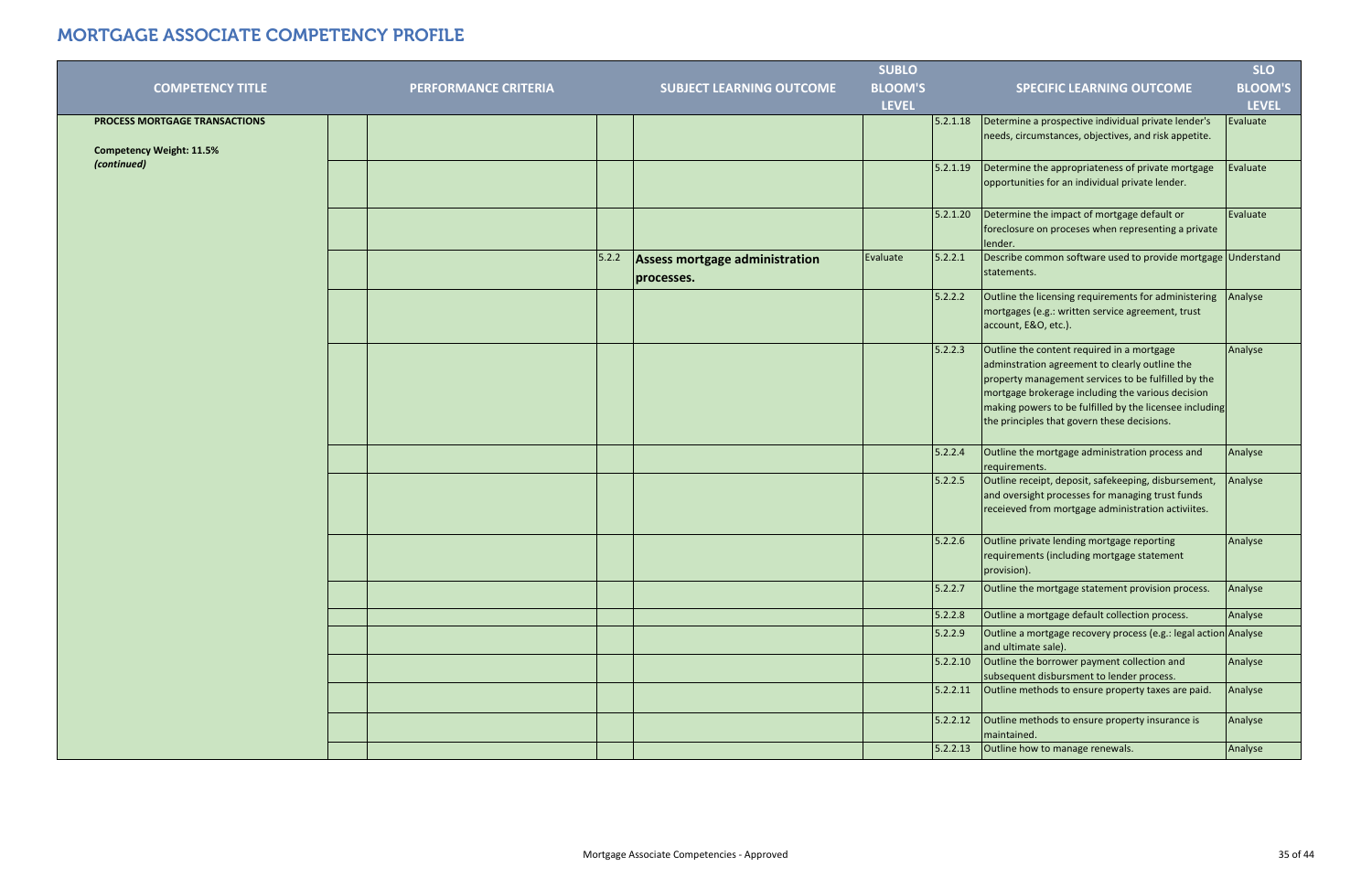|                                                                     |     |                                                                     |       |                                                                            | <b>SUBLO</b>   |          |                                                                                                                                           | <b>SLO</b>     |
|---------------------------------------------------------------------|-----|---------------------------------------------------------------------|-------|----------------------------------------------------------------------------|----------------|----------|-------------------------------------------------------------------------------------------------------------------------------------------|----------------|
| <b>COMPETENCY TITLE</b>                                             |     | <b>PERFORMANCE CRITERIA</b>                                         |       | <b>SUBJECT LEARNING OUTCOME</b>                                            | <b>BLOOM'S</b> |          | <b>SPECIFIC LEARNING OUTCOME</b>                                                                                                          | <b>BLOOM'S</b> |
|                                                                     |     |                                                                     |       |                                                                            | <b>LEVEL</b>   |          |                                                                                                                                           | <b>LEVEL</b>   |
| DETECT AND PREVENT MORTGAGE FRAUD<br><b>Competency Weight: 6.9%</b> | 6.1 | Apply the indicators or mortgage fraud to<br>mortgage transactions. | 6.1.1 | Determine the nature of mortgage<br>fraud and its ramifications.           | Analyse        | 6.1.1.1  | Define mortgage fraud.                                                                                                                    | Understand     |
|                                                                     |     |                                                                     |       |                                                                            |                | 6.1.1.2  | Provide examples of mortgage fraud in Alberta and<br>other parts of Canada.                                                               | Understand     |
|                                                                     |     |                                                                     |       |                                                                            |                | 6.1.1.3  | Describe the impact of mortgage fraud on society, law Understand<br>enforcement, and individuals.                                         |                |
|                                                                     |     |                                                                     |       |                                                                            |                | 6.1.1.4  | Compare and contrast mortgage fraud schemes:<br>Fraud for housing<br>Fraud for profit<br>Money laundering<br>Other mortgage fraud schemes | Analyse        |
|                                                                     |     |                                                                     |       |                                                                            |                | 6.1.1.5  | Determine the regulatory consequence of<br>participating in mortgage fraud.                                                               | Evaluate       |
|                                                                     |     |                                                                     | 6.1.2 | Assess mortgage transactions for<br>mortgage fraud indicators (red flags). | Evaluate       | 6.1.2.1  | Describe mortgage fraud prevention methods.                                                                                               | Understand     |
|                                                                     |     |                                                                     |       |                                                                            |                | 6.1.2.2  | Summarize the requirements to verify a borrower's<br>identity as a fraud prevention strategy.                                             | Understand     |
|                                                                     |     |                                                                     |       |                                                                            |                | 6.1.2.3  | Summarize lender identity verification requirements                                                                                       | Understand     |
|                                                                     |     |                                                                     |       |                                                                            |                | 6.1.2.4  | Summarize investor identity verification requirements Understand<br>as a fraud prevention strategy.                                       |                |
|                                                                     |     |                                                                     |       |                                                                            |                | 6.1.2.5  | Summarize the requirements to verify the accuracy of<br>mortgage document information as a fraud<br>prevention strategy.                  | Understand     |
|                                                                     |     |                                                                     |       |                                                                            |                | 6.1.2.6  | Explain the importance of knowing your borrower.                                                                                          | Understand     |
|                                                                     |     |                                                                     |       |                                                                            |                | 6.1.2.7  | Explain the importance of knowing your referral<br>source.                                                                                | Understand     |
|                                                                     |     |                                                                     |       |                                                                            |                | 6.1.2.8  | Explain the importance of mortgage documentation                                                                                          | Understand     |
|                                                                     |     |                                                                     |       |                                                                            |                | 6.1.2.9  | Summarize mortgage fraud detection red flags.                                                                                             | Understand     |
|                                                                     |     |                                                                     |       |                                                                            |                | 6.1.2.10 | Describe potential red flags related to the borrower.                                                                                     | Understand     |
|                                                                     |     |                                                                     |       |                                                                            |                | 6.1.2.11 | Describe potential red flags related to mortgage<br>transactions.                                                                         | Understand     |
|                                                                     |     |                                                                     |       |                                                                            |                | 6.1.2.12 | Describe potential red flags related to real estate<br>properties.                                                                        | Understand     |
|                                                                     |     |                                                                     |       |                                                                            |                | 6.1.2.13 | Describe potential red flags related to industry<br>members.                                                                              | Understand     |
|                                                                     |     |                                                                     |       |                                                                            |                | 6.1.2.14 | Describe potential red flags related to the mortgage<br>brokerage.                                                                        | Understand     |
|                                                                     |     |                                                                     |       |                                                                            |                | 6.1.2.15 | Summarize the guidelines for mortgage broker<br>originated applications.                                                                  | Understand     |
|                                                                     |     |                                                                     |       |                                                                            |                | 6.1.2.16 | Describe mortgage fraud trends.                                                                                                           | Understand     |
|                                                                     |     |                                                                     |       |                                                                            |                | 6.1.2.17 | Complete a mortgage broker originated application<br>that meets the guidelines.                                                           | Apply          |
|                                                                     |     |                                                                     |       |                                                                            |                | 6.1.2.18 | Outline how to recognize mortgage fraud.                                                                                                  | Analyse        |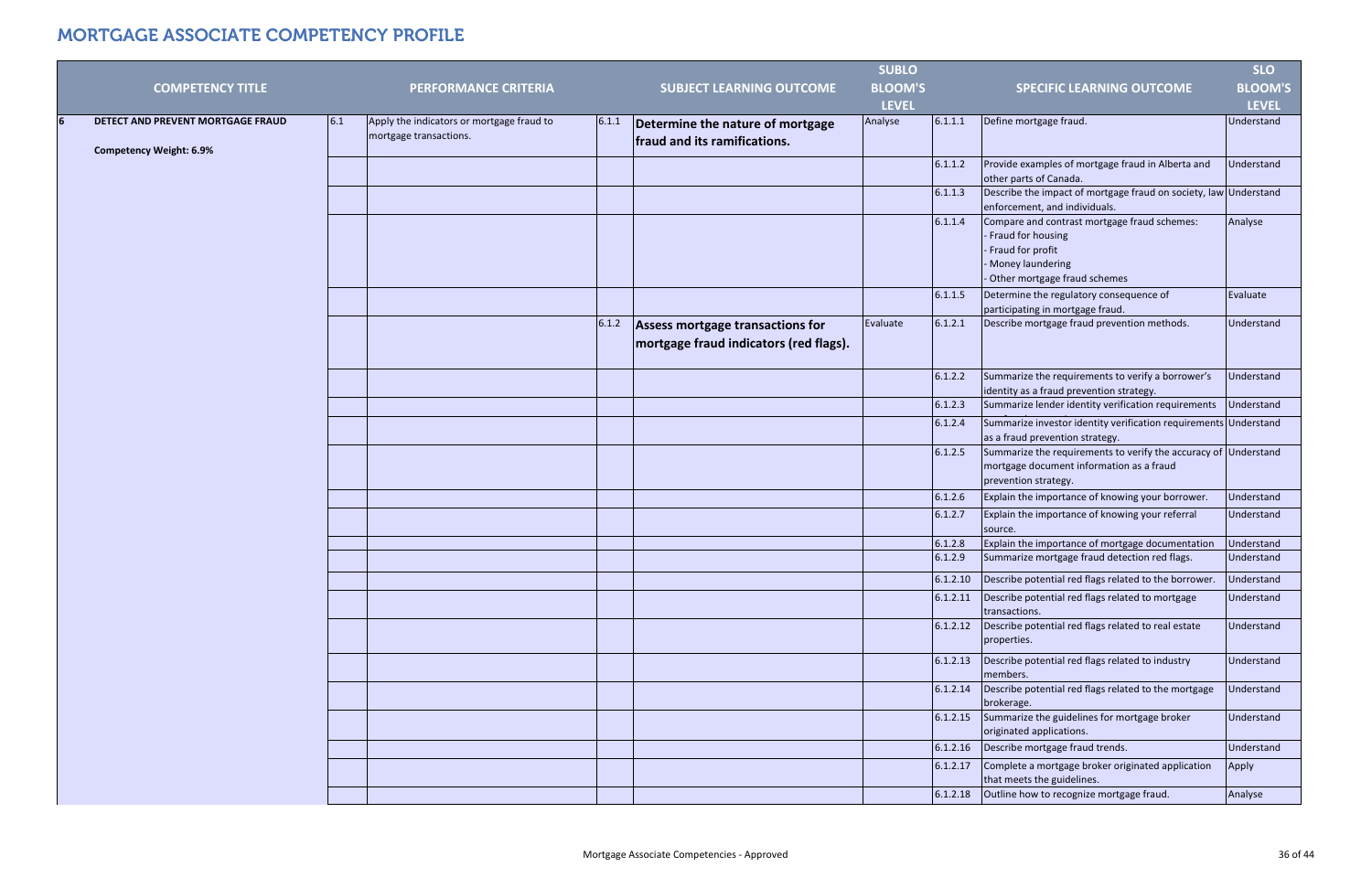|                                   |                             |       |                                                                    | <b>SUBLO</b>   |          |                                                                                                                 | <b>SLO</b>     |
|-----------------------------------|-----------------------------|-------|--------------------------------------------------------------------|----------------|----------|-----------------------------------------------------------------------------------------------------------------|----------------|
| <b>COMPETENCY TITLE</b>           | <b>PERFORMANCE CRITERIA</b> |       | <b>SUBJECT LEARNING OUTCOME</b>                                    | <b>BLOOM'S</b> |          | <b>SPECIFIC LEARNING OUTCOME</b>                                                                                | <b>BLOOM'S</b> |
|                                   |                             |       |                                                                    | <b>LEVEL</b>   |          |                                                                                                                 | <b>LEVEL</b>   |
| DETECT AND PREVENT MORTGAGE FRAUD |                             |       |                                                                    |                | 6.1.2.19 | Compare and contrast various mortgage fraud                                                                     | Analyse        |
|                                   |                             |       |                                                                    |                |          | scenarios.                                                                                                      |                |
| <b>Competency Weight: 6.9%</b>    |                             |       |                                                                    |                | 6.1.2.20 | Detect mortgage fraud indicators (red flags).                                                                   | Evaluate       |
| (continued)                       |                             |       |                                                                    |                | 6.1.2.21 | Detect borrower identity verification red flags.                                                                | Evaluate       |
|                                   |                             |       |                                                                    |                | 6.1.2.22 | Detect lender identity verification red flags.                                                                  | Evaluate       |
|                                   |                             |       |                                                                    |                | 6.1.2.23 | Detect investor identity verification red flags.                                                                | Evaluate       |
|                                   |                             |       |                                                                    |                | 6.1.2.24 | Detect potential fraud related mortgage document<br>inaccuracies.                                               | Evaluate       |
|                                   |                             |       |                                                                    |                | 6.1.2.25 | Determine if a mortgage broker originated application Evaluate<br>meets the guidelines.                         |                |
|                                   |                             | 6.1.3 | Determine when to report suspicious<br>activities or transactions. | Evaluate       | 6.1.3.1  | List Alberta and Canada-wide resources available in<br>the fight against mortgage fraud.                        | Remember       |
|                                   |                             |       |                                                                    |                | 6.1.3.2  | Outline RECA's role in suppressing mortgage fraud.                                                              | Analyse        |
|                                   |                             |       |                                                                    |                | 6.1.3.3  | Outline the role of other agencies in suppressing<br>mortgage fraud.                                            | Analyse        |
|                                   |                             | 6.1.4 | <b>Explain the relationship between</b>                            | Evaluate       | 6.1.4.1  | Identify who to contact if mortgage fraud is                                                                    | Remember       |
|                                   |                             |       | reporting suspicious indicators and                                |                |          | suspected.                                                                                                      |                |
|                                   |                             |       | supressing mortgage fraud.                                         |                |          |                                                                                                                 |                |
|                                   |                             |       |                                                                    |                | 6.1.4.2  | Explain a mortgage broker's responsibility in<br>suppressing mortgage fraud.                                    | Understand     |
|                                   |                             |       |                                                                    |                | 6.1.4.3  | Explain a mortgage brokerage's responsibility in<br>supressing mortgage fraud.                                  | Understand     |
|                                   |                             |       |                                                                    |                | 6.1.4.4  | Determine if activities or transactions meet suspicious Evaluate<br>indicator criteria that should be reported. |                |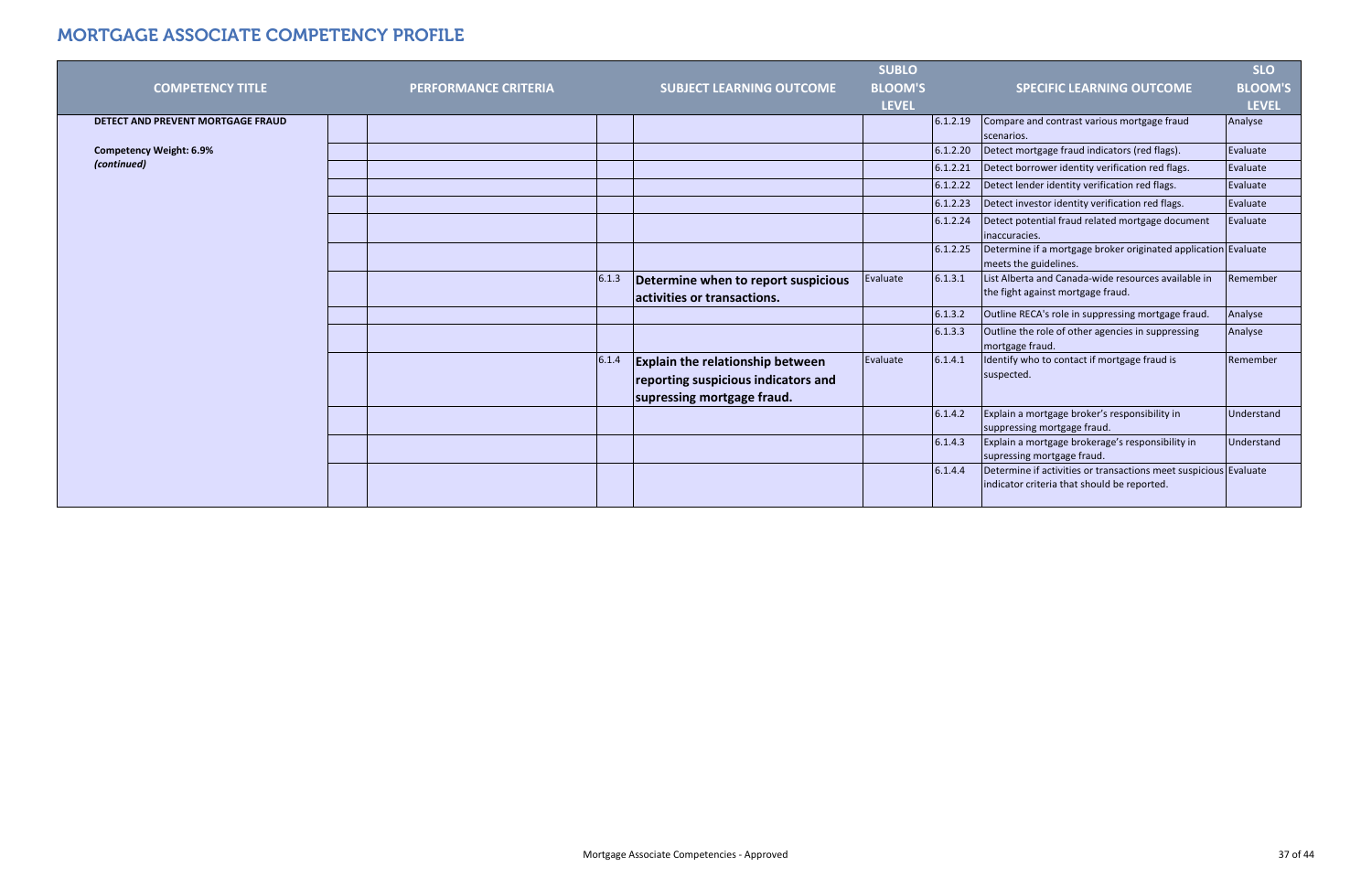|                                                   |     |                                                       |       |                                                  | <b>SUBLO</b>   |          |                                                                                            | <b>SLO</b>     |
|---------------------------------------------------|-----|-------------------------------------------------------|-------|--------------------------------------------------|----------------|----------|--------------------------------------------------------------------------------------------|----------------|
| <b>COMPETENCY TITLE</b>                           |     | <b>PERFORMANCE CRITERIA</b>                           |       | <b>SUBJECT LEARNING OUTCOME</b>                  | <b>BLOOM'S</b> |          | <b>SPECIFIC LEARNING OUTCOME</b>                                                           | <b>BLOOM'S</b> |
|                                                   |     |                                                       |       |                                                  | <b>LEVEL</b>   |          |                                                                                            | <b>LEVEL</b>   |
| MANAGE AN INDIVIDUAL MORTGAGE LICENSEE            | 7.1 | Manage the requirements of developing and             | 7.1.1 | <b>Outline criteria to consider when</b>         | Analyse        | 7.1.1.1  | List criteria for selecting a brokerage.                                                   | Remember       |
| <b>PRACTICE</b><br><b>Competency Weight: 4.1%</b> |     | maintain an individual mortgage brokerage<br>practice |       | seeking employment with a mortgage<br>brokerage. |                |          |                                                                                            |                |
|                                                   |     |                                                       |       |                                                  |                | 7.1.1.2  | Summarize the brokerage registration process for a<br>licensee.                            | Understand     |
|                                                   |     |                                                       |       |                                                  |                | 7.1.1.3  | Summarize questions to ask when interviewing with a Understand<br>broker.                  |                |
|                                                   |     |                                                       |       |                                                  |                | 7.1.1.4  | Explain agency with the brokerage (employment<br>contracts).                               | Understand     |
|                                                   |     |                                                       |       |                                                  |                | 7.1.1.5  | Explain the legal structure of a practice.                                                 | Understand     |
|                                                   |     |                                                       |       |                                                  |                | 7.1.1.6  | Describe compensation arrangements.                                                        | Understand     |
|                                                   |     |                                                       |       |                                                  |                | 7.1.1.7  | Explain regulatory and employment standards related Understand<br>to a brokerage employee. |                |
|                                                   |     |                                                       |       |                                                  |                | 7.1.1.8  | Describe Canada Revenue Agency independent<br>contractor requirements.                     | Understand     |
|                                                   |     |                                                       |       |                                                  |                | 7.1.1.9  | Outline how to confirm licensee and brokerage                                              | Analyse        |
|                                                   |     |                                                       | 7.1.2 | Manage organizational and                        | Create         | 7.1.2.1  | Explain the value of business insurance in organizing<br>your business.                    | Understand     |
|                                                   |     |                                                       |       | administrative aspects of individual             |                |          |                                                                                            |                |
|                                                   |     |                                                       |       | mortgage practice.                               |                |          |                                                                                            |                |
|                                                   |     |                                                       |       |                                                  |                | 7.1.2.2  | Identify office equipment and software programs<br>needed for licensee mortgage practice.  | Understand     |
|                                                   |     |                                                       |       |                                                  |                | 7.1.2.3  | Describe municipal by-laws for home businesses.                                            | Understand     |
|                                                   |     |                                                       |       |                                                  |                | 7.1.2.4  | Determine licensee income tax considerations.                                              | Evaluate       |
|                                                   |     |                                                       |       |                                                  |                | 7.1.2.5  | Develop a time management system.                                                          | Create         |
|                                                   |     |                                                       |       |                                                  |                | 7.1.2.6  | Develop a file management system.                                                          | Create         |
|                                                   |     |                                                       | 7.1.3 | Assess the essential components to               | Evaluate       | 7.1.3.1  | Define mission statement.                                                                  | Remember       |
|                                                   |     |                                                       |       | consider when structuring a service              |                |          |                                                                                            |                |
|                                                   |     |                                                       |       | business.                                        |                |          |                                                                                            |                |
|                                                   |     |                                                       |       |                                                  |                | 7.1.3.2  | Define vision statement.                                                                   | Remember       |
|                                                   |     |                                                       |       |                                                  |                | 7.1.3.3  | Define value statement.                                                                    | Remember       |
|                                                   |     |                                                       |       |                                                  |                | 7.1.3.4  | Describe the role of sales and marketing skills in<br>building a service business.         | Understand     |
|                                                   |     |                                                       |       |                                                  |                | 7.1.3.5  | Describe the role of organization skills in building a<br>service business.                | Understand     |
|                                                   |     |                                                       |       |                                                  |                | 7.1.3.6  | Describe the role of time management skills in<br>building a service business.             | Understand     |
|                                                   |     |                                                       |       |                                                  |                | 7.1.3.7  | Describe the role of communication skills in building a Understand<br>service business.    |                |
|                                                   |     |                                                       |       |                                                  |                | 7.1.3.8  | Complete income and expenses projections.                                                  | Apply          |
|                                                   |     |                                                       |       |                                                  |                | 7.1.3.9  | Outline the components of a business plan.                                                 | Analyse        |
|                                                   |     |                                                       |       |                                                  |                | 7.1.3.10 | Outline how to project income and expenses.                                                | Analyse        |
|                                                   |     |                                                       |       |                                                  |                | 7.1.3.11 | Outline the business plan monitoring and revision<br>process.                              | Analyse        |
|                                                   |     |                                                       |       |                                                  |                | 7.1.3.12 | Compare and contrast mission statements.                                                   | Evaluate       |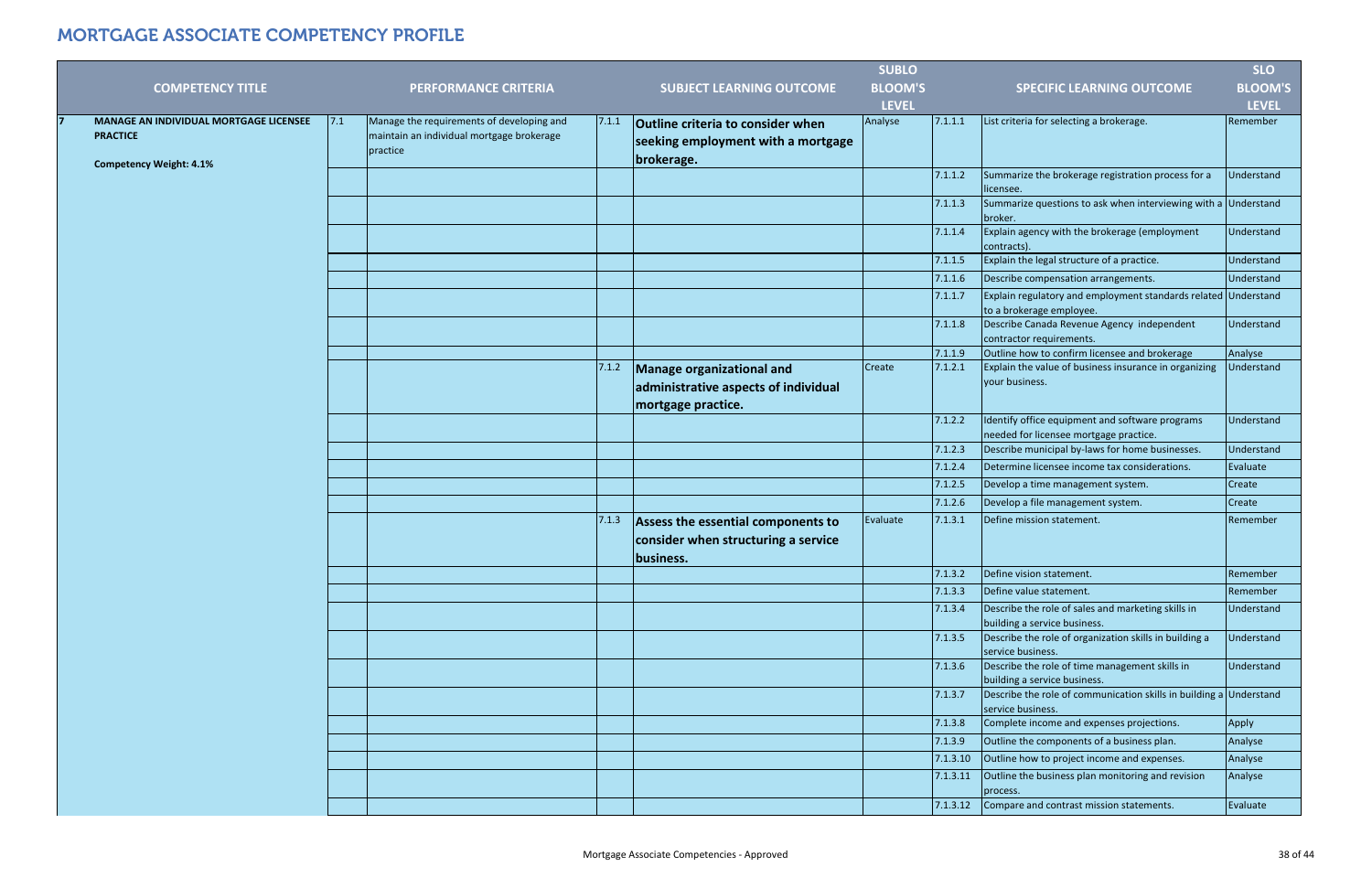|                                               |                             |       |                                     | <b>SUBLO</b>   |          |                                                                                          | <b>SLO</b>        |
|-----------------------------------------------|-----------------------------|-------|-------------------------------------|----------------|----------|------------------------------------------------------------------------------------------|-------------------|
| <b>COMPETENCY TITLE</b>                       | <b>PERFORMANCE CRITERIA</b> |       | <b>SUBJECT LEARNING OUTCOME</b>     | <b>BLOOM'S</b> |          | <b>SPECIFIC LEARNING OUTCOME</b>                                                         | <b>BLOOM'S</b>    |
|                                               |                             |       |                                     | <b>LEVEL</b>   |          |                                                                                          | <b>LEVEL</b>      |
| <b>MANAGE AN INDIVIDUAL MORTGAGE LICENSEE</b> |                             |       |                                     |                | 7.1.3.13 | Compare and contrast vision statements.                                                  | Evaluate          |
| <b>PRACTICE</b>                               |                             |       |                                     |                | 7.1.3.14 | Compare and contrast value statements.                                                   | Evaluate          |
| <b>Competency Weight: 4.1%</b><br>(continued) |                             |       |                                     |                | 7.1.3.15 | Recommend appropriate business plan revisions to<br>the brokerage.                       | Evaluate          |
|                                               |                             | 7.1.4 | Determine how sales, marketing, and | Analyse        | 7.1.4.1  | Define marketing.                                                                        | Remember          |
|                                               |                             |       | advertising concepts apply to a new |                |          |                                                                                          |                   |
|                                               |                             |       | mortgage business.                  |                |          |                                                                                          |                   |
|                                               |                             |       |                                     |                | 7.1.4.2  | Describe the marketing mix.                                                              | <b>Understand</b> |
|                                               |                             |       |                                     |                | 7.1.4.3  | Describe advertising concepts.                                                           | Understand        |
|                                               |                             |       |                                     |                | 7.1.4.4  | Describe basic sales psychology concepts.                                                | Understand        |
|                                               |                             |       |                                     |                | 7.1.4.5  | Compare and contrast marketing strategies and<br>promotions.                             | Analyse           |
|                                               |                             |       |                                     |                | 7.1.4.6  | Compare and contrast networking initiatives.                                             | Analyse           |
|                                               |                             |       |                                     |                | 7.1.4.7  | Outline methods of establishing and maintaining a<br>client database.                    | Analyse           |
|                                               |                             |       |                                     |                | 7.1.4.8  | Outline the sales goal setting process.                                                  | Analyse           |
|                                               |                             |       |                                     |                | 7.1.4.9  | Outline the role of personal motivation and<br>commitment in goal setting and execution. | Analyse           |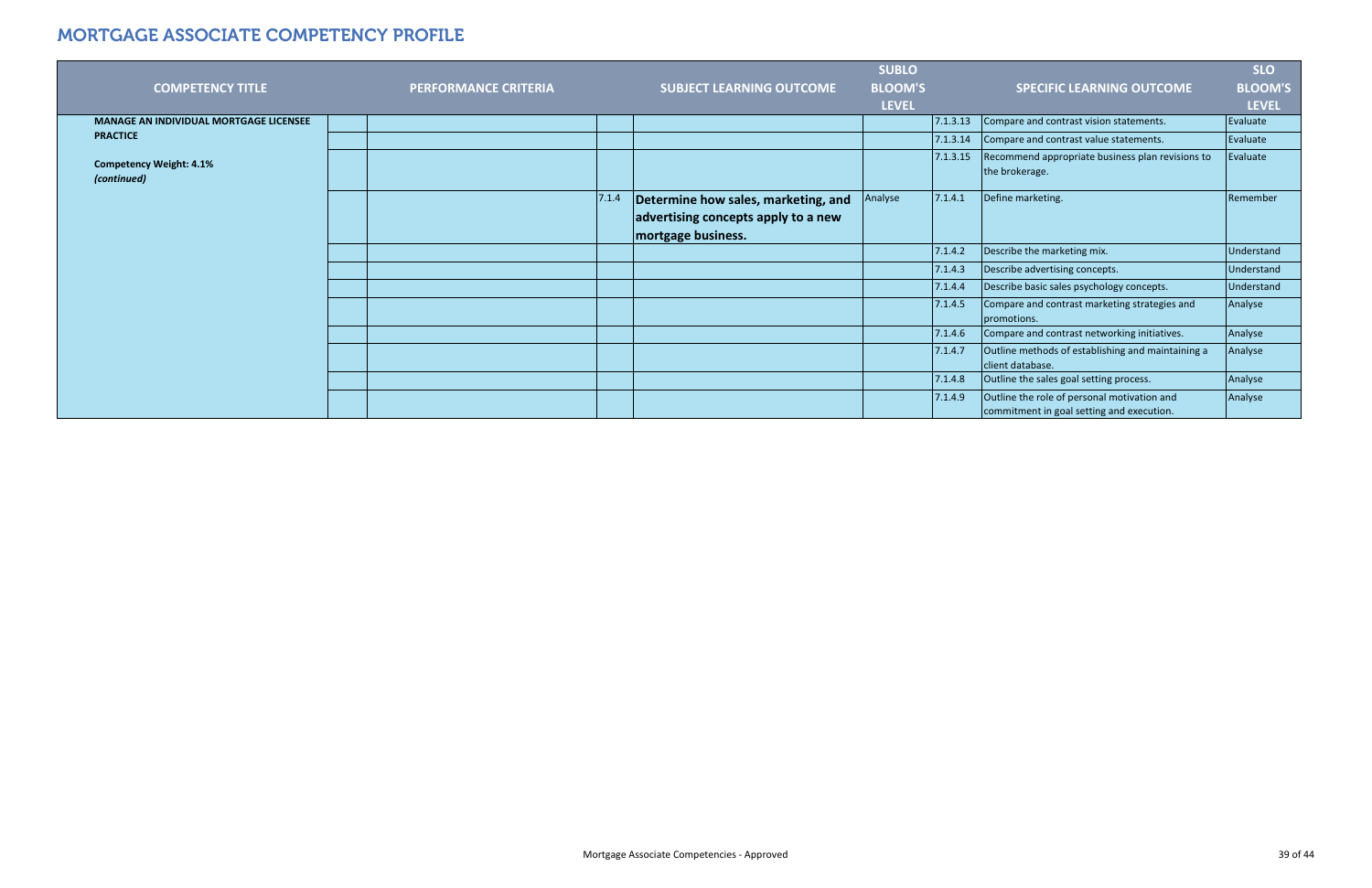|                                                                      |     |                                                                   |       |                                                                                    | <b>SUBLO</b>   |          |                                                                                                                                                                                      | <b>SLO</b>        |
|----------------------------------------------------------------------|-----|-------------------------------------------------------------------|-------|------------------------------------------------------------------------------------|----------------|----------|--------------------------------------------------------------------------------------------------------------------------------------------------------------------------------------|-------------------|
| <b>COMPETENCY TITLE</b>                                              |     | <b>PERFORMANCE CRITERIA</b>                                       |       | <b>SUBJECT LEARNING OUTCOME</b>                                                    | <b>BLOOM'S</b> |          | <b>SPECIFIC LEARNING OUTCOME</b>                                                                                                                                                     | <b>BLOOM'S</b>    |
|                                                                      |     |                                                                   |       |                                                                                    | <b>LEVEL</b>   |          |                                                                                                                                                                                      | <b>LEVEL</b>      |
| ACT PROFESSIONALLY, RESPONSIBLY, AND<br><b>8</b><br><b>ETHICALLY</b> | 8.1 | Practice ethical and professional conduct as a<br>mortgage broker | 8.1.1 | <b>Assess ethical situations.</b>                                                  | Evaluate       | 8.1.1.1  | Define ethics.                                                                                                                                                                       | Remember          |
|                                                                      |     |                                                                   |       |                                                                                    |                | 8.1.1.2  | Recognize ethical situations.                                                                                                                                                        | Remember          |
| <b>Competency Weight: 17%</b>                                        |     |                                                                   |       |                                                                                    |                | 8.1.1.3  | Summarize how ethics apply to mortgage brokering.                                                                                                                                    | <b>Understand</b> |
|                                                                      |     |                                                                   |       |                                                                                    |                | 8.1.1.4  | Describe individual moral and ethical development.                                                                                                                                   | Understand        |
|                                                                      |     |                                                                   |       |                                                                                    |                | 8.1.1.5  | Demonstrate ethical decision making.                                                                                                                                                 | Apply             |
|                                                                      |     |                                                                   |       |                                                                                    |                | 8.1.1.6  | Differentiate ethical decision-making approaches.                                                                                                                                    | Analyse           |
|                                                                      |     |                                                                   |       |                                                                                    |                | 8.1.1.7  | Compare and contrast ethical decision-making<br>influences.                                                                                                                          | Analyse           |
|                                                                      |     |                                                                   |       |                                                                                    |                | 8.1.1.8  | Explain the legal relationship between an agent, a<br>broker, and a lender upon which ethical decision-<br>making is based.                                                          | Analyse           |
|                                                                      |     |                                                                   |       |                                                                                    |                | 8.1.1.9  | Distinguish between ethical and unethical associate<br>and broker behaviour.                                                                                                         | Analyse           |
|                                                                      |     |                                                                   |       |                                                                                    |                | 8.1.1.10 | Assess a situation by using an ethical decision-making Evaluate<br>model.                                                                                                            |                   |
|                                                                      |     |                                                                   |       |                                                                                    |                | 8.1.1.11 | Determine potential ethical problems for mortgage<br>associates related to:<br>confict of interest<br>- misrepresentation<br>- client's interest first (compensation vs suitability) | Evaluate          |
|                                                                      |     |                                                                   |       |                                                                                    |                | 8.1.1.12 | Determine in which ethical decision situations it is                                                                                                                                 | Evaluate          |
|                                                                      |     |                                                                   |       |                                                                                    |                | 8.1.1.13 | Distinguish ethical decisions.                                                                                                                                                       | Evaluate          |
|                                                                      |     |                                                                   | 8.1.2 | Determine how to interact with others <b>Evaluate</b><br>in a professional manner. |                | 8.1.2.1  | Outline the relationship between investigations,<br>disciplinary action, and self-regulation.                                                                                        | Analyse           |
|                                                                      |     |                                                                   |       |                                                                                    |                | 8.1.2.2  | Outline a licensee's obligation to communicate with<br>their broker when an issue is beyond their<br>competence.                                                                     | Analyse           |
|                                                                      |     |                                                                   |       |                                                                                    |                | 8.1.2.3  | Outline elements of professionalism and duties to the Analyse<br>profession.                                                                                                         |                   |
|                                                                      |     |                                                                   |       |                                                                                    |                | 8.1.2.4  | Outline how to demonstrate professionalism.                                                                                                                                          | Analyse           |
|                                                                      |     |                                                                   |       |                                                                                    |                | 8.1.2.5  | Assess mortgage brokerage professional interactions.                                                                                                                                 | Evaluate          |
|                                                                      |     |                                                                   |       |                                                                                    |                | 8.1.2.6  | Determine when to seek guidance and resources or<br>decline to act when a matter is beyond one's<br>competence or scope.                                                             | Evaluate          |
|                                                                      |     |                                                                   |       |                                                                                    |                | 8.1.2.7  | Assess situations, documents, and information for<br>scope and competence requirements.                                                                                              | Evaluate          |
|                                                                      |     |                                                                   |       |                                                                                    |                | 8.1.2.8  | Determine if issues beyond the licensee's competence Evaluate<br>may be adequately addressed within the brokerage.                                                                   |                   |
|                                                                      |     |                                                                   | 8.1.3 | <b>Assess professional conduct for</b><br>compliance.                              | Evaluate       | 8.1.3.1  | Define professional conduct.                                                                                                                                                         | Remember          |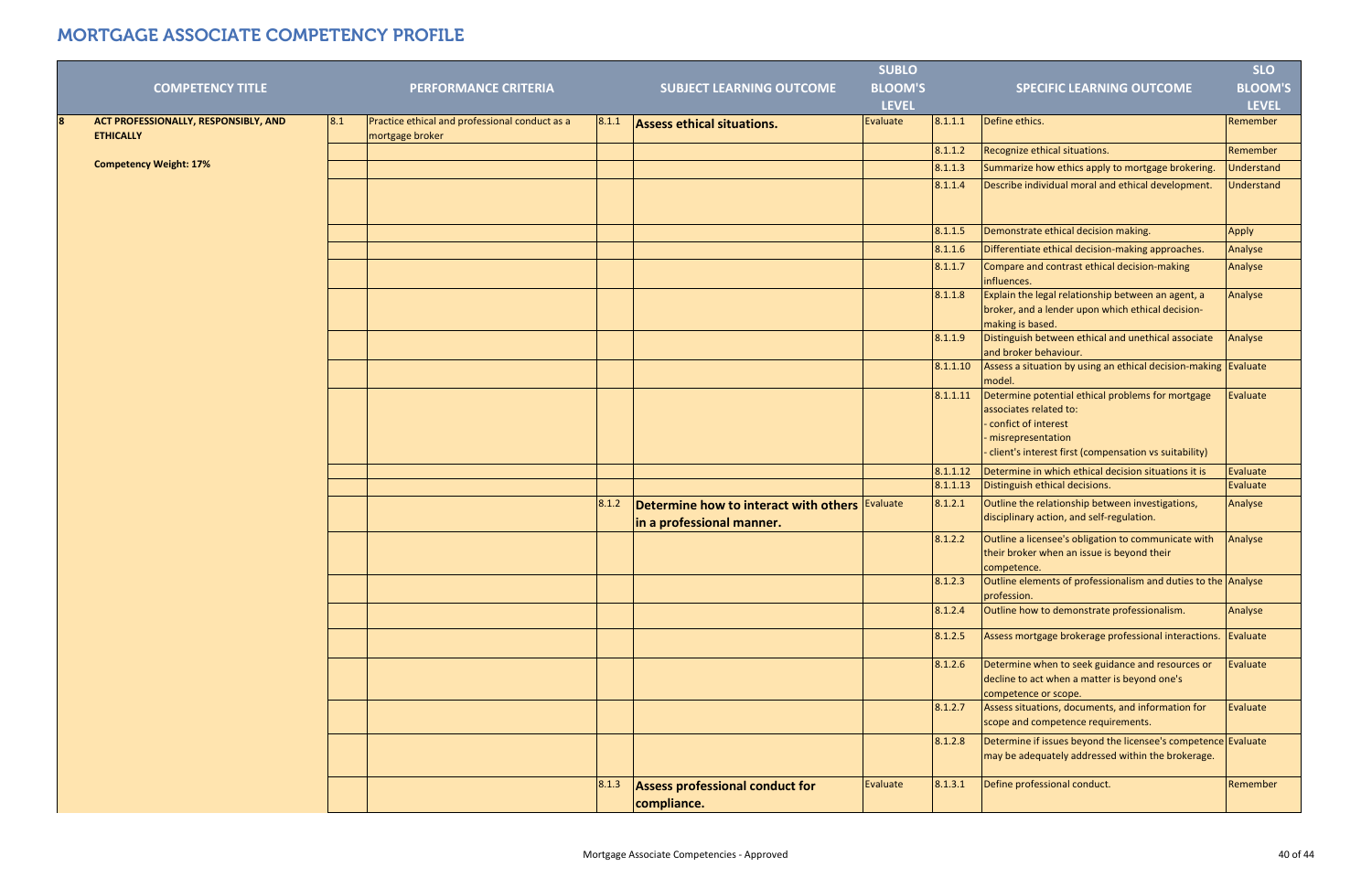| <b>COMPETENCY TITLE</b>                                  | <b>PERFORMANCE CRITERIA</b> | <b>SUBJECT LEARNING OUTCOME</b>                                                                   | <b>SUBLO</b><br><b>BLOOM'S</b> | <b>SPECIFIC LEARNING OUTCOME</b>                                                                                                                                                                            | <b>SLO</b><br><b>BLOOM'S</b> |
|----------------------------------------------------------|-----------------------------|---------------------------------------------------------------------------------------------------|--------------------------------|-------------------------------------------------------------------------------------------------------------------------------------------------------------------------------------------------------------|------------------------------|
|                                                          |                             |                                                                                                   | <b>LEVEL</b>                   |                                                                                                                                                                                                             | <b>LEVEL</b>                 |
| ACT PROFESSIONALLY, RESPONSIBLY, AND<br><b>ETHICALLY</b> |                             |                                                                                                   |                                | Identify the influences that affect ethics and<br>8.1.3.2<br>professional conduct.                                                                                                                          | Remember                     |
|                                                          |                             |                                                                                                   |                                | Explain acting with integrity.<br>8.1.3.3                                                                                                                                                                   | Understand                   |
| <b>Competency Weight: 17%</b><br>(continued)             |                             |                                                                                                   |                                | Describe resources and opportunities available to<br>8.1.3.4<br>mortgage licensees to stay informed of regulatory and<br>practice requirement changes.                                                      | <b>Understand</b>            |
|                                                          |                             |                                                                                                   |                                | Explain how integrating knowldege and skills into<br>8.1.3.5<br>practice leads to continuous improvement.                                                                                                   | Understand                   |
|                                                          |                             |                                                                                                   |                                | Use a decision-making model to assist with ethical<br>8.1.3.6<br>dilemmas.                                                                                                                                  | Apply                        |
|                                                          |                             |                                                                                                   |                                | Outline the relationship between ethics and<br>8.1.3.7<br>professional conduct.                                                                                                                             | Analyse                      |
|                                                          |                             |                                                                                                   |                                | 8.1.3.8<br>Differentiate acting ethically and acting<br>professionally.                                                                                                                                     | Analyse                      |
|                                                          |                             |                                                                                                   |                                | Outline how to protect and promote public<br>8.1.3.9<br>confidence in the industry.                                                                                                                         | Analyse                      |
|                                                          |                             |                                                                                                   |                                | Outline ways to stay informed of regulatory and<br>8.1.3.10<br>practice requirement changes.                                                                                                                | Analyse                      |
|                                                          |                             |                                                                                                   |                                | 8.1.3.11<br>Outline how to seek opportunities to improve<br>through diverse forms of evaluation.                                                                                                            | Analyse                      |
|                                                          |                             |                                                                                                   |                                | Outline how to demonstrate a commitment to<br>8.1.3.12<br>continuous learning.                                                                                                                              | Analyse                      |
|                                                          |                             |                                                                                                   |                                | 8.1.3.13<br>Outline how to demonstrate a commitment to<br>continuous learning and professional development<br>through integrating new knowledge and skills into<br>practice. (should address time concerns) | Analyse                      |
|                                                          |                             |                                                                                                   |                                | 8.1.3.14<br>Outline how licensees may contribute constructive<br>feedback to the brokerage for the purpose of<br>supporting improvements.                                                                   | Analyse                      |
|                                                          |                             |                                                                                                   |                                | Determine when to report unethical, unsafe, illegal,<br>8.1.3.15<br>or incompetent practices to the appropriate<br>authorities.                                                                             | Evaluate                     |
|                                                          |                             |                                                                                                   |                                | Determine specific, measurable, relevant, and realistic Evaluate<br>8.1.3.16<br>learning goals that support professional development.                                                                       |                              |
|                                                          |                             |                                                                                                   |                                | Determine how to implement strategies that support $\vert$ Evaluate<br>8.1.3.18<br>achieving learning goals.                                                                                                |                              |
|                                                          |                             | 8.1.4<br>Assess the relevance of legislation on<br>professional conduct.                          | Evaluate                       | 8.1.4.1<br>Outline the relationship between professional<br>conduct and legislative compliance.                                                                                                             | Analyse                      |
|                                                          |                             |                                                                                                   |                                | Make conclusions regarding professional conduct in<br>8.1.4.2<br>relation to legislative compliance.                                                                                                        | Evaluate                     |
|                                                          |                             | 8.1.5<br>Determine ethical judgements in<br>compliance with professional<br>standards of conduct. | Evaluate                       | Assess the positive impact of professionalism and<br>8.1.5.1<br>ethics on personal character.                                                                                                               | Analyse                      |
|                                                          |                             |                                                                                                   |                                | 8.1.5.2<br>Assess the positive impact of professionalism and<br>ethics on business reputation and referrals.                                                                                                | Analyse                      |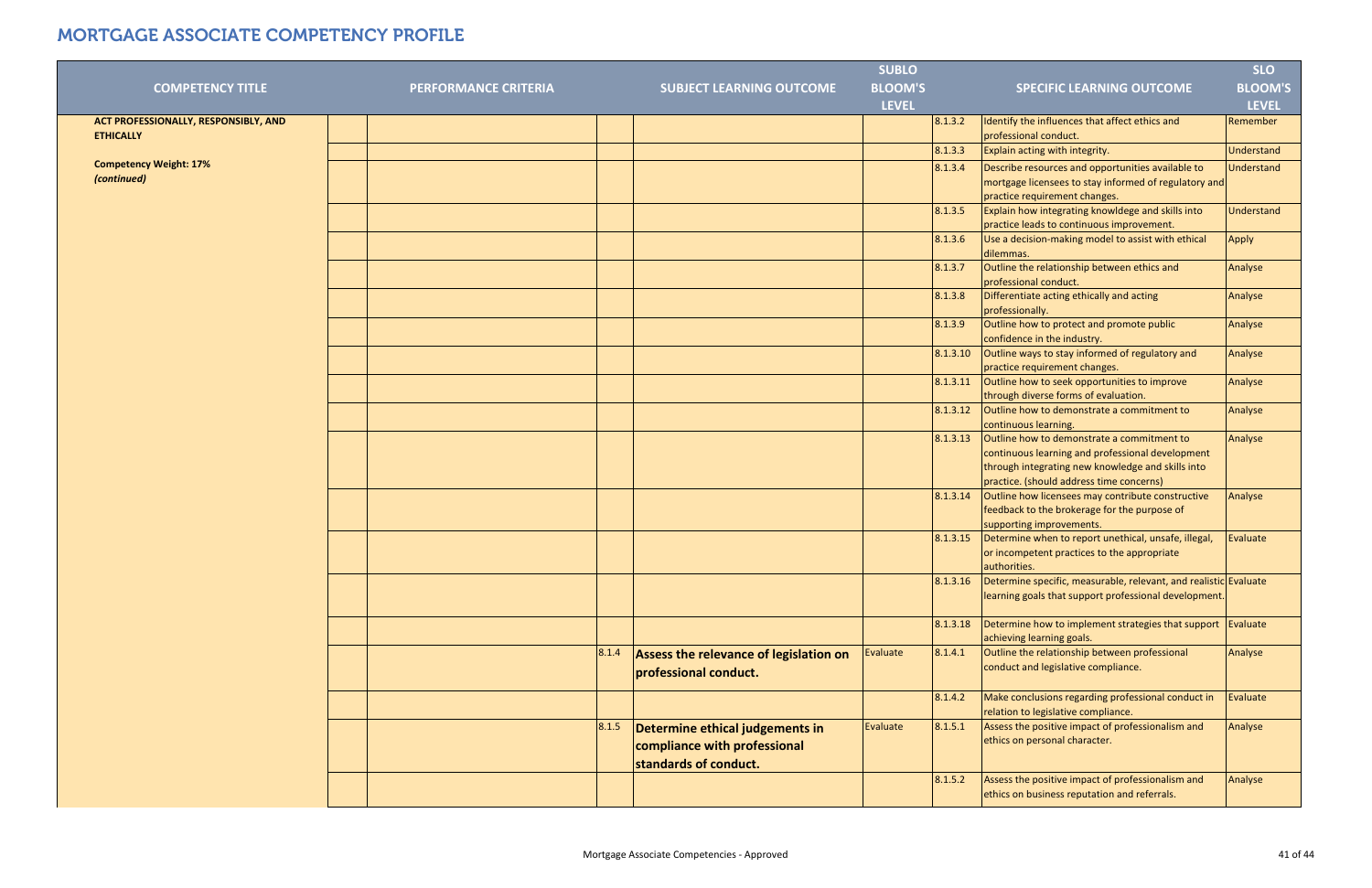|                                                          |                             |       |                                                                                                         | <b>SUBLO</b>   |          |                                                                                                                   | <b>SLO</b>        |
|----------------------------------------------------------|-----------------------------|-------|---------------------------------------------------------------------------------------------------------|----------------|----------|-------------------------------------------------------------------------------------------------------------------|-------------------|
| <b>COMPETENCY TITLE</b>                                  | <b>PERFORMANCE CRITERIA</b> |       | <b>SUBJECT LEARNING OUTCOME</b>                                                                         | <b>BLOOM'S</b> |          | <b>SPECIFIC LEARNING OUTCOME</b>                                                                                  | <b>BLOOM'S</b>    |
|                                                          |                             |       |                                                                                                         | <b>LEVEL</b>   |          |                                                                                                                   | <b>LEVEL</b>      |
| ACT PROFESSIONALLY, RESPONSIBLY, AND<br><b>ETHICALLY</b> |                             |       |                                                                                                         |                | 8.1.5.3  | Assess the positive impact of professionalism and<br>ethics on the mortgage industry.                             | Analyse           |
| <b>Competency Weight: 17%</b><br>(continued)             |                             |       |                                                                                                         |                | 8.1.5.4  | Assess the positive impact of professionalism and<br>ethics on consumers and referrals.                           | Analyse           |
|                                                          |                             |       |                                                                                                         |                | 8.1.5.5  | Assess the positive impact of professionalism and<br>ethics on society.                                           | Analyse           |
|                                                          |                             |       |                                                                                                         |                | 8.1.5.6  | Determine the benefits of professional conduct.                                                                   | Evaluate          |
|                                                          |                             | 8.1.6 | Outline potential risks to mortgage<br><b>brokerage practice for the licensee and</b><br>the brokerage. | Analyse        | 8.1.6.1  | Define innocent misrepresentation.                                                                                | Remember          |
|                                                          |                             |       |                                                                                                         |                | 8.1.6.2  | Define negligent misrepresentation.                                                                               | Remember          |
|                                                          |                             |       |                                                                                                         |                | 8.1.6.3  | Define fraudulent misrepresentation.                                                                              | Remember          |
|                                                          |                             |       |                                                                                                         |                | 8.1.6.4  | Describe Tort law as an aspect of mortgage brokers'<br>risk.                                                      | Understand        |
|                                                          |                             |       |                                                                                                         |                | 8.1.6.5  | Classify scenarios according to the three types of<br>misrepresentation (innocent, negligent, and<br>fraudulent). | Understand        |
|                                                          |                             |       |                                                                                                         |                | 8.1.6.6  | Explain a broker's vicarious liability for employee<br>conduct.                                                   | <b>Understand</b> |
|                                                          |                             |       |                                                                                                         |                | 8.1.6.7  | Describe risk reduction practices for mortgage<br>brokerage.                                                      | Understand        |
|                                                          |                             |       |                                                                                                         |                | 8.1.6.8  | Demonstrate decisions that reflect professional<br>courtesy as part of risk reduction.                            | Apply             |
|                                                          |                             |       |                                                                                                         |                | 8.1.6.9  | Outline the nature of risk and risk reduction.                                                                    | Analyse           |
|                                                          |                             |       |                                                                                                         |                | 8.1.6.10 | Assess the role of any assurance fund and insurance<br>errors/omissions.                                          | Evaluate          |
|                                                          |                             | 8.1.7 | Determine non-compliant mortgage<br>broker, associate, and brokerage<br>conduct.                        | Evaluate       | 8.1.7.1  | Describe the regulatory complaint process.                                                                        | <b>Understand</b> |
|                                                          |                             |       |                                                                                                         |                | 8.1.7.2  | Describe the regulatory investigation process.                                                                    | Understand        |
|                                                          |                             |       |                                                                                                         |                | 8.1.7.3  | Describe the regulatory disciplinary process.                                                                     | Understand        |
|                                                          |                             |       |                                                                                                         |                | 8.1.7.4  | Describe the role of the associate regarding<br>professional conduct.                                             | Understand        |
|                                                          |                             |       |                                                                                                         |                | 8.1.7.5  | Describe the broker's role regarding professional<br>conduct.                                                     | Understand        |
|                                                          |                             |       |                                                                                                         |                | 8.1.7.6  | Describe RECA's role in consumer protection and<br>complaints.                                                    | Evaluate          |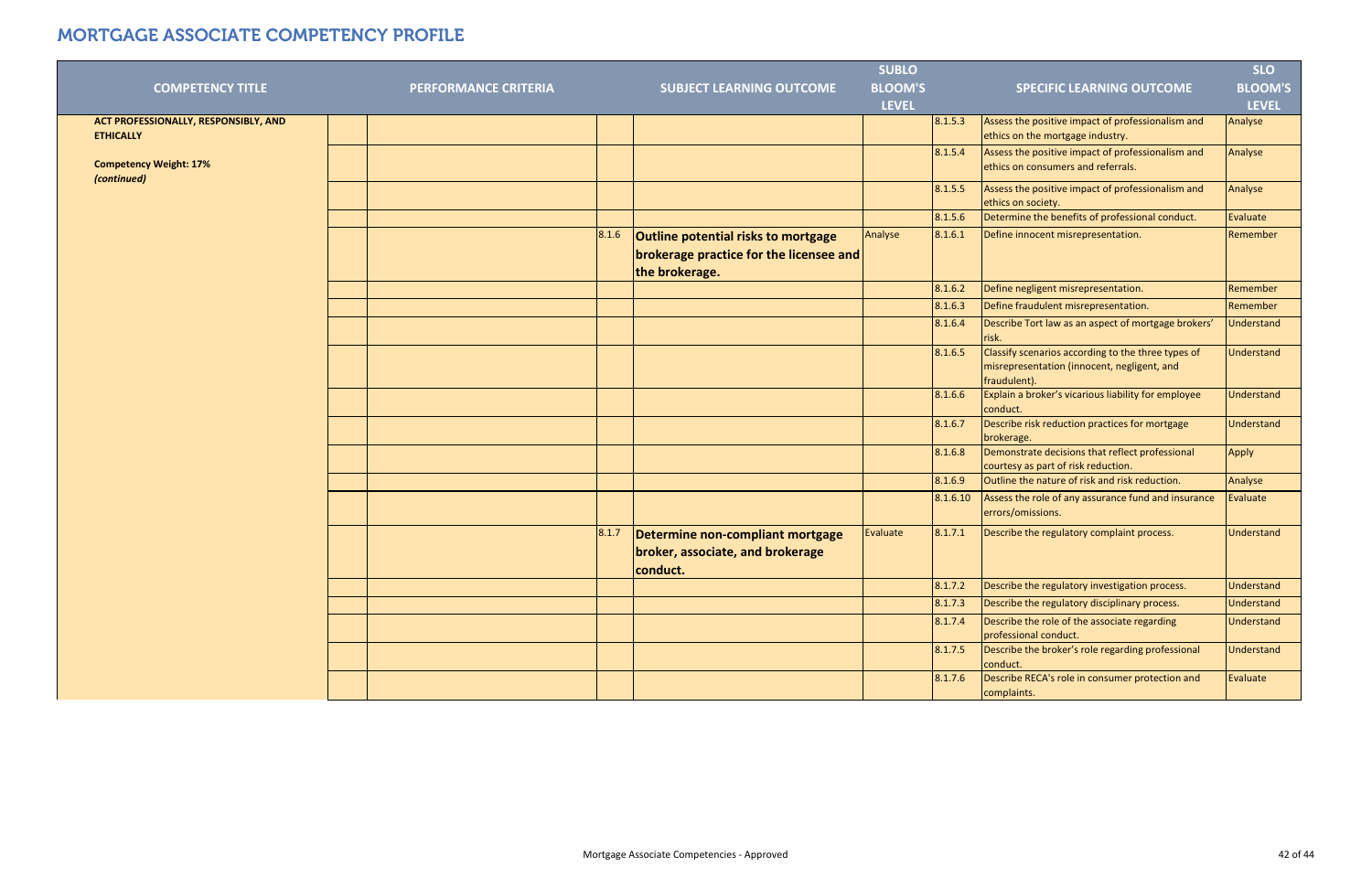| <b>COMPETENCY TITLE</b>                                  |     | <b>PERFORMANCE CRITERIA</b>       |       | <b>SUBJECT LEARNING OUTCOME</b>                                                                               | <b>SUBLO</b><br><b>BLOOM'S</b> |         | <b>SPECIFIC LEARNING OUTCOME</b>                                                                                                         | <b>SLO</b><br><b>BLOOM'S</b> |
|----------------------------------------------------------|-----|-----------------------------------|-------|---------------------------------------------------------------------------------------------------------------|--------------------------------|---------|------------------------------------------------------------------------------------------------------------------------------------------|------------------------------|
|                                                          |     |                                   |       |                                                                                                               | <b>LEVEL</b>                   |         |                                                                                                                                          | <b>LEVEL</b>                 |
| ACT PROFESSIONALLY, RESPONSIBLY, AND<br><b>ETHICALLY</b> | 8.2 | Demonstrate respect for diversity | 8.2.1 | Critique your own assumptions about<br>self and others.                                                       | Evaluate                       | 8.2.1.1 | Explain the need for licensees to challenge their<br>assumptions to demonstrate respect for diversity.                                   | Analyse                      |
| <b>Competency Weight: 17%</b><br>(continued)             |     |                                   | 8.2.2 | <b>Explain how learning about others'</b><br>ideas and opinions fosters respect for<br>diversity.             | Analyse                        | 8.2.2.1 | Outline strategies or options to learn about others'<br>opinions and ideas.                                                              | Analyse                      |
|                                                          |     |                                   |       |                                                                                                               |                                | 8.2.2.2 | Compare and contrast ideas and opinions of others.                                                                                       | Evaluate                     |
|                                                          |     |                                   | 8.2.3 | Determine ways licensees can exhibit<br>inclusive behaviour.                                                  | Evaluate                       | 8.2.3.1 | Assess communication for inclusivity and respect for<br>diversity.                                                                       | Apply                        |
|                                                          |     |                                   |       |                                                                                                               |                                | 8.2.2.2 | Choose inclusive and respectful language and actions. Apply                                                                              |                              |
|                                                          |     |                                   |       |                                                                                                               |                                | 8.2.2.3 | Assess how systems and behaviours may exclude<br>lothers.                                                                                | Evaluate                     |
|                                                          |     |                                   |       |                                                                                                               |                                | 8.2.2.4 | Determine ways to proactively address systems and<br>beviours that may exclude others.                                                   | Evaluate                     |
|                                                          |     |                                   |       |                                                                                                               |                                | 8.2.2.5 | Determine how to communicate and behave<br>inclusively.                                                                                  | Evaluate                     |
|                                                          |     |                                   | 8.2.4 | <b>Assess the various diversity, equity,</b><br>harassment, and discrimination<br>related legal requirements. | Evaluate                       | 8.2.4.1 | Describe the impact of failing to comply with<br>diversity, equity, harassment, and discrimination and<br>the impact on property values. | <b>Understand</b>            |
|                                                          |     |                                   |       |                                                                                                               |                                | 8.2.4.2 | Act in keeping with diversity, equity, harassment, and Apply<br>discrimination legal requirements.                                       |                              |